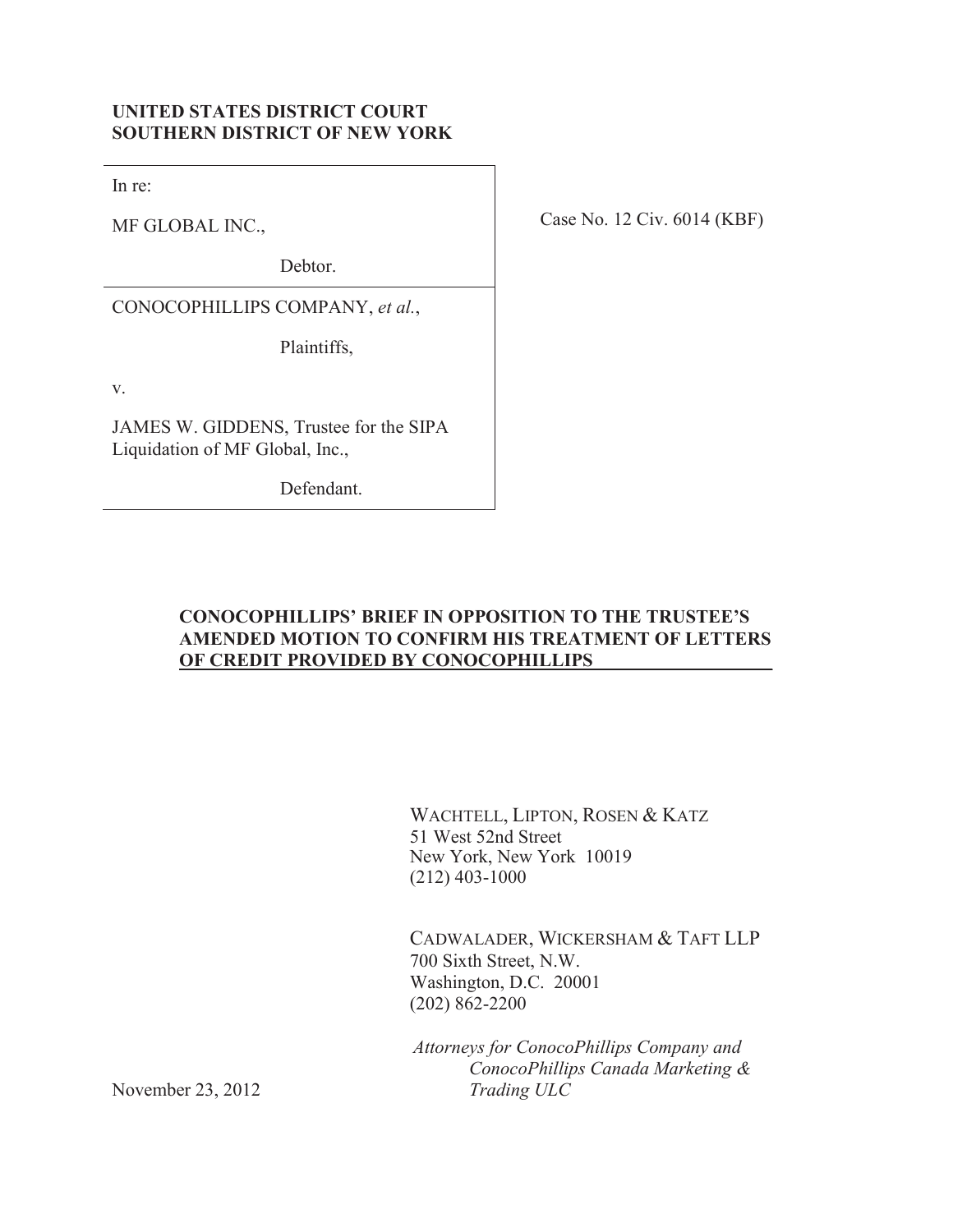|  | <b>TABLE OF CONTENTS</b> |
|--|--------------------------|
|--|--------------------------|

Page

|    | A <sub>1</sub>  |                                                                                                                                                       |  |
|----|-----------------|-------------------------------------------------------------------------------------------------------------------------------------------------------|--|
|    | B.              |                                                                                                                                                       |  |
|    | $\mathcal{C}$ . |                                                                                                                                                       |  |
|    | D.              |                                                                                                                                                       |  |
|    | Ε.              |                                                                                                                                                       |  |
|    |                 |                                                                                                                                                       |  |
| I. |                 | THE CFTC RULES AND THE BANKRUPTCY CODE DO NOT PERMIT THE<br>TRUSTEE TO SEIZE THE FACE AMOUNT OF LETTERS OF CREDIT THAT                                |  |
|    | A.              | The Trustee's interpretation of CFTC Rule 190.08(a) is refuted by the                                                                                 |  |
|    | B.              | The Trustee's interpretation of CFTC Rule 190.08(a) is at odds with                                                                                   |  |
|    | $\mathcal{C}$ . | The Trustee's interpretation of CFTC Rule 190.08(a) is further at odds<br>with the statutory requirement that letters of credit be reduced to cash in |  |
|    | D.              | The Trustee's and the CFTC's arguments regarding CFTC Rule 190.08(a)                                                                                  |  |
| Π. |                 | CFTC RULE 190.08(a), AS INTERPRETED BY THE TRUSTEE AND THE<br>CFTC, WOULD EXCEED THE AGENCY'S LIMITED AUTHORITY. 18                                   |  |
|    | A.              | The Legal Certainty for Bank Products Act prohibits the CFTC from                                                                                     |  |
|    | <b>B.</b>       | The legislative history of the Legal Certainty for Bank Products Act is                                                                               |  |
|    | $C$ .           | The Chevron deference doctrine does not support the CFTC's arguments24                                                                                |  |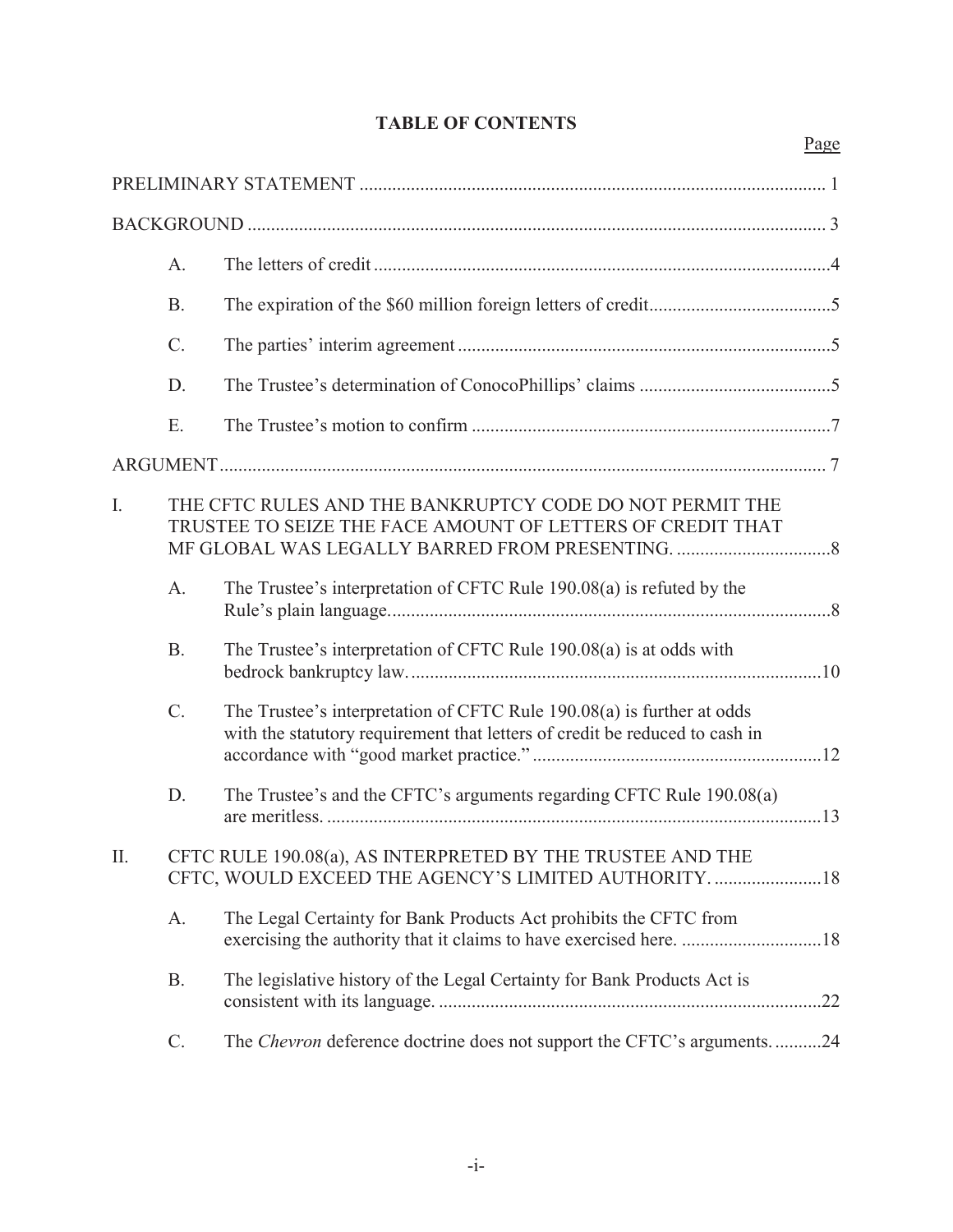| III. |           | THE CFTC HAS NOT VALIDLY PREEMPTED STATE                                                                                                    | .25 |
|------|-----------|---------------------------------------------------------------------------------------------------------------------------------------------|-----|
|      | A.        | Neither the Commodity Exchange Act nor CFTC Rule 190.08(a) purports                                                                         |     |
|      | <b>B.</b> | The Supplementary Information is not a valid implementation of any                                                                          |     |
|      | $C$ .     | ConocoPhillips did not consent to be bound by flawed CFTC                                                                                   | .30 |
| IV.  |           | THE TRUSTEE IS PLAINLY WRONG IN HIS TREATMENT OF THE                                                                                        |     |
|      | A.        | Both CFTC Rule 190.08(a) and the Supplementary Information itself<br>prevent the Trustee from seizing the face amount of expired letters of | .31 |
|      | <b>B.</b> | The Bankruptcy Code likewise prevents the Trustee from seizing the face                                                                     | .33 |
|      |           |                                                                                                                                             | 35  |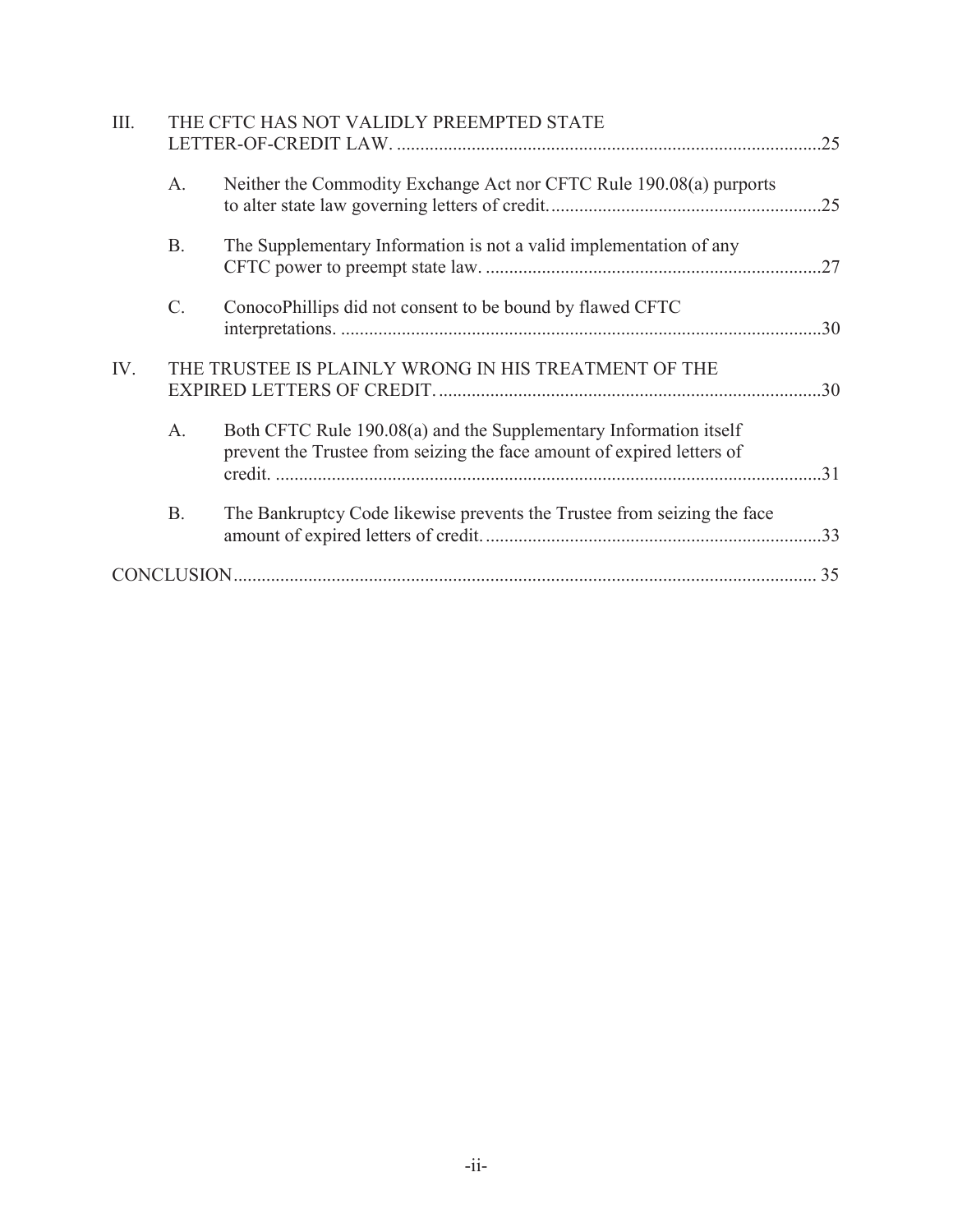# **TABLE OF AUTHORITIES**

## **Page**

## **Cases**

| Arizona v. United States,                                                                               |     |
|---------------------------------------------------------------------------------------------------------|-----|
| Auer v. Robbins,                                                                                        |     |
| B.E.I. Int'l, Inc. v. Thai Military Bank,                                                               |     |
| Bethlehem Steel Corp. v. Occupational Safety & Health Review Comm'n,                                    |     |
| Brown v. Dellinger (In re Brown),                                                                       |     |
| Butner v. United States,                                                                                |     |
| Cal. Coastal Comm'n v. Granite Rock Co.,                                                                |     |
| Chevron, U.S.A., Inc. v. Natural Res. Defense Council, Inc.,                                            |     |
| Christensen v. Harris Cnty.,                                                                            |     |
| Christopher v. SmithKline Beecham Corp.,                                                                |     |
| Coast Cities Truck Sales, Inc. v. Navistar Int'l Transp. Co. (In re Coast Cities Truck<br>Sales, Inc.), |     |
| Cohen v. Drexel Burnham Lambert Grp. (In re Drexel Burnham Lambert Grp., Inc.),                         |     |
| Conn. Office of Prot. & Advocacy for Persons with Disabilities v. Hartford Bd. of Educ.,                | 24n |
| Cuomo v. Clearing House Ass'n,                                                                          |     |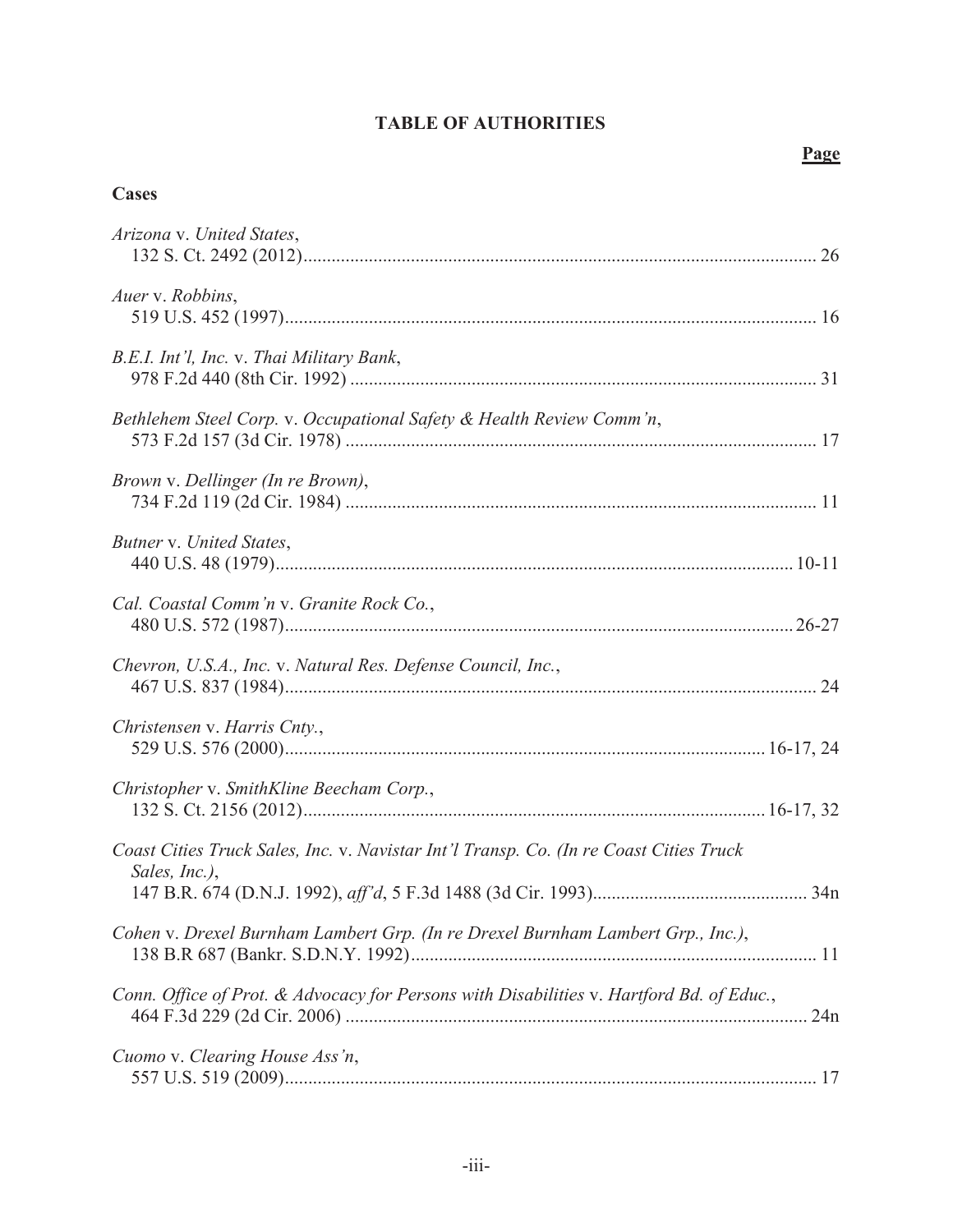| Demarest v. Manspeaker,                                                   |  |
|---------------------------------------------------------------------------|--|
| Durwick, LLC v. Doe (In re Durwick, LLC),                                 |  |
| Dynamics Corp. v. Citizens & So. Nat'l Bank,                              |  |
| Edgewater Med. Ctr. v. Edgewater Prop. Co. (In re Edgewater Med. Ctr.),   |  |
| English v. Gen. Elec. Co.,                                                |  |
| Estate of Landers v. Leavitt,                                             |  |
| Farmer v. Crocker Nat'l Bank (In re Swift Aire Lines, Inc.),              |  |
| FDA v. Brown & Williamson Tobacco Corp.,                                  |  |
| FDIC v. Vogel,                                                            |  |
| Gildernew v. Quarantillo,                                                 |  |
| Goodspeed Airport LLC v. E. Haddam Inland Wetlands & Watercourses Comm'n, |  |
| Ground Air Transfer, Inc. v. Westates Airlines, Inc.,                     |  |
| Hartford Underwriters Ins. Co. v. Union Planters Bank, N. A.,             |  |
| Hillsborough Cnty. v. Automated Med. Labs., Inc.,                         |  |
| In re Empire Equities Capital Corp.,                                      |  |
| In re Enter. Mortg. Acceptance Co. Sec. Litig.,                           |  |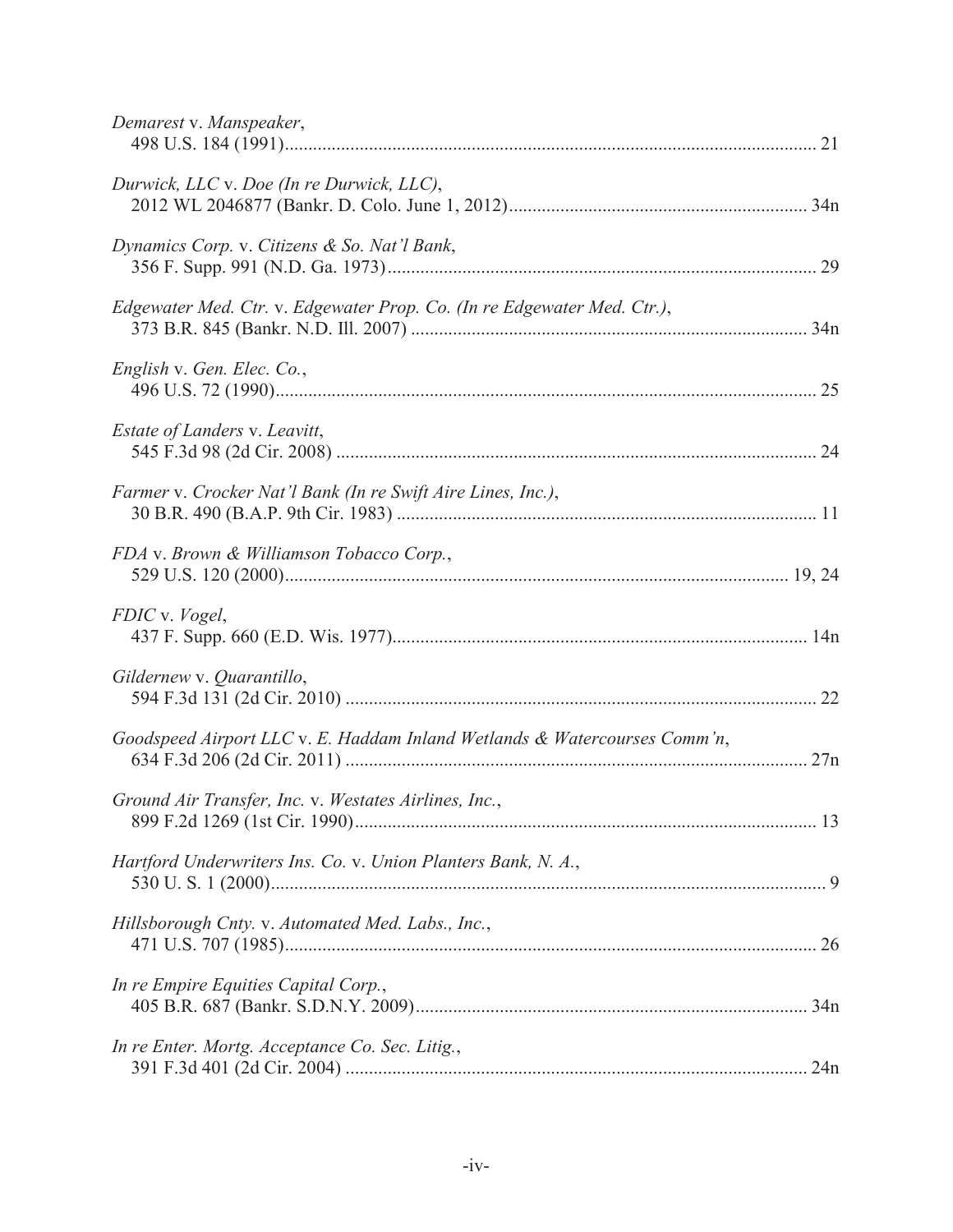| In re Griffin Trading Co.,<br>245 B.R. 291 (Bankr. N.D. Ill. 2000), vacated on appeal following settlement, |  |
|-------------------------------------------------------------------------------------------------------------|--|
| In re Lauderdale Motorcar Corp.,                                                                            |  |
| In re $MF$ Global, Inc.,                                                                                    |  |
| In re Policy Realty Corp.,<br>242 B.R. 121 (S.D.N.Y. 1999),                                                 |  |
| In re Spring Ford Indus., Inc.,                                                                             |  |
| <i>Ins.</i> Co. of <i>N. Am.</i> v. Gee,                                                                    |  |
| Itek Corp. v. First Nat'l Bank of Bos.,                                                                     |  |
| Knic Knac Agencies v. Masterpiece Apparel, Ltd.,                                                            |  |
| Kotz v. Bache Halsey Stuart, Inc.,                                                                          |  |
| La. Pub. Serv. Comm'n v. FCC,                                                                               |  |
| Lamie v. U.S. Trustee,                                                                                      |  |
| Lin v. U.S. Dep't of Justice,                                                                               |  |
| Luna v. Harris,                                                                                             |  |
| Moody v. Amoco Oil Co.,                                                                                     |  |
| N.Y. Currency Research Corp. v. CFTC,                                                                       |  |
| Old Colony Trust Co. v. Lawyers' Title & Trust Co.,                                                         |  |
|                                                                                                             |  |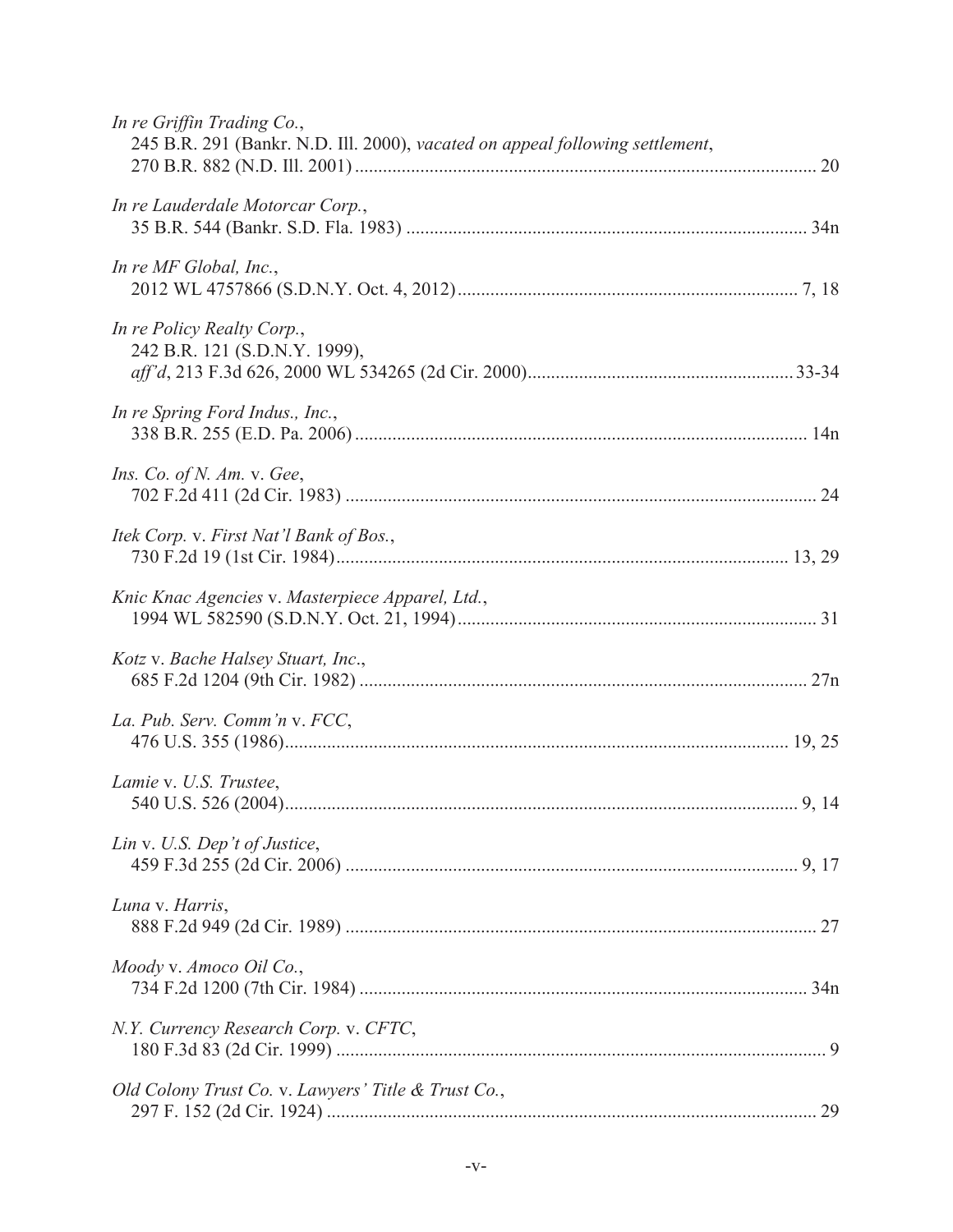| Picard v. JPMorgan Chase & Co.,                                |  |
|----------------------------------------------------------------|--|
| Prutscher v. Fid. Int'l Bank,                                  |  |
| Rockwell Int'l Sys., Inc. v. Citibank, N.A.,                   |  |
| SEC v. Sloan,                                                  |  |
| Sullivan v. Willock (In re Wey),                               |  |
| Super Nova 330 LLC v. Gazes,                                   |  |
| Sztejn v. J. Henry Schroder Banking Corp.,                     |  |
| Todi Exps. v. Amrav Sportswear Inc.,                           |  |
| Touche Ross & Co. v. Mfrs. Hanover Trust Co.,                  |  |
| Travelers Cas. & Sur. Co. of Am. v. Pac. Gas & Elec. Co.,      |  |
| United Bank Ltd. v. Cambridge Sporting Goods Corp.,            |  |
| United States v. Agne,                                         |  |
| United States v. Colasuonno,                                   |  |
| United States v. Ron Pair Enters., Inc.,                       |  |
| WestLB AG N.Y. Branch v. TPS McAdams, LLC (In re Enron Corp.), |  |
| Wyeth v. Levine,                                               |  |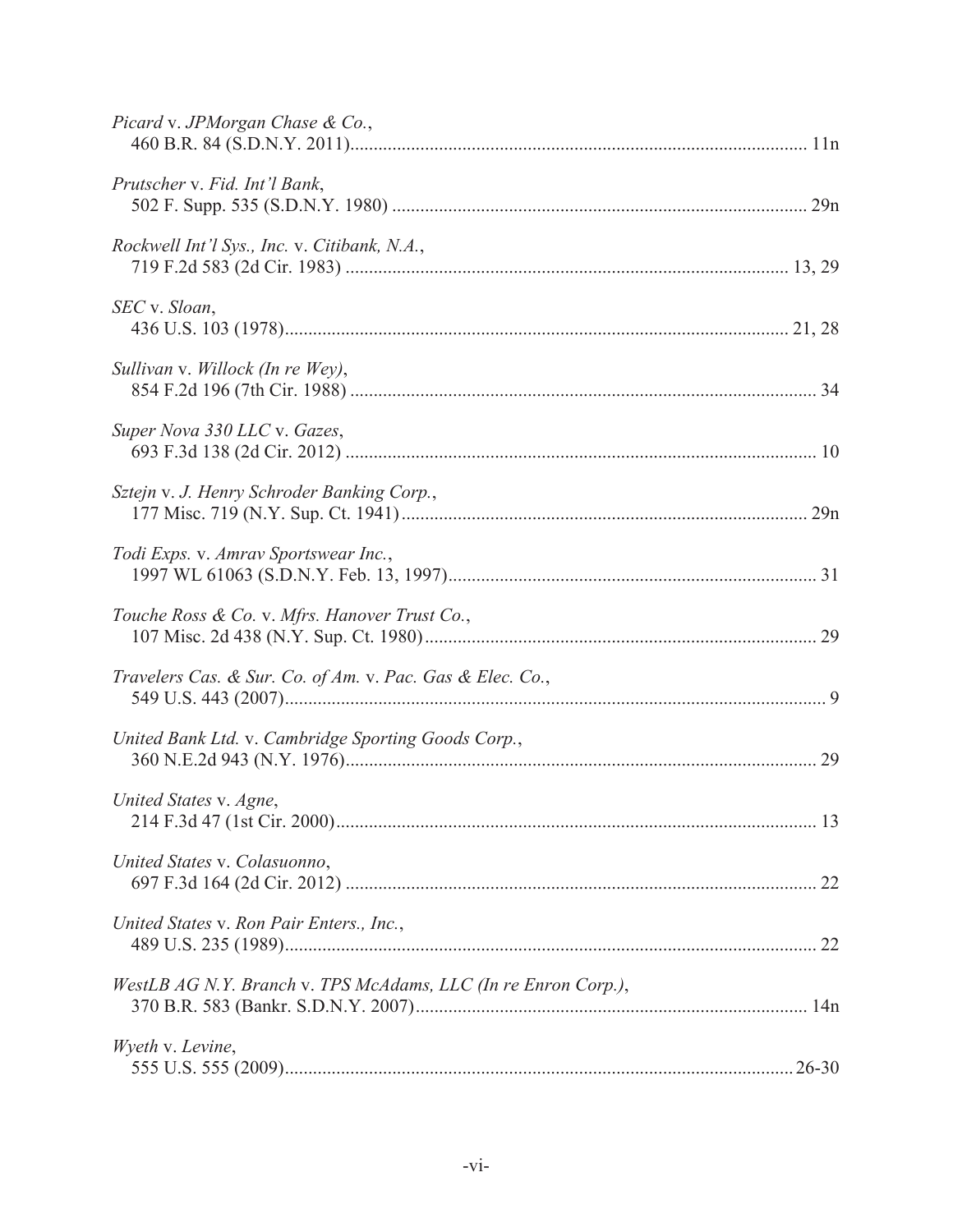# **Federal Statutes and Regulations**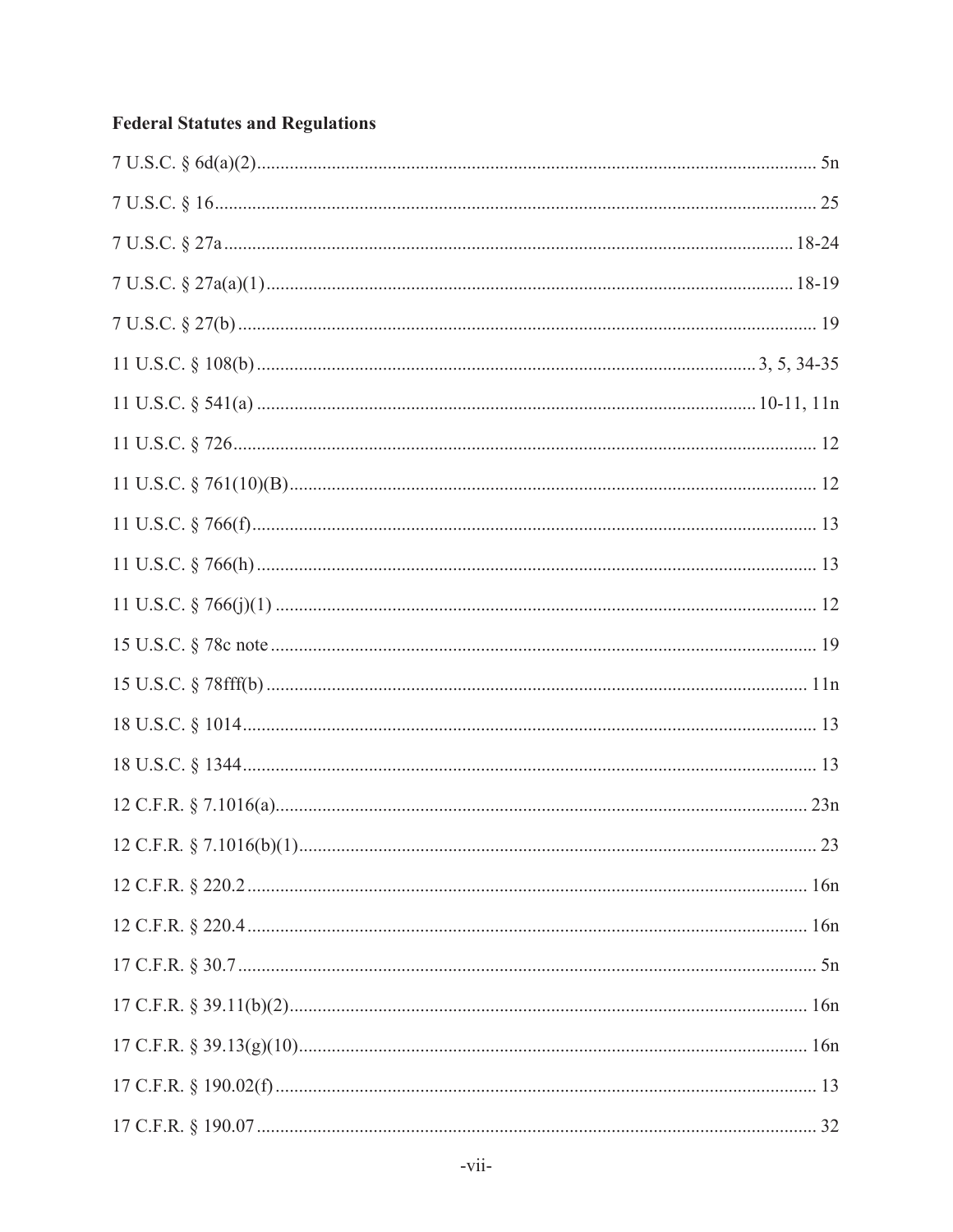| <b>Other Legislative and Administrative Materials</b> |  |
|-------------------------------------------------------|--|
|                                                       |  |
|                                                       |  |
|                                                       |  |
|                                                       |  |
|                                                       |  |
|                                                       |  |
|                                                       |  |
|                                                       |  |
|                                                       |  |
|                                                       |  |
|                                                       |  |
|                                                       |  |
|                                                       |  |
|                                                       |  |
| <b>Other Authorities</b>                              |  |
|                                                       |  |
|                                                       |  |
|                                                       |  |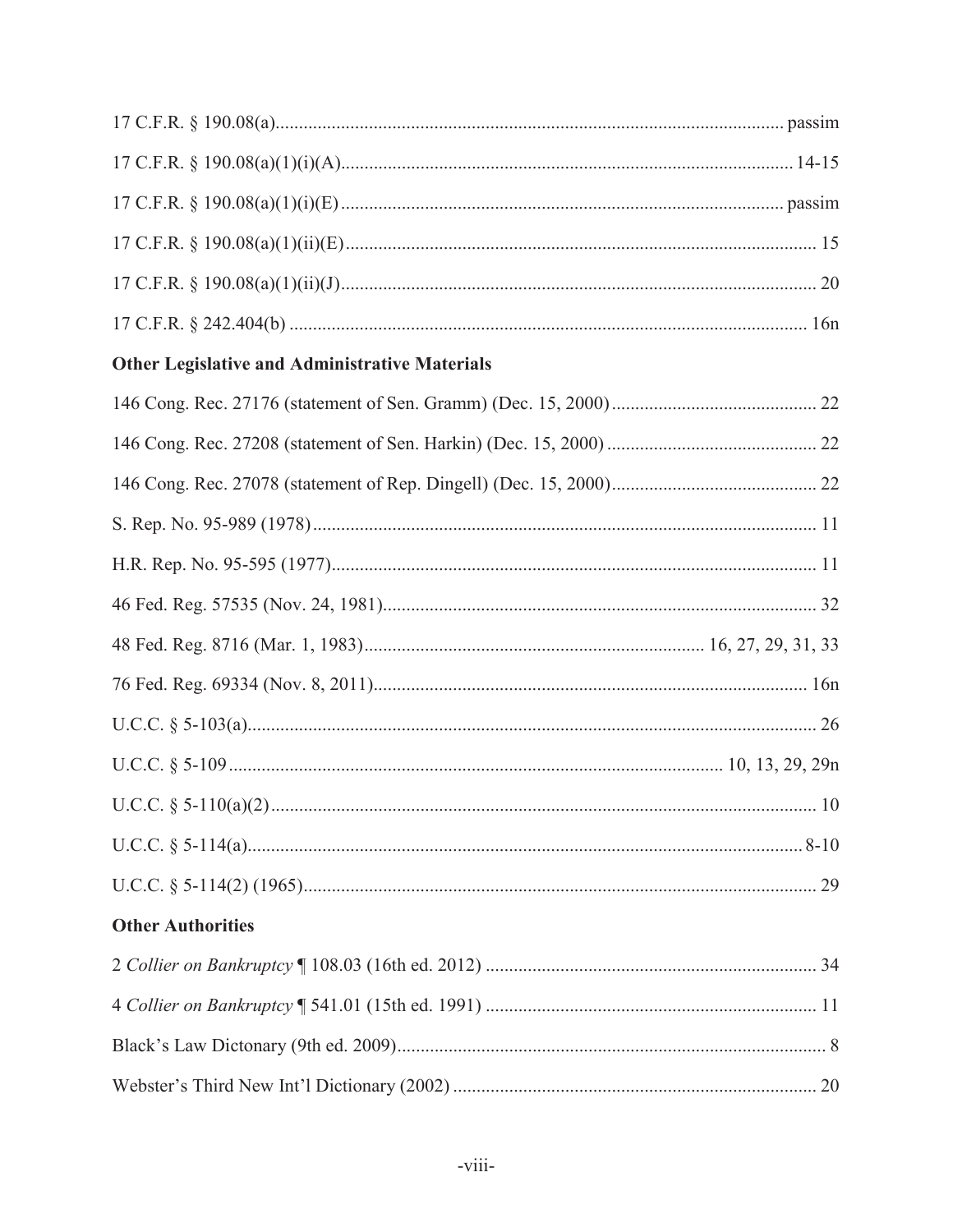#### **PRELIMINARY STATEMENT**

The Trustee for MF Global Inc. has erred in determining that the face amount of letters of credit provided by ConocoPhillips to MF Global — as to which there has not been, and will never be, an event of default — should be treated as "customer property" to be distributed among MF Global's former customers. The Trustee's motion to confirm that determination should thus be denied and the Trustee directed to recalculate ConocoPhillips' claims without reference to the letter-of-credit amounts.

It is common ground that, as a matter of state law and contract, MF Global was not entitled to draw upon the letters of credit at issue absent a default by ConocoPhillips; indeed, under uniform state law, it would have been "material fraud" for MF Global to do so. It is also common ground that there has been no such default. The Trustee nonetheless insists that he, unlike his predecessor-in-interest, is entitled to seize the face amount of the letters of credit because, under CFTC Rule 190.08(a), "[t]he full proceeds of a letter of credit" are treated as "customer property" in a brokerage liquidation.  $17 \text{ C.F.R.}$  §  $190.08(a)(1)(i)(E)$ .

As to all the letters of credit provided by ConocoPhillips, whether expired or unexpired, the Trustee's legal position is meritless in numerous respects:

*First*, CFTC Rule 190.08(a), rather than supporting the Trustee's position, explicitly refutes it. By its plain terms, the regulation provides that the "full proceeds" of a letter of credit — *not* its "full face amount" — are "customer property." Moreover, as a matter of common sense and plain meaning, the Rule in no way authorizes a trustee to *create* such "proceeds" illegally in violation of contract as well as state (and federal) law. By its plain terms, therefore, the Rule complements and coexists with state law: it in no way purports to override such law. To the extent that there are lawful proceeds of a letter of credit, they are to be treated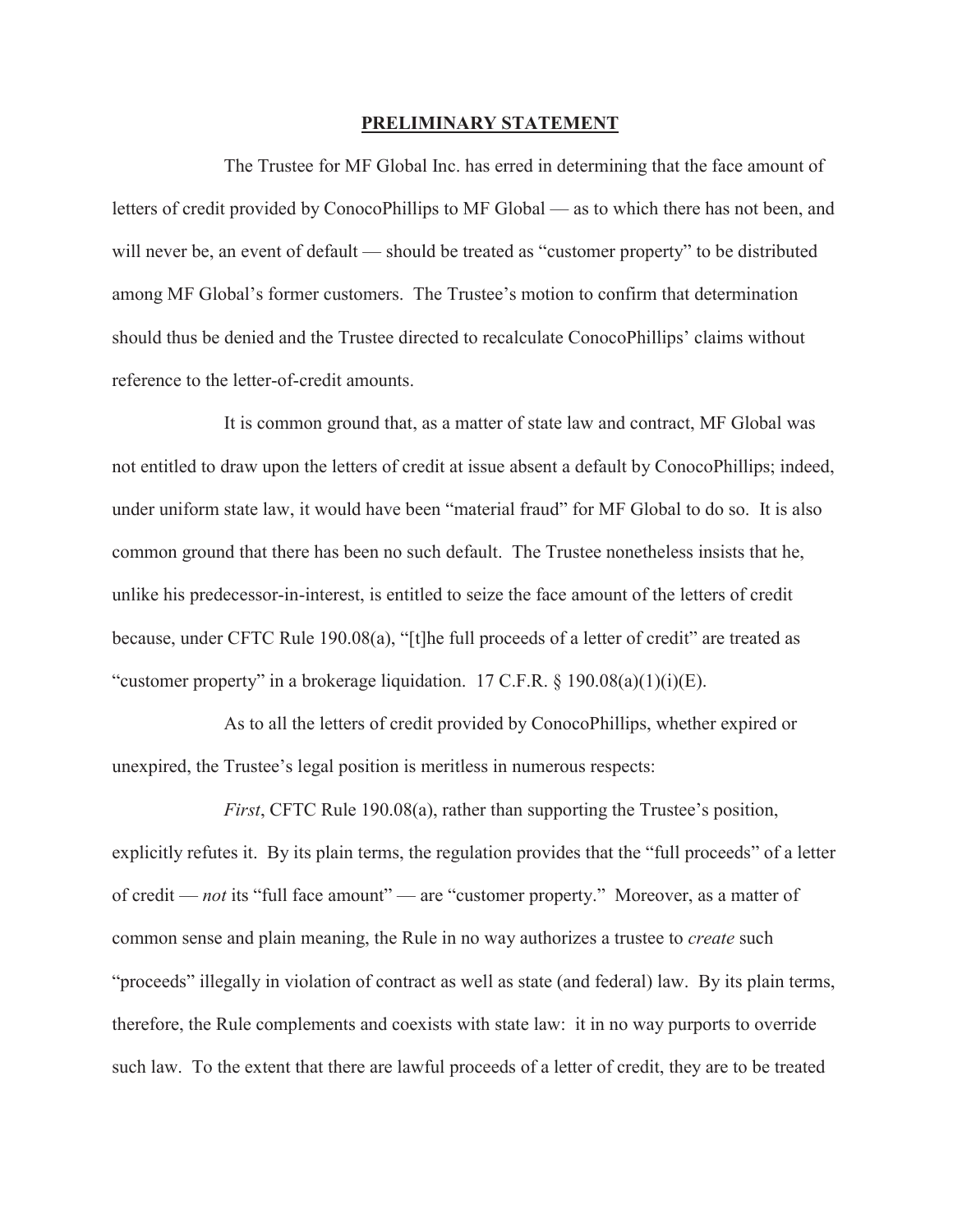as "customer property" to which customers have priority. Any other reading is at odds not only with the plain language of the Rule but also with the fundamental principle of bankruptcy law that "property of the estate" — of which "customer property" is a subset — consists only of the *state-law* rights of the debtor, and thus is limited to the debtor's *conditional* contract right to draw upon a letter of credit. And, given the unambiguous language of the Rule itself, the CFTC's purported "interpretation" by way of a non-binding "Supplementary Information" avails the Trustee naught. *See* Point I, *infra*.

*Second*, the Legal Certainty for Bank Products Act (as amended and reaffirmed in the Dodd-Frank Act, and codified in the Commodity Exchange Act, 7 U.S.C. § 27a) is unambiguous in specifying that the Commodity Exchange Act shall not "apply to," and the CFTC shall not exercise "regulatory authority" with respect to, letters of credit. As *mis*interpreted by the Trustee, a CFTC "regulation," Rule 190.08(a), would fundamentally alter the terms of each letter of credit provided to a broker, permitting the debtor-beneficiary — upon filing for bankruptcy — to draw on the letter in contravention of the parties' contracts, state law, and fundamental precepts of bankruptcy jurisprudence. It is hard to imagine a clearer exercise of "regulatory authority" with respect to letters of credit. *See* Point II, *infra*.

*Third*, the Trustee and the CFTC have failed to demonstrate that the CFTC has validly preempted state letter-of-credit law. As noted above, CFTC Rule 190.08(a) says nothing about state letter-of-credit law and by its terms offers *no* support for any notion that such state law has been overridden. Moreover, the "Supplementary Information" — a CFTC commentary upon which the Trustee and the CFTC attempt to rely — does not have the force of law, is inconsistent with the Rule that the CFTC actually adopted, says nothing about preemption, and is entitled to "no weight" under controlling Supreme Court precedent. *See* Point III, *infra*.

-2-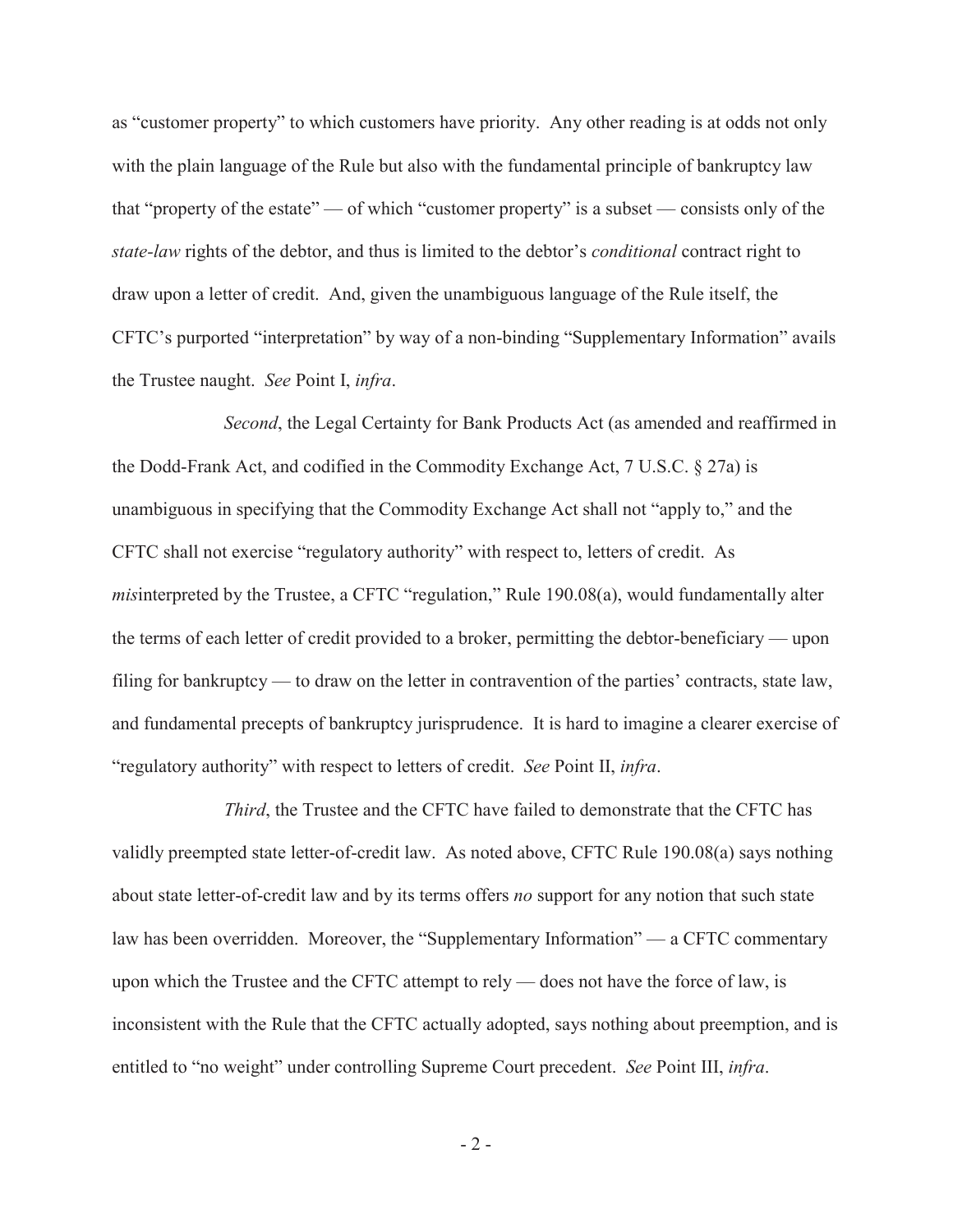The analysis above applies to *all* of the letters of credit and establishes that the Trustee has erred in his determination of ConocoPhillips' claims regardless of whether the letters expired. But as to the *expired* letters of credit, the Trustee's and the CFTC's position is plainly erroneous for additional reasons: (1) the CFTC Rule refers to "proceeds," making perfectly clear that the Trustee — *even if* so entitled — would have to *draw* on a letter of credit rather than permitting it to expire; (2) the Supplementary Information likewise expressly *requires* a draw, again making clear that a trustee cannot fail to draw and yet still seek to capture the value of a letter of credit; and (3) the Bankruptcy Code's automatic stay does *not* prevent expiration of letters of credit — rather, under Section 108(b) of the Code, certain expiration dates are merely extended to 60 days from the commencement of the proceeding, *but no longer*.

Accordingly, the Trustee's unilateral failure to draw on the *expired* letters while they were still extant — or within the 60-day grace period provided by Section 108(b) of the Bankruptcy Code — means that he lacks even a colorable claim to the value of those letters. There is nothing in the Bankruptcy Code, CFTC regulations, or even agency commentary to support the extraordinary notion that a trustee can sit back and permit a letter of credit to expire and yet make a claim thereunder. *See* Point IV, *infra*.

#### **BACKGROUND**

This proceeding arises out of the collapse and bankruptcy of MF Global Inc., a commodity brokerage firm. ConocoPhillips Company and ConocoPhillips Canada Marketing & Trading ULC (together, "ConocoPhillips") are former customers of MF Global.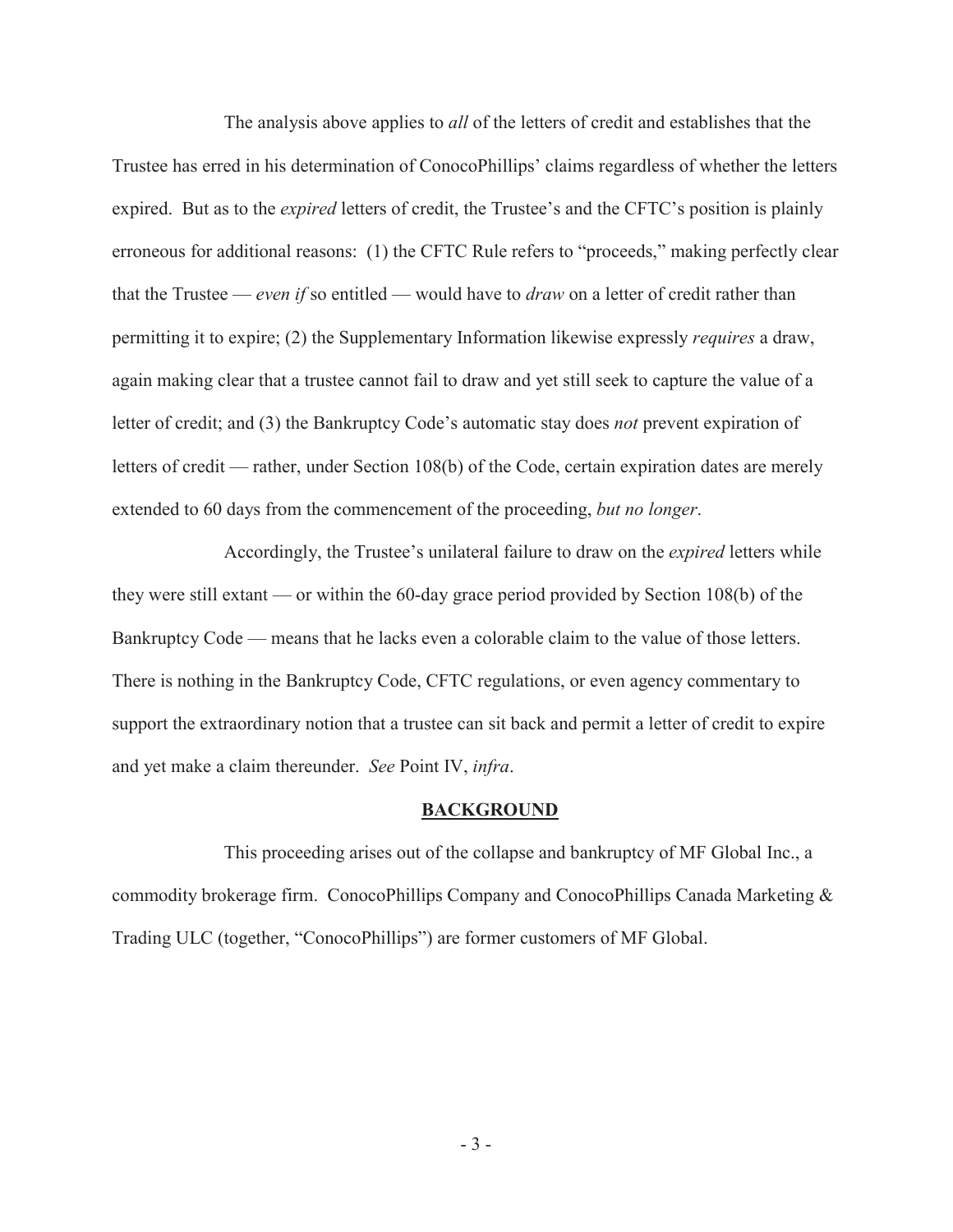#### **A. The letters of credit**

On June 18, 2001, ConocoPhillips Company entered into a customer agreement with MF Global. Ex. A.<sup>\*</sup> Pursuant to the customer agreement, ConocoPhillips Company provided two standby letters of credit — which expired by their terms on November 23, 2011, and had a combined face value of \$60 million — to support commodity contract trading on certain foreign exchanges (the "Expired Letters of Credit"). *See* Exs. B, C.

ConocoPhillips Company also posted three other standby letters of credit, with a combined face value of \$135 million (the "Domestic Letters of Credit"). The Domestic Letters of Credit were due to expire on March 30, 2012, and were provided by ConocoPhillips Company to support commodity contract trading on domestic exchanges. *See* Exs. D, E, F.

The customer agreement between ConocoPhillips Company and MF Global requires an event of default on the part of ConocoPhillips before MF Global can present any of these letters of credit or otherwise dispose of collateral. *See, e.g.*, Ex. A §§ 4-5. Moreover, as a prerequisite to presentment, each of the Expired Letters of Credit on its face required an authorized representative of MF Global to certify that ConocoPhillips Company "has defaulted in accordance with the terms and conditions of the [parties'] agreement." Ex. B, at p. 5; Ex. C, at p. 4. It is undisputed that there has not been, and will not be, any such event of default.

On October 23, 2008, ConocoPhillips Canada entered into a customer agreement with MF Global. Ex. G. Pursuant to that customer agreement, ConocoPhillips Canada posted a \$10 million standby letter of credit issued by Svenska Handelsbanken (the "Canada Letter of Credit"). Ex. H. The Canada Letter of Credit was due to expire on July 25, 2012, and prior to presentment, likewise required an authorized representative of MF Global to certify that

 References to "Exs." are to the exhibits to the accompanying Declaration of Emil A. Kleinhaus.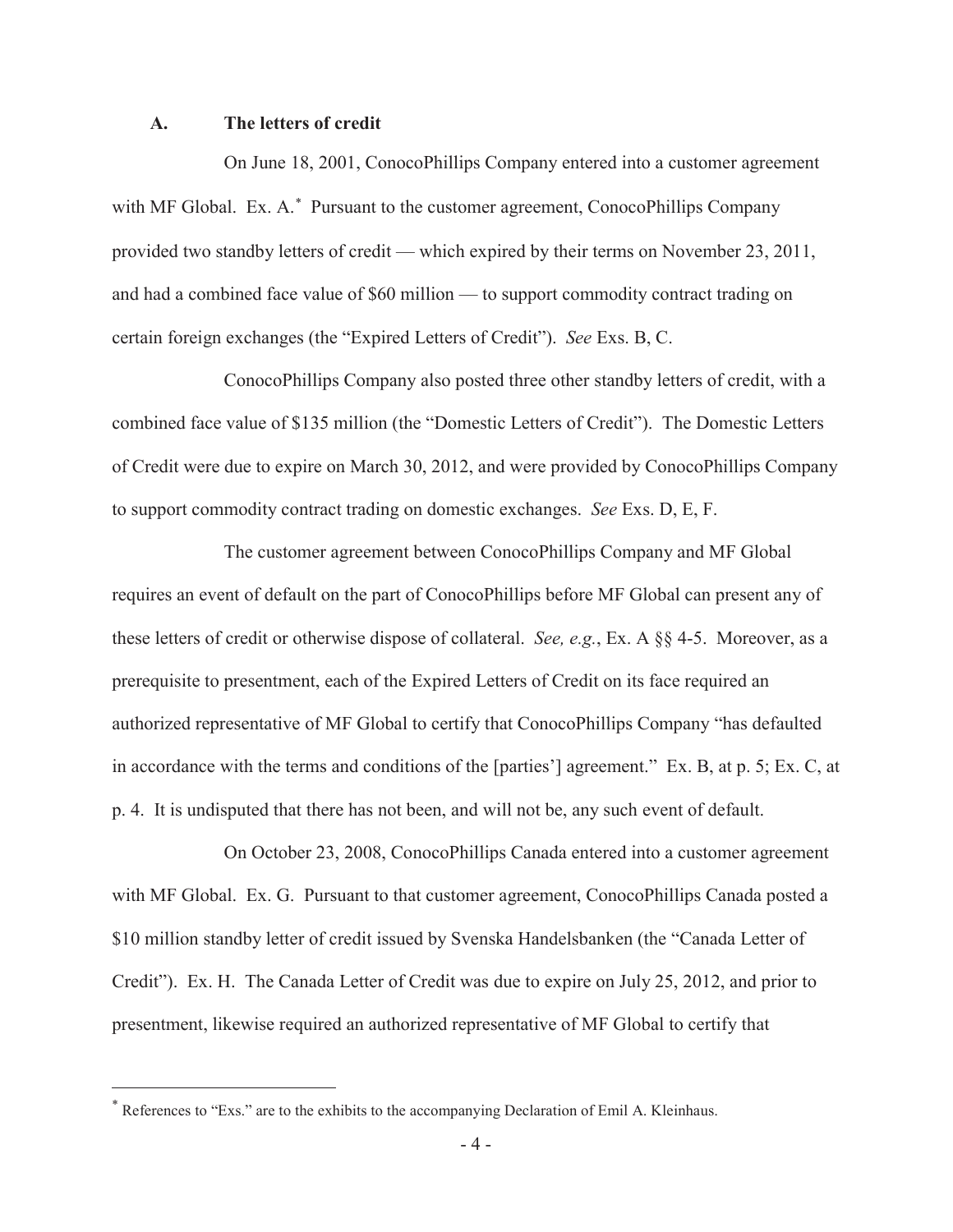ConocoPhillips Canada had "defaulted in accordance with the terms and conditions of the . . . agreement." Ex. H, at p. 9.

As with the U.S. customer agreement, the Canada customer agreement permits MF Global to present letters of credit only if certain specified events of default occur. Ex. G  $\S$  4. Again, it is undisputed that no such default has occurred or will occur.

#### **B. The expiration of the \$60 million foreign letters of credit**

On October 31, 2011, the Trustee was appointed following MF Global's bankruptcy filing. On November 23, 2011, the Expired Letters of Credit (which had a combined face value of \$60 million) expired by their terms without the Trustee attempting to draw on them. Nor did the Trustee attempt to draw on those letters by the end of December 2011, the expiration of the 60-day grace period provided for by Section 108(b) of the Bankruptcy Code.

#### **C. The parties' interim agreement**

On March 26, 2012, after the expiration of the Expired Letters of Credit but prior to the expiration of the Domestic Letters of Credit and the Canada Letter of Credit, the Trustee and ConocoPhillips entered into an interim agreement. The agreement provided for the return to ConocoPhillips of all letters of credit, both unexpired and expired, and reserved without prejudice the parties' claims, positions, and defenses as of that time. Ex. I ¶¶ 1, 6.

## **D. The Trustee's determination of ConocoPhillips' claims**

On December 16, 2011, ConocoPhillips filed customer claims against the MF Global estate. Exs. J, K. On May 22, 2012, ConocoPhillips received the Trustee's determination of those claims. Exs. L, M. The Trustee determined that ConocoPhillips Company has an allowed claim to "Section 4d" property *(i.e.* for domestic futures accounts)<sup>\*</sup> totaling

 $*$  Domestic futures accounts are governed by Section 4d(2) of the Commodity Exchange Act (codified at 7 U.S.C. § 6d(a)(2)). Foreign futures accounts are governed by 17 C.F.R. § 30.7.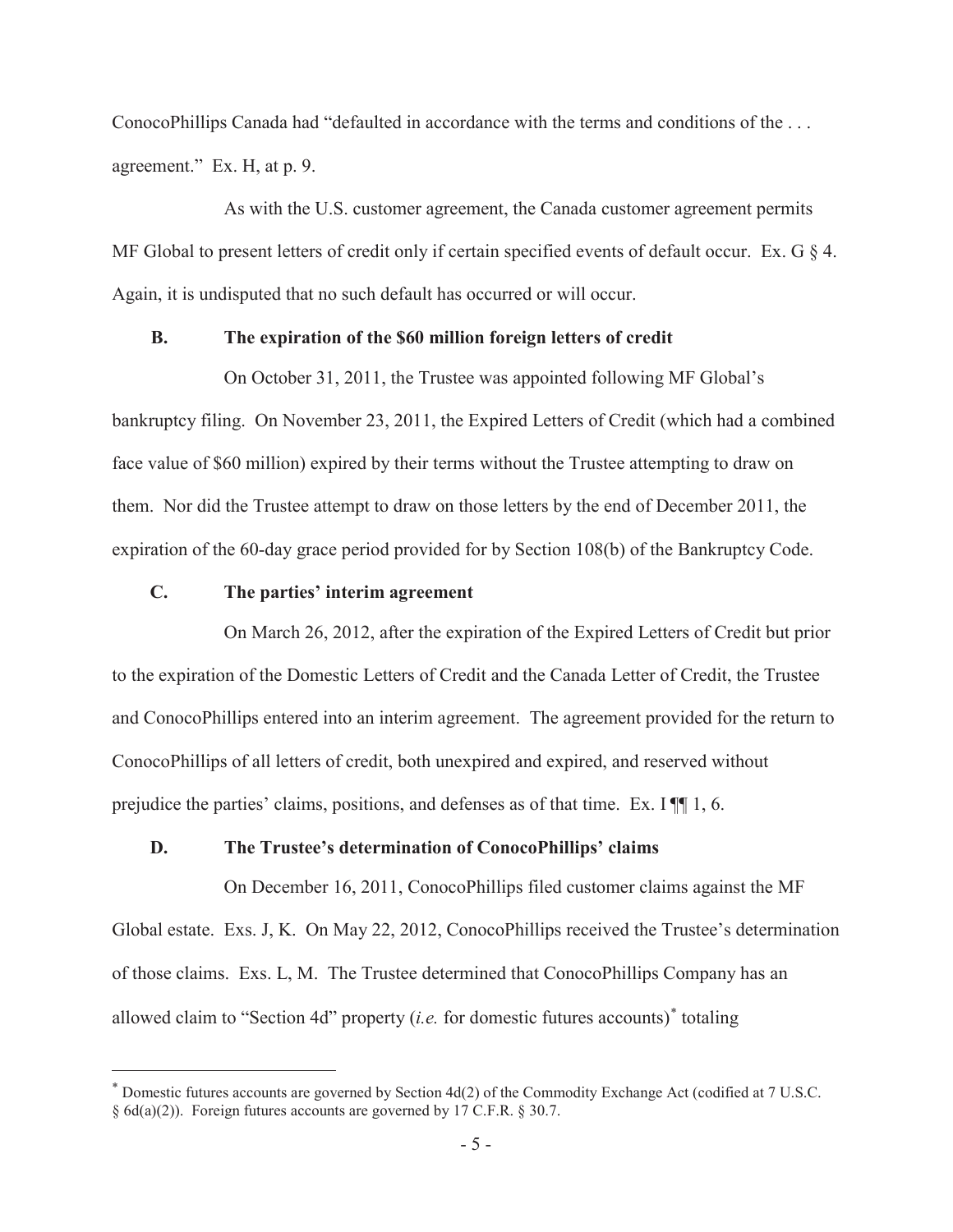\$175,790,952, but that it had already received \$135,000,000 in satisfaction of that claim. Ex. L. Included in both the allowed claim amount and the amount supposedly received by ConocoPhillips Company is the face amount of the Domestic Letters of Credit (\$135,000,000).

The Trustee also determined that ConocoPhillips Company has an allowed claim to "Rule 30.7" property (*i.e.* for foreign futures accounts) totaling \$85,755,528, but that it had already received \$60,000,000 of that amount. Ex. L. Included in both of those calculations is the face amount of the Expired Letters of Credit (\$60,000,000).

In addition, the Trustee determined that ConocoPhillips Canada has an allowed claim to Rule 30.7 property totaling \$34,866,553, but that it had already received \$10,000,000 in respect of that claim. Ex. M. Included in both of the Trustee's calculations is the face amount of the Canada Letter of Credit (\$10,000,000).

The Trustee's determinations have a substantial effect on the recoveries available to ConocoPhillips. If the face amounts of the Domestic Letters of Credit were excluded from the Trustee's calculation of ConocoPhillips Company's claim and the distribution thereon — as they should have been — ConocoPhillips Company would possess a net equity claim to Section 4d property in an amount equal to \$40,790,952, and would be entitled to *pro rata* distributions on that amount. Under the Trustee's calculation, which includes the face amount of the Domestic Letters of Credit in both ConocoPhillips Company's net equity claim and the amount already distributed on account of that claim, ConocoPhillips Company's recovery is significantly diluted.

Similarly, if the Trustee were to exclude the face amount of the Expired Letters of Credit and the Canada Letter of Credit from his calculation of ConocoPhillips' claims and distributions, then ConocoPhillips would in the aggregate possess net equity claims to Rule 30.7 property in an amount equal to \$50,622,081 and would be entitled to distributions as a

-6-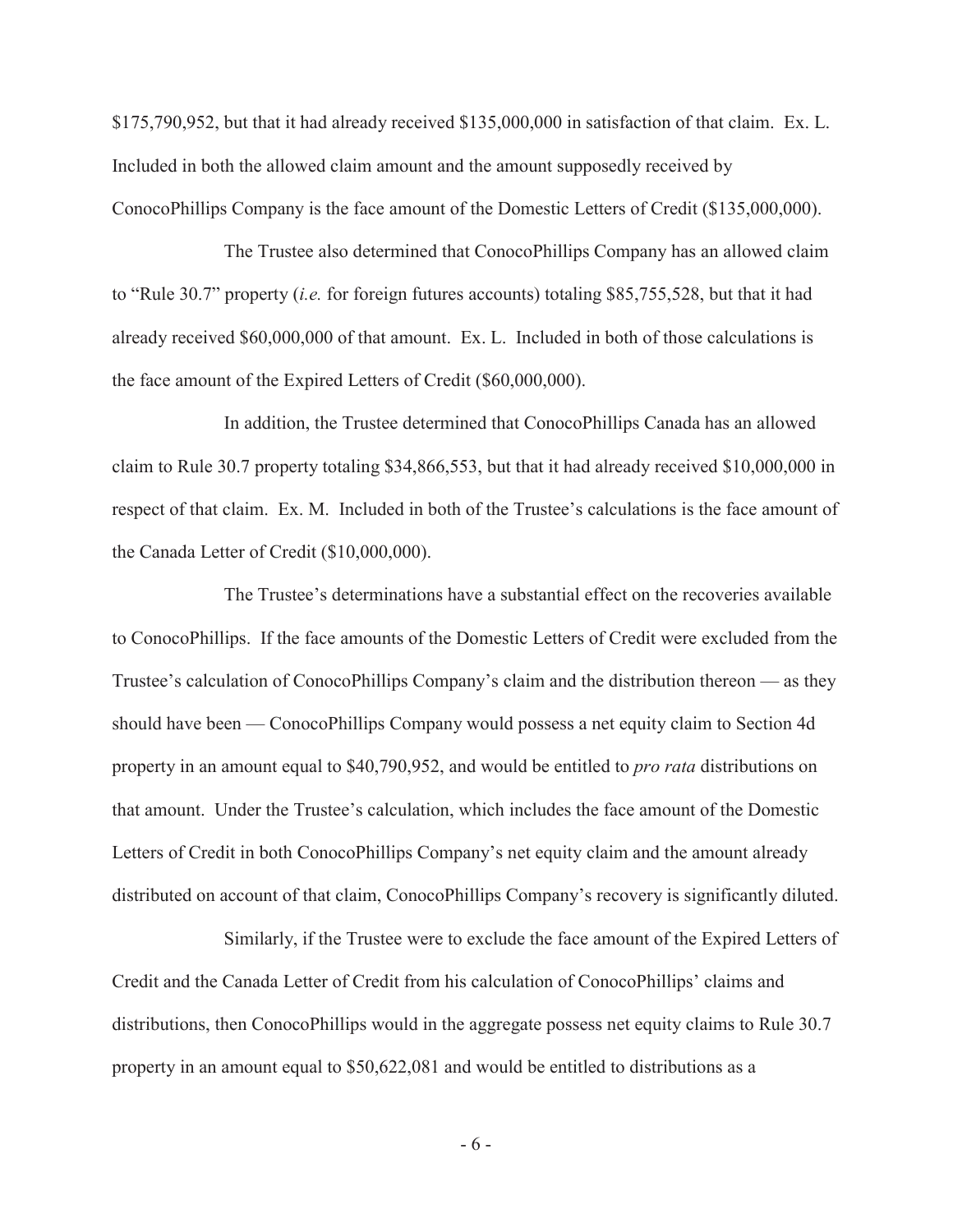percentage of that amount. Again, the Trustee's treatment significantly dilutes ConocoPhillips' recovery by improperly including the face amount of the letters of credit in both the numerator and denominator of the distribution calculus. Moreover, the Trustee's treatment, if accepted, could result in an affirmative claim *against* ConocoPhillips for alleged excess recoveries.

#### **E. The Trustee's motion to confirm**

On June 22, 2012, ConocoPhillips filed its opposition to the Trustee's determination of its claims. *See* Ex. N. The Trustee subsequently filed a motion in bankruptcy court seeking to confirm his determination of the claims. ConocoPhillips moved to withdraw the reference with respect to that contested matter, and this Court granted that motion. *In re MF Global, Inc.*, 2012 WL 4757866 (S.D.N.Y. Oct. 4, 2012). On October 26, 2012, the Trustee filed an amended motion to confirm his claim determinations. The CFTC has since intervened in this proceeding without objection from ConocoPhillips.

#### **ARGUMENT**

It is undisputed that under the governing customer agreements and state law, MF Global was not permitted to draw on *any* of the letters of credit provided by ConocoPhillips absent a default by ConocoPhillips. Indeed, as to the Expired Letters of Credit and the Canada Letter of Credit, the condition of an Event of Default appears on the face of the letters of credit themselves — so no draw could conceivably be honored by a bank absent a false and felonious certification. It is also undisputed that there has been no default by ConocoPhillips and, therefore, that MF Global was never entitled to draw on any letter of credit. The Trustee nonetheless contends that he is entitled to treat the face *amount* of all of these letters of credit including those that expired — as "customer property" subject to *pro rata* distribution, even though, concededly, none of these letters of credit could lawfully have been presented for payment under state law and, accordingly, no "proceeds" ever became property of the estate.

-7-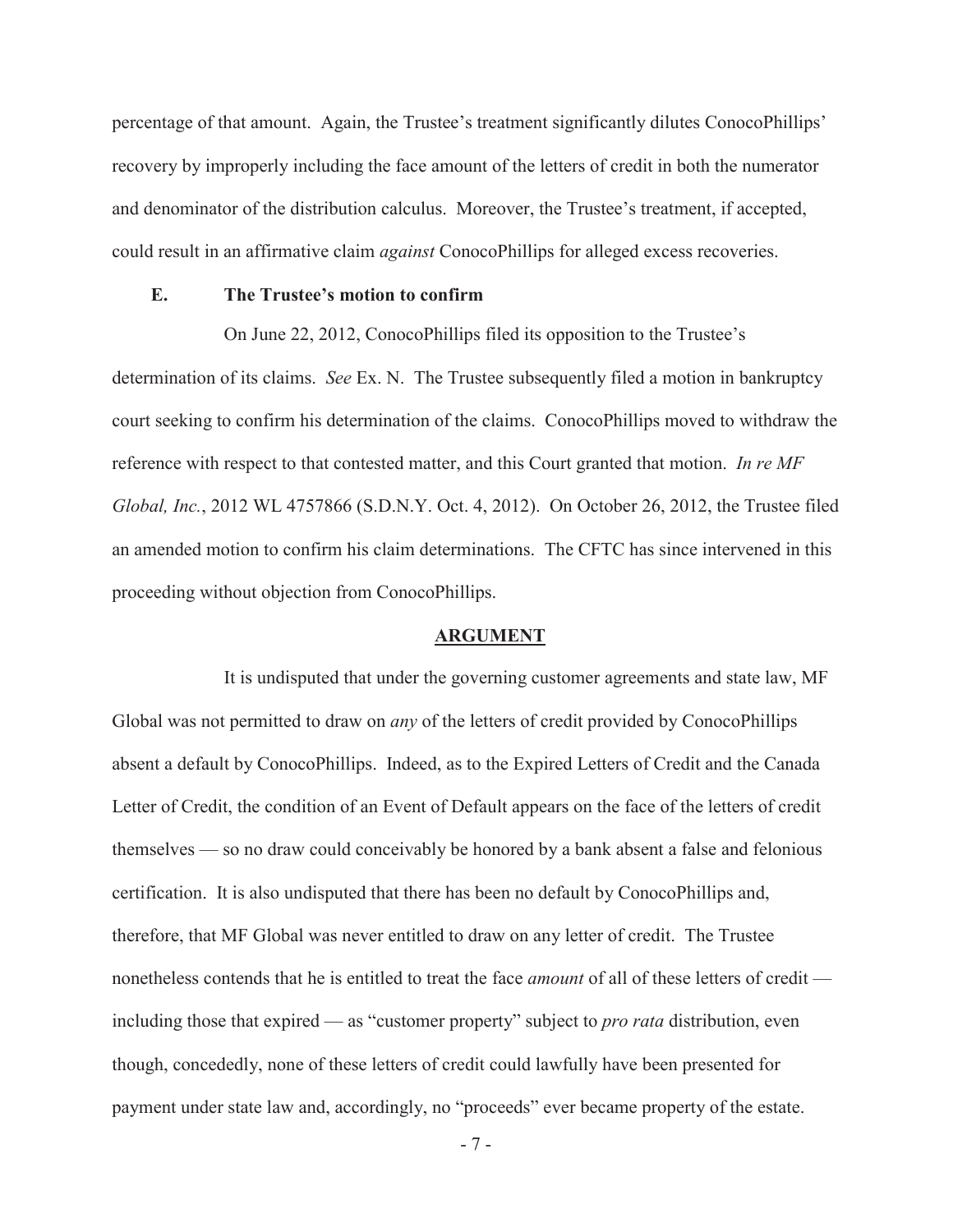The Trustee is wrong. For the reasons set forth below, the Trustee is not entitled to treat the face amount of *any* of the letters of credit at issue as "customer property."

## **I. THE CFTC RULES AND THE BANKRUPTCY CODE DO NOT PERMIT THE TRUSTEE TO SEIZE THE FACE AMOUNT OF LETTERS OF CREDIT THAT MF GLOBAL WAS LEGALLY BARRED FROM PRESENTING.**

The Trustee and the CFTC rely on a distorted interpretation of CFTC Rule 190.08(a) to support their theory that "the full *amounts* reflected in the ConocoPhillips LOCs are customer property." Tr. Br. 7 (emphasis added). The Rule does not say what the Trustee claims: under the plain language of the Rule, and under the Bankruptcy Code, a trustee is only entitled to the "proceeds" of letters of credit drawn in compliance with state law and the parties' contracts — not the "face amount" or the "face value" of such letters of credit. No such lawful proceeds have been, or ever could be, created here.

## **A. The Trustee's interpretation of CFTC Rule 190.08(a) is refuted by the Rule's plain language.**

CFTC Rule  $190.08(a)(1)(i)(E)$  — the regulation on which both the Trustee and the CFTC rely to support their position — states that "[t]he full *proceeds*" of a letter of credit are "customer property." *Id.* (emphasis added). It does *not* say that the "full *face amount*" of a letter of credit is customer property, as the Trustee and the CFTC assert. Tr. Br. 7, 9-10; CFTC Br. 9. The Rule also says nothing to suggest that a trustee may *generate* "proceeds" of a letter of credit by violating contracts, uniform state law under which a draw on a letter of credit in the absence of an underlying claim is "material fraud," and federal law under which such conduct is a felony.

"Proceeds" means "[t]he value of land, goods, or investments when converted into money," or in the context of collateral, "[s]omething received upon selling, exchanging, collecting, or otherwise disposing of collateral." Black's Law Dictionary 1325 (9th ed. 2009). With respect to letters of credit in particular, the Uniform Commercial Code defines "proceeds"

-8-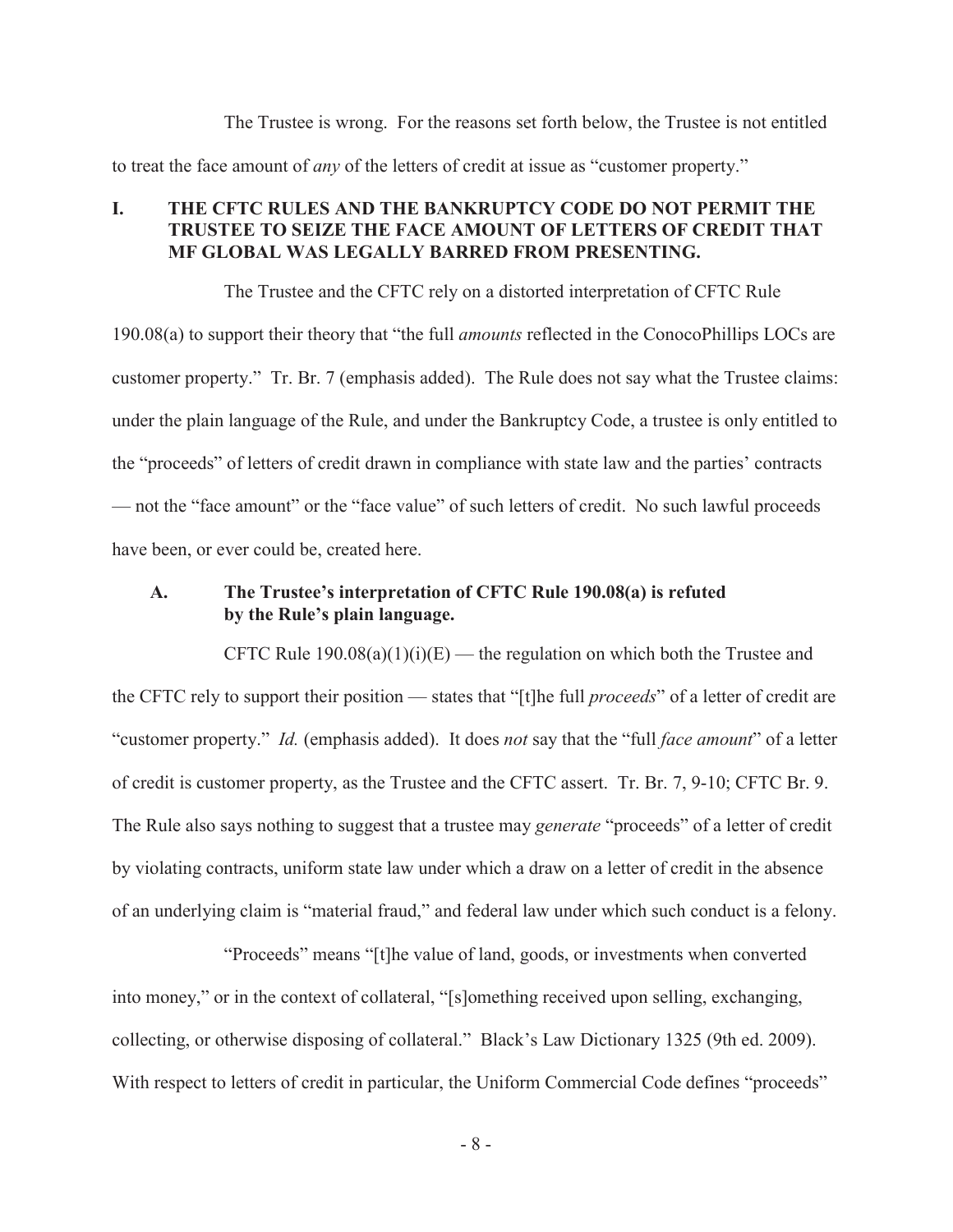to mean "the cash, check, accepted draft, or other item of value paid or delivered *upon honor or giving of value by the issuer*." U.C.C. § 5-114(a) (emphasis added).

As repeatedly set forth by the Court of Appeals, regardless of the agency's interpretation, "the plain meaning of language in a regulation governs unless that meaning would lead to absurd results." *Lin* v. *U.S. Dep't of Justice*, 459 F.3d 255, 262 (2d Cir. 2006) (internal quotation marks omitted); *accord N.Y. Currency Research Corp.* v. *CFTC*, 180 F.3d 83, 88-89 (2d Cir. 1999) (rejecting CFTC's interpretation of Rules it adopted as inconsistent with the "plain language" of the Rules); *cf. Lamie* v. *U.S. Trustee*, 540 U.S. 526, 534 (2004) (in the context of the Bankruptcy Code, explaining that "when the statute's language is plain, the sole function of the courts — at least where the disposition required by the text is not absurd — is to enforce it according to its terms" (quoting *Hartford Underwriters Ins. Co.* v. *Union Planters Bank, N.A.*, 530 U.S. 1, 6 (2000) (internal quotation marks omitted))). "Full proceeds" has a plain meaning: namely, all of the cash generated by draw and honor of a letter of credit. There is no warrant to replace those words with "full face amount."

Moreover, the Supreme Court has squarely held that when a term in a bankruptcy law is not defined, that term must be given its accepted meaning under state law. *See Travelers Cas. & Sur. Co. of Am.* v. *Pac. Gas & Elec. Co.*, 549 U.S. 443 (2007). In *Travelers*, the issue was the meaning of the term "claim" under the Bankruptcy Code. To answer that question, the Court "recognized that the basic federal rule in bankruptcy is that *state law* governs the substance of claims, *Congress having generally left the determination of property rights in the assets of a bankrupt's estate to state law*." *Id.* at 450-51 (internal quotation marks omitted) (emphasis added). Thus, the Court held that when the Bankruptcy Code uses the word "claim," "it is usually referring to a right to payment recognized under state law." *Id.* at 451; *see also* 

-9-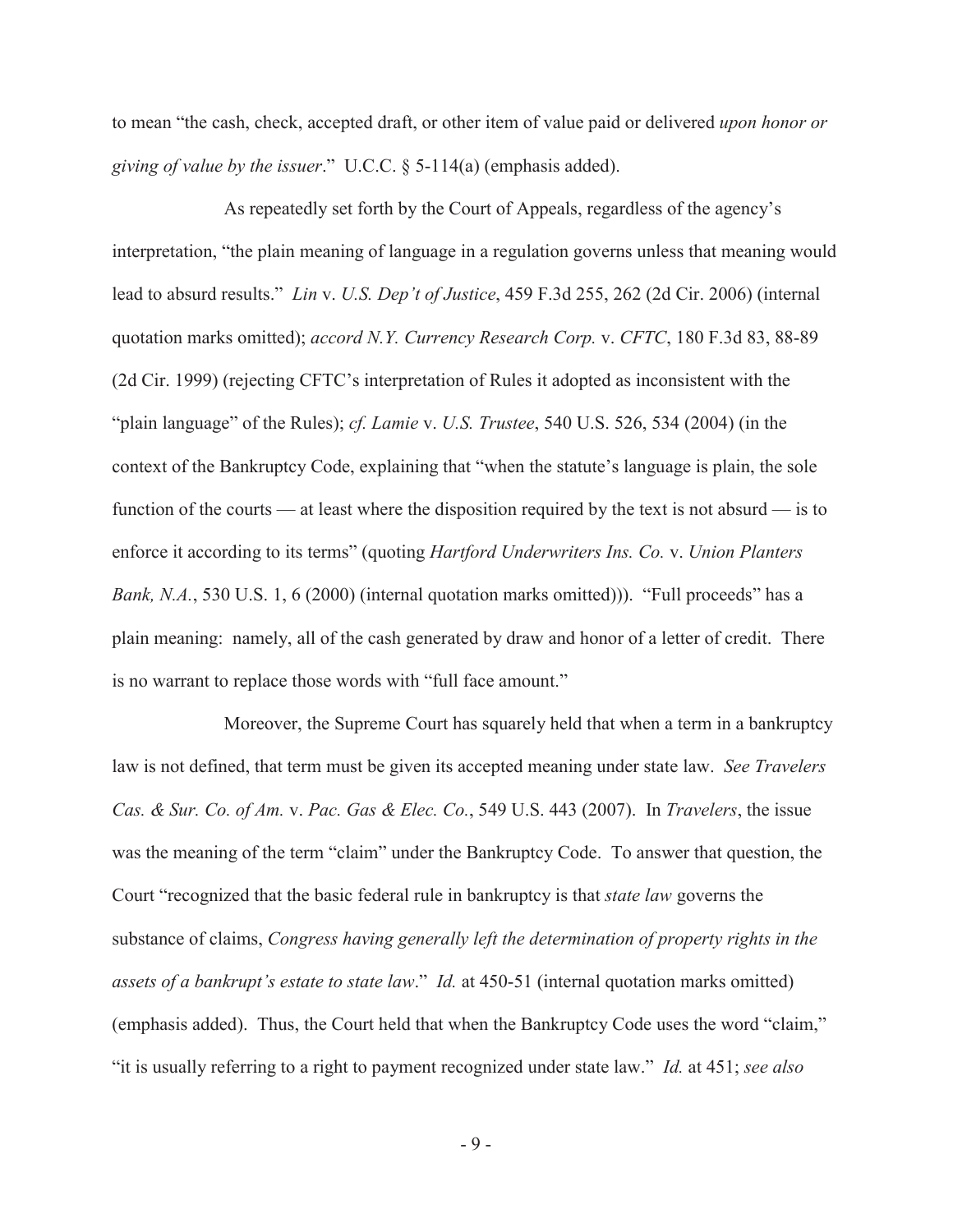*Super Nova 330 LLC* v. *Gazes*, 693 F.3d 138, 142 (2d Cir. 2012) (holding that the term "unexpired," as used in the Bankruptcy Code, should be defined in accordance with state law).

The same principles apply to the term "full proceeds" in CFTC Rule 190.08(a). Under uniform state law governing letters of credit, "proceeds" are the cash "paid or delivered upon honor or giving of value by the issuer." U.C.C.  $\S$  5-114(a). Under the same uniform state law, the "proceeds" of a letter of credit may only be generated in accordance with the parties' agreements: any attempt to generate "proceeds" from a letter of credit when there is no colorable right to do so under those agreements is "material fraud" and breach of warranty. *Id.* §§ 5-109 cmt. 1, 5-110(a)(2). By its terms — and as a matter of common sense — Rule  $190.08(a)$ therefore requires and presumes that any "proceeds" will be acquired lawfully, consistent with uniform state law and not fraudulently.

#### **B. The Trustee's interpretation of CFTC Rule 190.08(a) is at odds with bedrock bankruptcy law.**

The Trustee's position that the term "full proceeds" in Rule 190.08(a) should be replaced with "full face amount" (Tr. Br. 9) — and that the "full face amount" of a letter of credit may be accessed by a trustee regardless of whether the letter could be drawn under state law (Tr. Br. 9-10) — is at odds not only with the plain language of the Rule but also with bedrock bankruptcy law, under which a trustee's rights, including under a letter of credit, derive from and are limited to the state-law rights of the debtor.

In the seminal case of *Butner* v. *United States*, 440 U.S. 48, 54-55 (1979), the Supreme Court held that "[p]roperty interests are created and defined by state law," and that Congress has "generally left the determination" of property rights in bankruptcy to state law. Section 541(a) of the Bankruptcy Code "creates an estate" that consists of "all legal or equitable interests of *the debtor* in property as of the commencement of the case." 11 U.S.C. § 541(a)(1)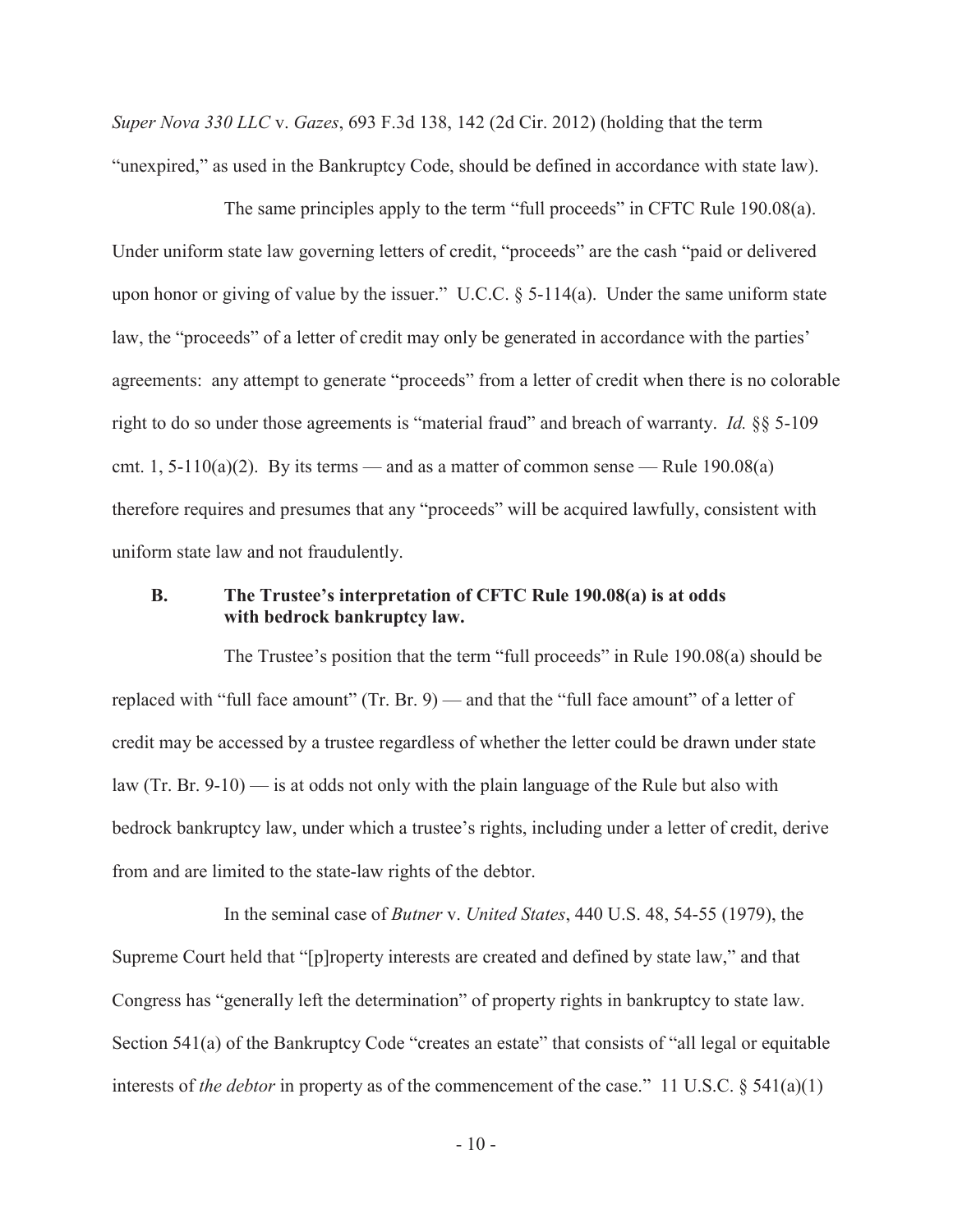(emphasis added). Consistent with *Butner*, this provision "is not intended to expand the debtor's rights against others more than they exist at the commencement of the case." S. Rep. No. 95-989, at 82 (1978), H.R. Rep. No. 95-595, at 367-68 (1977); *accord, e.g.*, *Brown* v. *Dellinger (In re Brown)*, 734 F.2d 119, 124 (2d Cir. 1984). To the contrary, if "an interest is limited in the hands of the debtor, it is, therefore, equally limited in the hands of the estate." *Cohen* v. *Drexel Burnham Lambert Grp. (In re Drexel Burnham Lambert Grp., Inc.)*, 138 B.R. 687, 710 (Bankr. S.D.N.Y. 1992) (quoting 4 *Collier on Bankruptcy* ¶ 541.01 (15th ed. 1991)) (internal quotation marks omitted). And this basic rule applies with full force to debtors who are beneficiaries under a letter of credit. In *Farmer* v. *Crocker National Bank (In re Swift Aire Lines, Inc.)*, 30 B.R. 490 (B.A.P. 9th Cir. 1983), the Bankruptcy Appellate Panel held that, when a trustee succeeds to a debtor's rights in a letter of credit, "the Bankruptcy Code [does] not give the trustee the power to automatically enforce payment thereunder if state law requiring strict compliance of tender documents would dictate otherwise," *id.* at 495.

Here, the relevant customer agreements and letters of credit gave MF Global the right to draw on the letters *only* if certain conditions were met. That conditional contract right and nothing else — became property of MF Global's estate under Section 541(a) of the Bankruptcy Code. By contrast, the "face amounts" of the letters of credit — which are not a recognized form of "property" to begin with — never became "property of the estate."

Nor did it become "customer property." Not only does Rule 190.08(a) make clear that "customer property" includes only the "proceeds" of a letter of credit, but Sections 761 through 767 of the Bankruptcy Code — read in conjunction with that Rule — confirm that

 Section 541(a) is fully applicable to SIPA proceedings. *See* 15 U.S.C. § 78fff(b) (incorporating provisions of title 11 "[t]o the extent consistent with" SIPA); *accord Picard* v. *JPMorgan Chase & Co.*, 460 B.R. 84, 91 (S.D.N.Y.  $2011$ ) (applying Section  $541(a)(1)$  to hold that the SIPA trustee "steps into the shoes of the debtor for the purpose of bringing property into the bankruptcy estate, and as such possesses only the rights of the debtor").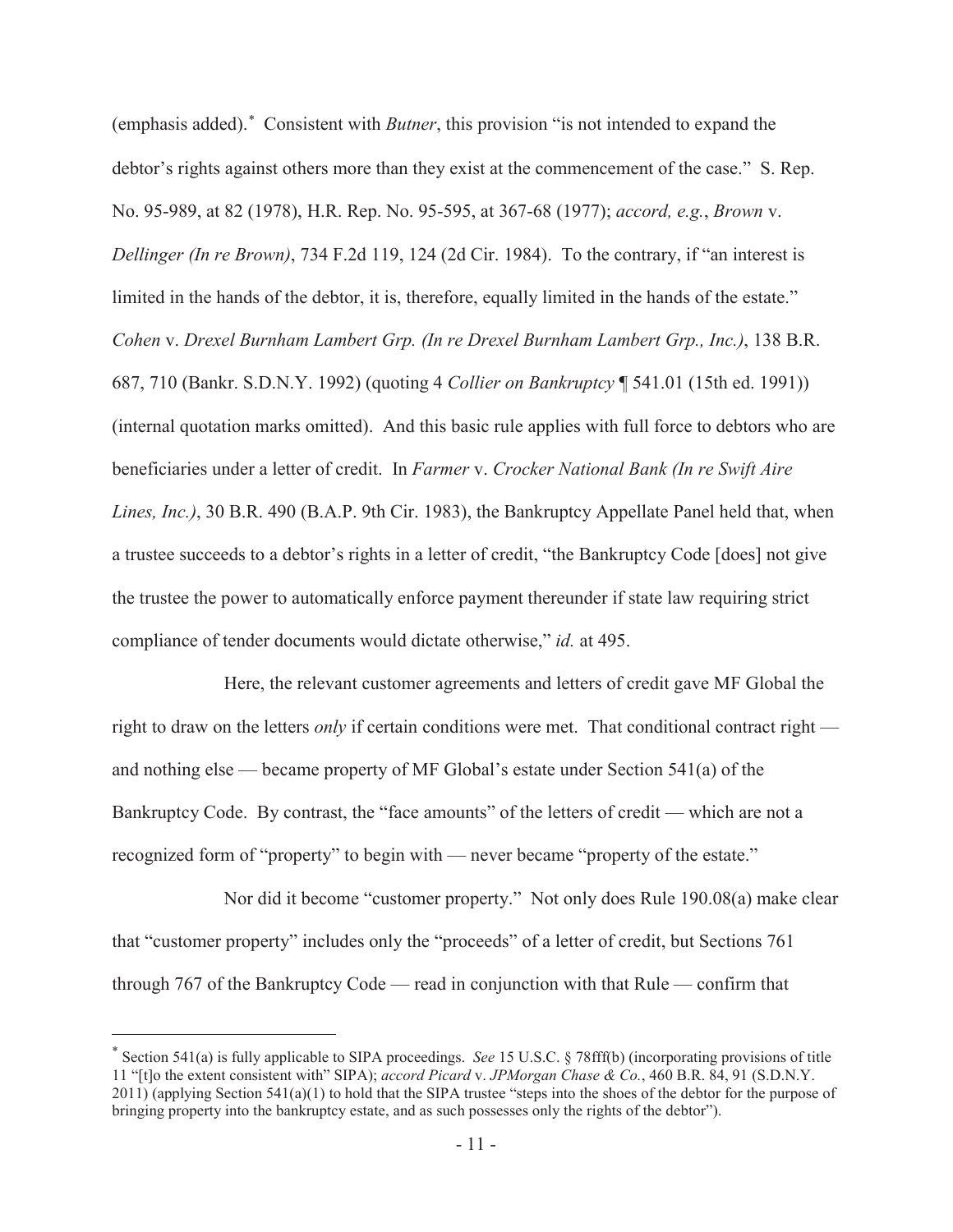"customer property" is a *subset* of "property of the estate," not some broader category of property rights. Rule 190.08, in its very first sentence, explicitly states that it is intended to "allocate" the "*property of the debtor's estate*"; it says nothing about expanding that estate. Likewise, Section 766 of the Bankruptcy Code provides that, *after* customer claims are satisfied, "customer property" is distributed to general creditors of the bankrupt brokerage demonstrating again that "customer property" is simply a subset of "property of the estate" to which customers have priority. 11 U.S.C.  $\S$  766(j)(1) (providing for distribution of excess customer property in accordance with Section 726, which governs "[d]istribution of property of the estate"); *see also id.* § 761(10)(B) (providing that property is not "customer property" to the extent a customer lacks a claim "against the debtor" for such property).

Because "customer property" is a subset of "property of the estate" — and the only "property of the estate" relating to the letters of credit was MF Global's *conditional* right to draw on those letters — the Trustee's claim that he has *greater* rights under the letters of credit is meritless. MF Global never had any more than a contingent contract right to draw on the letters of credit, and even that contingent right was effectively extinguished when ConocoPhillips transferred all of its positions away from MF Global, thereby removing any possibility of a default. Rule 190.08(a) offers no support for expanding the "property of the estate" with respect to letters of credit or for departing from bedrock principles of bankruptcy law.

## **C. The Trustee's interpretation of CFTC Rule 190.08(a) is further at odds with the statutory requirement that letters of credit be reduced to cash in accordance with "good market practice."**

The Trustee's interpretation of Rule 190.08(a) also runs afoul of the Bankruptcy Code provision that requires a brokerage trustee to reduce non-cash estate property to cash in accordance with "good market practice." Sections 761 through 767 of the Bankruptcy Code establish the framework for the liquidation of a commodity broker. Subject to exceptions not

- 12 -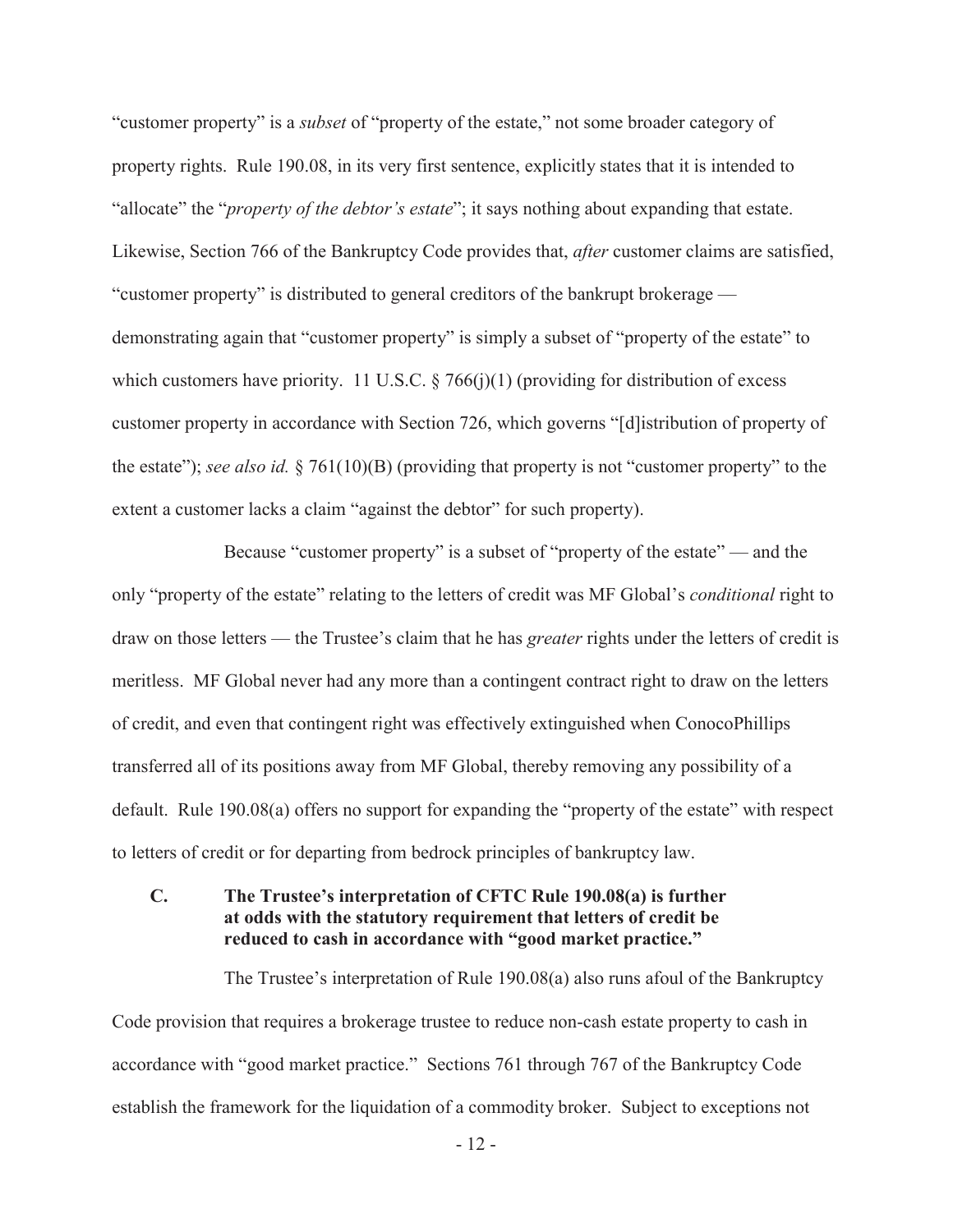relevant here, Section 766(h) requires that "customer property" be distributed ratably to customers in the form of (1) cash or (2) the return of certain "specifically identifiable" property. To facilitate the cash distributions, Section 766(f) directs the trustee, "[a]s soon as practicable after the commencement of the case," to "reduce to money, *consistent with good market practice*, all securities and other property . . . held as property of the estate" except for specifically identifiable customer property. 11 U.S.C. § 766(f) (emphasis added). The CFTC's own regulations expressly incorporate this requirement, as they direct the trustee to liquidate, subject to "*applicable procedures under the Bankruptcy Code*," all "property held by or for the account of a debtor." 17 C.F.R. § 190.02(f) (emphasis added).

Here, had the Trustee attempted to draw on the letters of credit, he would have engaged not only in breach of contract but also in "material fraud" under state law. U.C.C. § 5- 109 cmt. 1 (beneficiary commits "material fraud" by presenting a letter of credit despite having "no colorable right to expect honor and where there is no basis in fact to support such a right to honor"); *see also Ground Air Transfer, Inc.* v. *Westates Airlines, Inc.*, 899 F.2d 1269, 1273 (1st Cir. 1990) (Breyer, J.); *Itek Corp.* v. *First Nat'l Bank of Bos.*, 730 F.2d 19, 24-25 (1st Cir. 1984) (Breyer, J.); *Rockwell Int'l Sys., Inc.* v. *Citibank, N.A.*, 719 F.2d 583, 585, 588-89 (2d Cir. 1983). Any such attempted draw also would have constituted a felony under federal criminal statutes. 18 U.S.C. §§ 1014, 1344; *United States* v. *Agne*, 214 F.3d 47 (1st Cir. 2000). Such unlawful conduct cannot be reconciled with any notion of "good market practice."

#### **D. The Trustee's and the CFTC's arguments regarding CFTC Rule 190.08(a) are meritless.**

The arguments advanced by the Trustee and the CFTC regarding Rule  $190.08(a)(1)(i)(E)$  are uniformly meritless.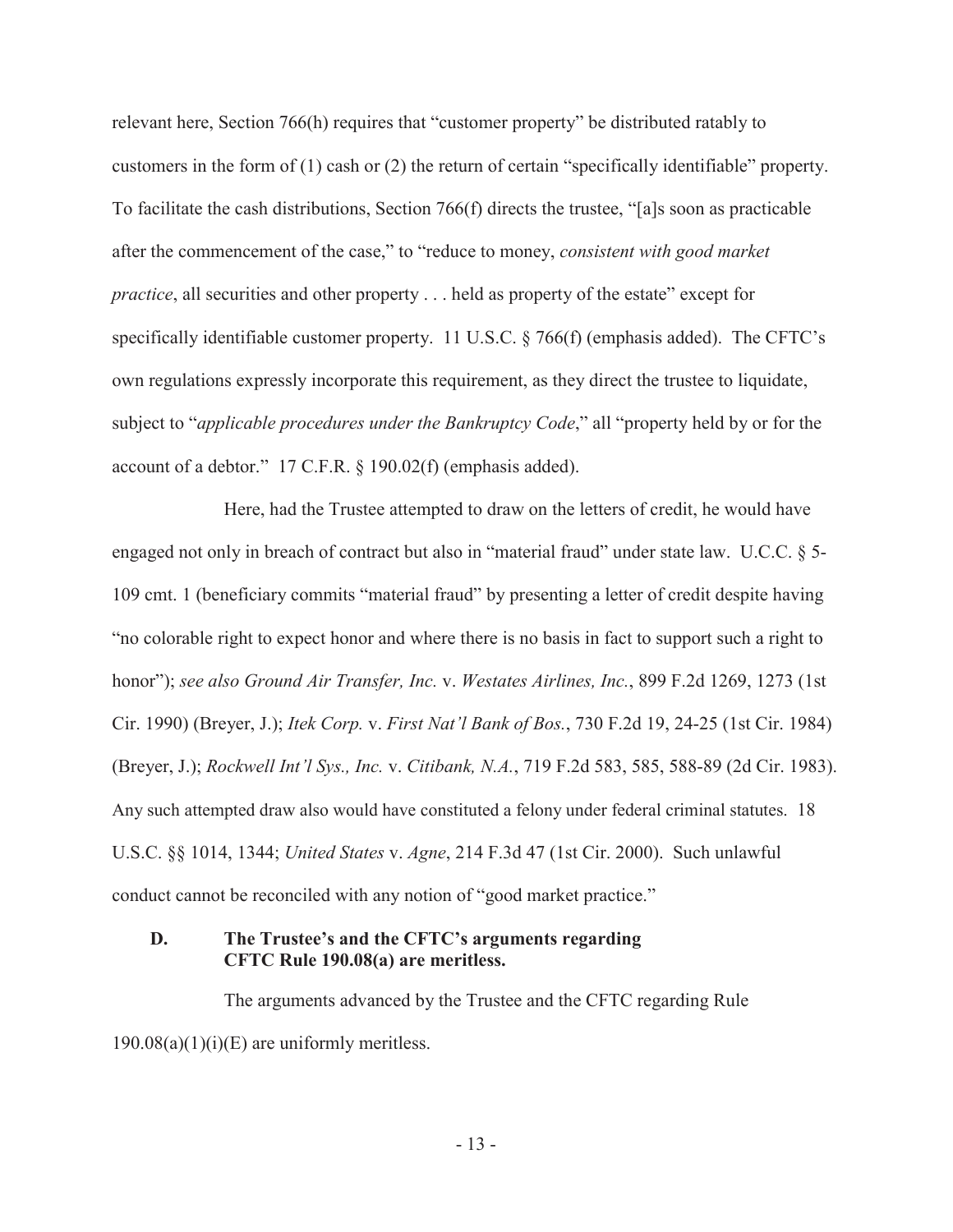*First*, the Trustee claims that ConocoPhillips' interpretation of the Rule does not give meaning to the word "full" in the phrase "full proceeds." Not so. The word "full" in "full proceeds" has the simple effect of making clear that *all* cash obtained from a lawful draw on a letter of credit is treated as "customer property." This is an important specification. Inclusion of the word "full" is in no way surplusage. For, under state law, in certain circumstances, a beneficiary may be permitted to present a letter of credit for the full amount thereof, even when the default is for some *lesser* amount.<sup>\*</sup> By including the word "full" in "full proceeds," Rule 190.08(a) mandates that *all* proceeds obtained from a *lawful* draw should be treated as "customer property," thus equating the cash resulting from such lawful draw with other "cash" held as margin, as specified by Rule  $190.08(a)(1)(i)(A)$ .

Accordingly, ConocoPhillips' reading of the Rule *does* give effect to each word, including "full." By contrast, the Trustee and the CFTC want the Court to delete the term "proceeds" from "full proceeds" and replace it with "face amount" — a radical change to the Rule that could not be countenanced *even if* the word "full" were superfluous. *See Lamie*, 540 U.S. at 536 ("Surplusage does not always produce ambiguity and our preference for avoiding surplusage constructions is not absolute. Where there are two ways to read the text" — one consistent with plain meaning but that yields surplusage, and another that eliminates surplusage but creates textual ambiguity — "the rule against surplusage is, absent other indications, inappropriate." (citation omitted)).

 *E.g.*, *In re Spring Ford Indus., Inc.*, 338 B.R. 255, 262 (E.D. Pa. 2006) (letter of credit permitted draw of full face amount even when draw exceeded amount of underlying obligations); *FDIC* v. *Vogel*, 437 F. Supp. 660, 664 (E.D. Wis. 1977) (letter of credit permitted beneficiary to draw "to the full extent of its terms"); *WestLB AG N.Y. Branch* v. *TPS McAdams, LLC (In re Enron Corp.)*, 370 B.R. 583, 594 (Bankr. S.D.N.Y. 2007) (declining to enforce any extracontractual limitations on the amount that could be drawn on a letter of credit "once a triggering event occurred").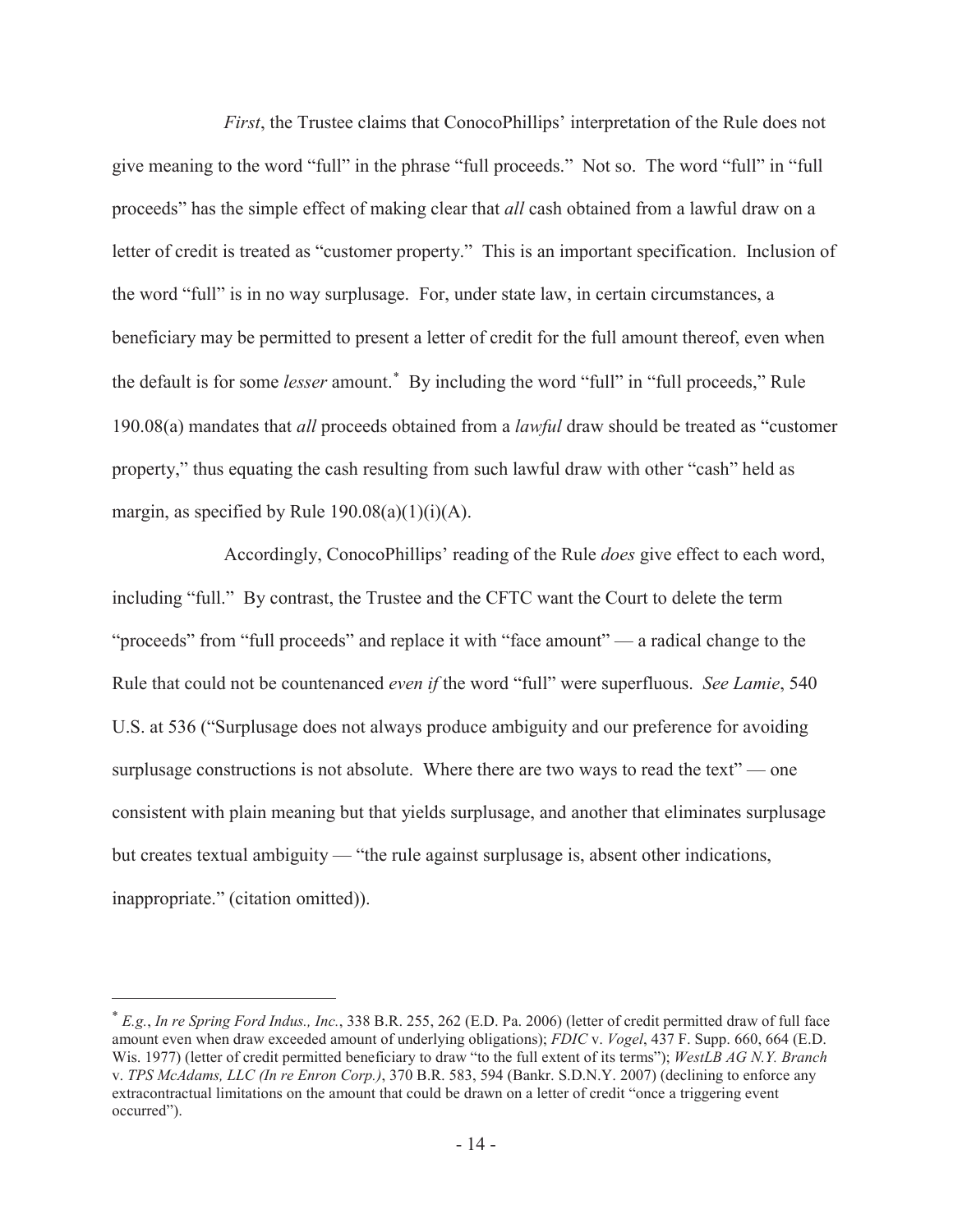*Second*, both the Trustee and the CFTC contend that reading Rule 190.08(a) to require a lawful draw would make the regulation ineffectual, because letter-of-credit "proceeds" — when drawn by the broker to make itself whole following a trading loss incurred on behalf of the customer — become *the broker's* property rather than "customer property." This argument ignores the plain terms of the governing Rule. Under Rule  $190.08(a)(1)(ii)(E)$ , "customer property" explicitly *includes* "[a]ll cash, securities, or other property which . . . [r]epresents recovery of any debit balance, margin deficit, or other claim of the debtor against a customer account." Accordingly, when the proceeds of a letter of credit are lawfully drawn and used to make the broker whole following a trading loss, such proceeds *are* "customer property" to which customers have priority over general creditors. Moreover, putting aside this controlling Rule, the Trustee and the CFTC again ignore the fact that a beneficiary of a letter of credit may in some cases draw the *full* proceeds of a letter of credit when only *some* of those proceeds are needed to cure a default. In those situations, even if the proceeds used to reimburse the broker for a trading loss were not customer property, the remaining proceeds would still be "customer property" in the form of cash margin.

*Third*, the CFTC and the Trustee contend that margin in the form of letters of credit should be treated the same way as margin in the form of cash. Tr. Br. 4, 15; CFTC Br. 3, 13. But Rule 190.08(a) on its face distinguishes between cash and letters of credit: while "cash" held as margin is expressly defined as a form of "customer property," *see* Rule 190.08(a)(1)(i)(A), only the "proceeds" of a letter of credit are defined as such, *see* Rule  $190.08(a)(1)(i)(E)$ . The distinction drawn by the Rule is well-grounded: whereas cash provided by a customer as margin is deposited with and held by a broker and thus can be marshaled by the trustee in a liquidation, a letter of credit is no more than a conditional contract right to generate

- 15 -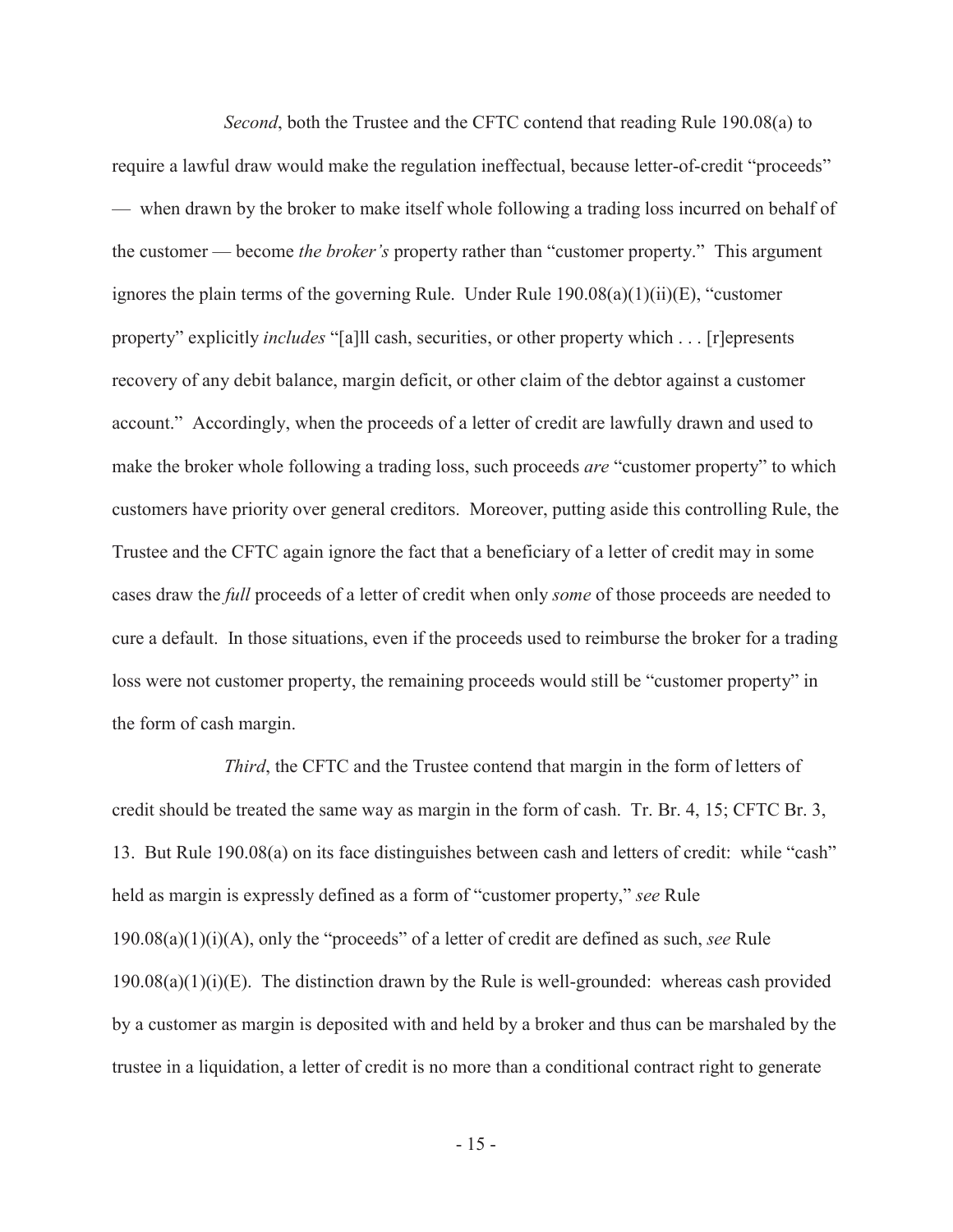cash under specified circumstances and, in addition, involves the actions of a third party namely, the issuing bank. Moreover, cash does not expire; letters of credit do. Recognizing these critical *differences* between "cash" and "letters of credit," the Federal Reserve *prohibits* the use of letters of credit as margin for customer accounts held at securities broker-dealers, and the CFTC itself (in coordination with the SEC) has likewise *prohibited* the use of letters of credit in various contexts, including security futures accounts.<sup>\*</sup> That the CFTC — despite having expressed reservations about the "viability" of letters of credit as margin for commodity futures trading, CFTC Br. 6 — nonetheless decided to permit letters of credit to be used as such margin, in no way operates to transform letters of credit to be the *same* as cash.

*Finally*, the Trustee and the CFTC attempt to rest their position on a "Supplementary Information" published by the CFTC in 1983, in which the CFTC asserted that Rule  $190.08(a)(1)(i)(E)$  requires a trustee "to draw the full value of a letter of credit posted as margin . . . irrespective of the margin obligation secured thereby." 48 Fed. Reg. 8716, 8718 (Mar. 1, 1983). The Trustee and the CFTC claim that this "interpretation" is entitled to deference under *Auer* v. *Robbins*, 519 U.S. 452 (1997). But — putting aside the other deficiencies in the Supplementary Information discussed below in connection with preemption, *see* Point III, *infra* — the Supreme Court has held that *Auer* deference is warranted "only when the language of the regulation is ambiguous." *Christensen* v. *Harris Cnty.*, 529 U.S. 576, 588 (2000); *accord, e.g.*, *Christopher* v. *SmithKline Beecham Corp.*, 132 S. Ct. 2156, 2166 (2012)

 *See, e.g.*, 12 C.F.R. §§ 220.2, 220.4 (securities broker-dealers may accept margin in the form of cash or certain securities, but not letters of credit); 17 C.F.R. § 242.404(b) (joint SEC/CFTC regulation specifying permissible margin for security futures and not including letters of credit); *see also id.* § 39.13(g)(10) (stating that a clearinghouse "shall not accept letters of credit as initial margin for swaps"); *id.* § 39.11(b)(2) (setting forth the types of financial resources a derivatives clearing organization may use to satisfy its exposures); 76 Fed. Reg. 69334, 69346 (Nov. 8, 2011) (stating that "the Commission is not including letters of credit as an acceptable financial resource [for a derivatives clearing organization] because they are only a promise by a bank to pay and not an asset that can be sold," but reserving the right to permit such use of letters of credit on a "case-by-case basis").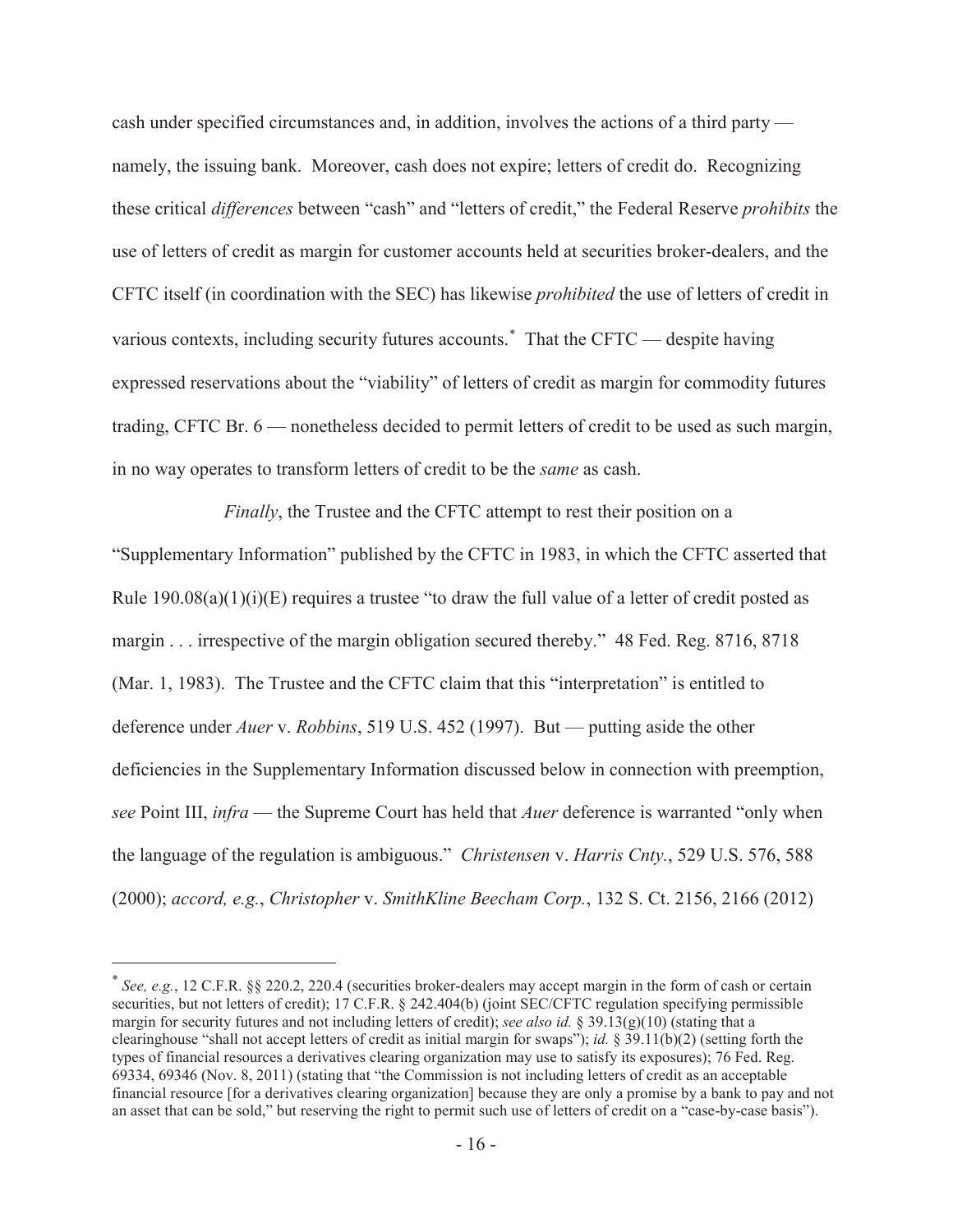(no deference available for agency interpretation that is "inconsistent with the regulation"). To defer to an agency's position when the language of a regulation is *not* ambiguous would be to permit the agency, "under the guise of interpreting a regulation, to create *de facto* a new regulation." *Christensen*, 529 U.S. at 588; *see also Cuomo* v. *Clearing House Ass'n*, 557 U.S. 519, 531 (2009) (refusing to give effect to an agency regulation that did not "comport with the statute" or to "the [agency's] *interpretation* of its regulation" that "differ[ed] from the text" of the regulation (emphasis in original)); *Lin*, 459 F.3d at 262 (where agency's interpretation "is inconsistent with the plain language of the regulation, [a court] owe[s] no deference to it[]").

The Supplementary Information suffers from precisely this vice. There is nothing ambiguous about the Rule itself. Rather, here, the CFTC is using its commentary to *create* ambiguity — effectively rewriting the regulation it actually adopted, which merely sets forth that the "proceeds" of a letter of credit are "customer property," to say instead that "customer property" includes the "face amount" of a letter of credit and that a trustee may *generate* such "proceeds" in violation of state law and the parties' contract.

It is no answer, moreover, for the CFTC to point to decades-old comments made in response to the CFTC's proposed rulemaking. That certain market participants feared the Rule might be understood to permit a trustee to draw upon letters of credit where the debtor would have been unable to do so cannot and does not change the unambiguous meaning of the words the CFTC actually adopted: Executive agencies have a "responsibility to promulgate clear and unambiguous" rules. *Bethlehem Steel Corp.* v. *Occupational Safety & Health Review Comm'n*, 573 F.2d 157, 161 (3d Cir. 1978). In interpreting those rules, the test for the courts is not "what [the agency] might possibly have intended, but what [it] said. If the language is faulty, the [agency] has the means and the obligation to amend." *Id.*

- 17 -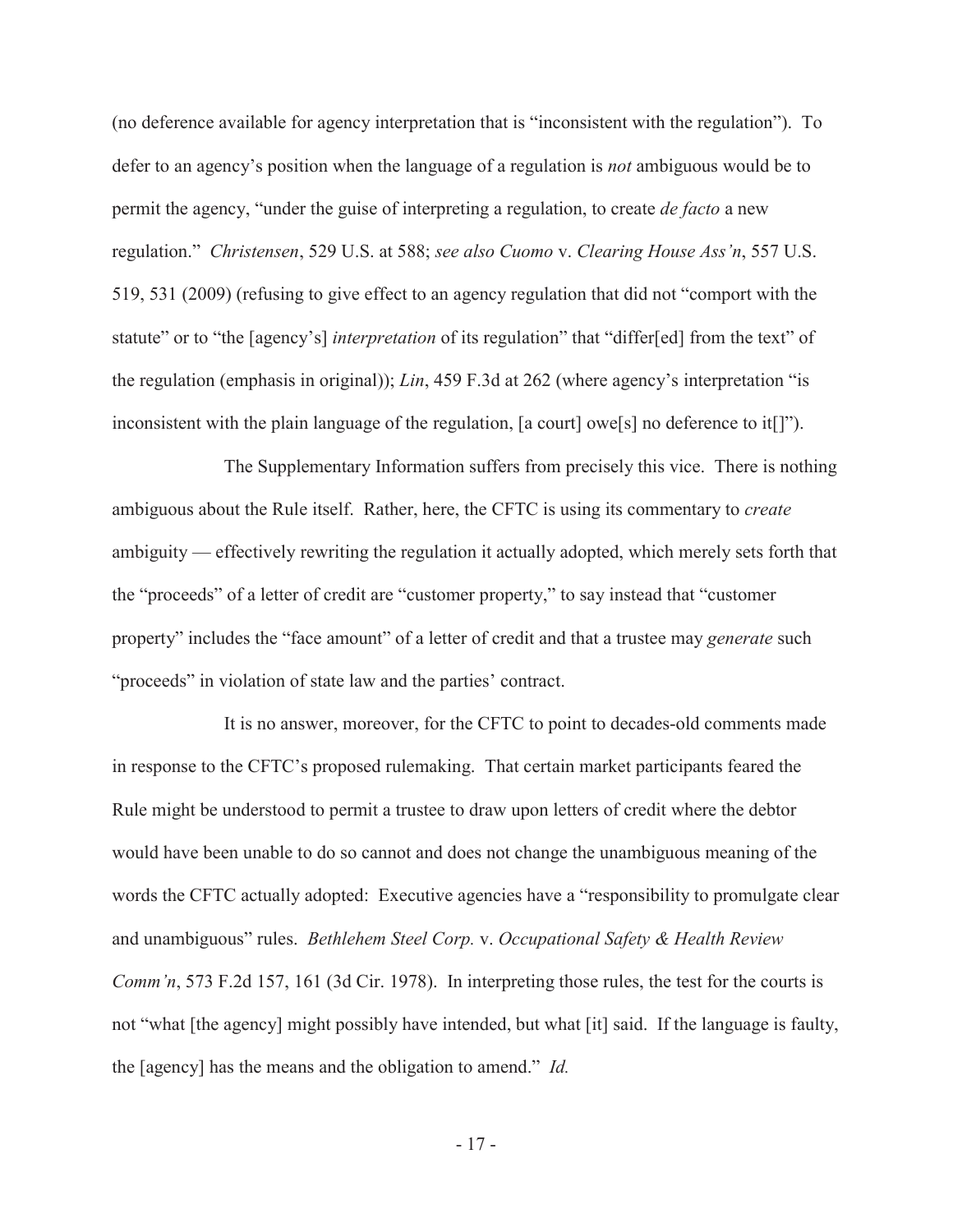Persons posting letters of credit with a broker as margin are deemed to "know the law." But they are not chargeable with knowledge of a 30-year-old Supplementary Information that does not constitute law or have the force of law, is not binding, stands diametrically contrary to the unambiguous terms of the regulation that *does* constitute law, and would operate to confiscate such persons' rights under letters of credit for the benefit of others.

\*\*\*

For all of the reasons discussed above, the correct reading of CFTC Rule 190.08(a) is the one suggested by this Court in granting ConocoPhillips' motion to withdraw the reference: "[T]he regulation could apply to a situation where there has been a trigger for a letter of credit and the trigger may have actually occurred thereby making the CFTC provision live and actually relate to real proceeds as opposed to the generation of proceeds." 2012 WL 4757866, at \*5 n.6 (internal quotation marks omitted). Any other reading, including one under which the term "full proceeds" is replaced by "full face amount," represents an impermissible departure from the language and plain meaning of the Rule as well as bedrock bankruptcy law.

#### **II. CFTC RULE 190.08(a), AS INTERPRETED BY THE TRUSTEE AND THE CFTC, WOULD EXCEED THE AGENCY'S LIMITED AUTHORITY.**

The Trustee's reading of Rule 190.08(a) is independently foreclosed by the Commodity Exchange Act itself, which, as amended by the Legal Certainty for Bank Products Act (codified in relevant part in Section 27a of the CEA), unequivocally prohibits the CFTC from promulgating a rule that would alter the terms and characteristics of a letter of credit.

## **A. The Legal Certainty for Bank Products Act prohibits the CFTC from exercising the authority that it claims to have exercised here.**

Since Congress enacted the Legal Certainty for Bank Products Act of 2000,

Congress has made clear that the CEA "shall not apply to," and the CFTC "shall not exercise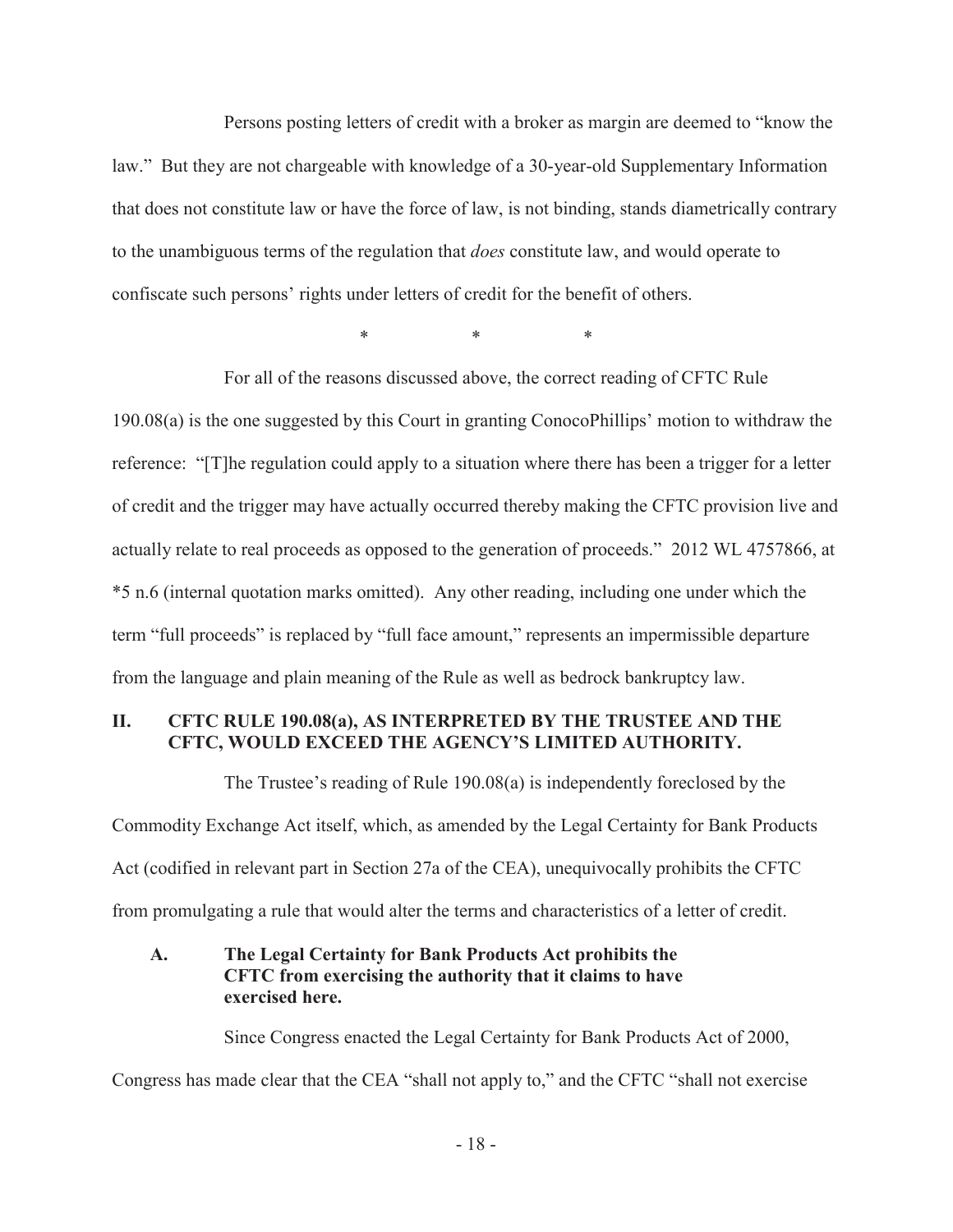regulatory authority under the [CEA] with respect to," any "identified banking product." 7 U.S.C. § 27a(a)(1). For these purposes, "identified banking product[s]" include bank-issued "letter[s] of credit." *Id.*  $\&$  27(b); 15 U.S.C.  $\&$  78c note.<sup>\*</sup>

This limitation on the CFTC's authority to regulate letters of credit is categorical and unambiguous. To state the obvious, an agency may not "exercise its authority in a manner that is inconsistent with the administrative structure that Congress enacted into law." *FDA* v. *Brown & Williamson Tobacco Corp.*, 529 U.S. 120, 125 (2000) (internal quotation marks omitted). Thus, under the plain language of the statute, the CFTC may not exercise *any*  "regulatory authority" with respect to letters of credit. *See, e.g.*, *La. Pub. Serv. Comm'n* v. *FCC*, 476 U.S. 355, 374 (1986) (stating that "an agency literally has no power to act, let alone preempt the validly enacted legislation of a sovereign State, unless and until Congress confers power upon it," and concluding that the FCC could not "expand its power in the face of a congressional limitation on its jurisdiction" that was embodied in a statute).

It is beyond cavil that CFTC Rule 190.08(a), if interpreted as the Trustee and the CFTC suggest, would both "apply to," and constitute an exercise of "regulatory authority" with respect to, letters of credit. Under state law, MF Global or any successor to MF Global would be barred, as a matter of contract and statute (*i.e.* the U.C.C.), from drawing on the letters of credit provided by ConocoPhillips absent a default. The CFTC — under color of a Rule adopted pursuant to the CEA — would be purporting to *alter* that result, changing the terms and operation of the letters of credit to deprive ConocoPhillips and similarly situated parties of protections to which they are entitled under state law. While case law on the Part 190 Rules is

 The limitation on the CFTC's authority to regulate letters of credit originated in the Legal Certainty for Bank Products Act of 2000, Pub. L. No. 106-554, 114 Stat. 2763. In 2010, Congress amended Section 27a of the CEA as part of the Dodd-Frank Wall Street Reform and Consumer Protection Act, Pub. L. No. 111-203, 124 Stat. 1694, but those amendments did not alter the limitation on the CFTC's regulatory authority with respect to letters of credit.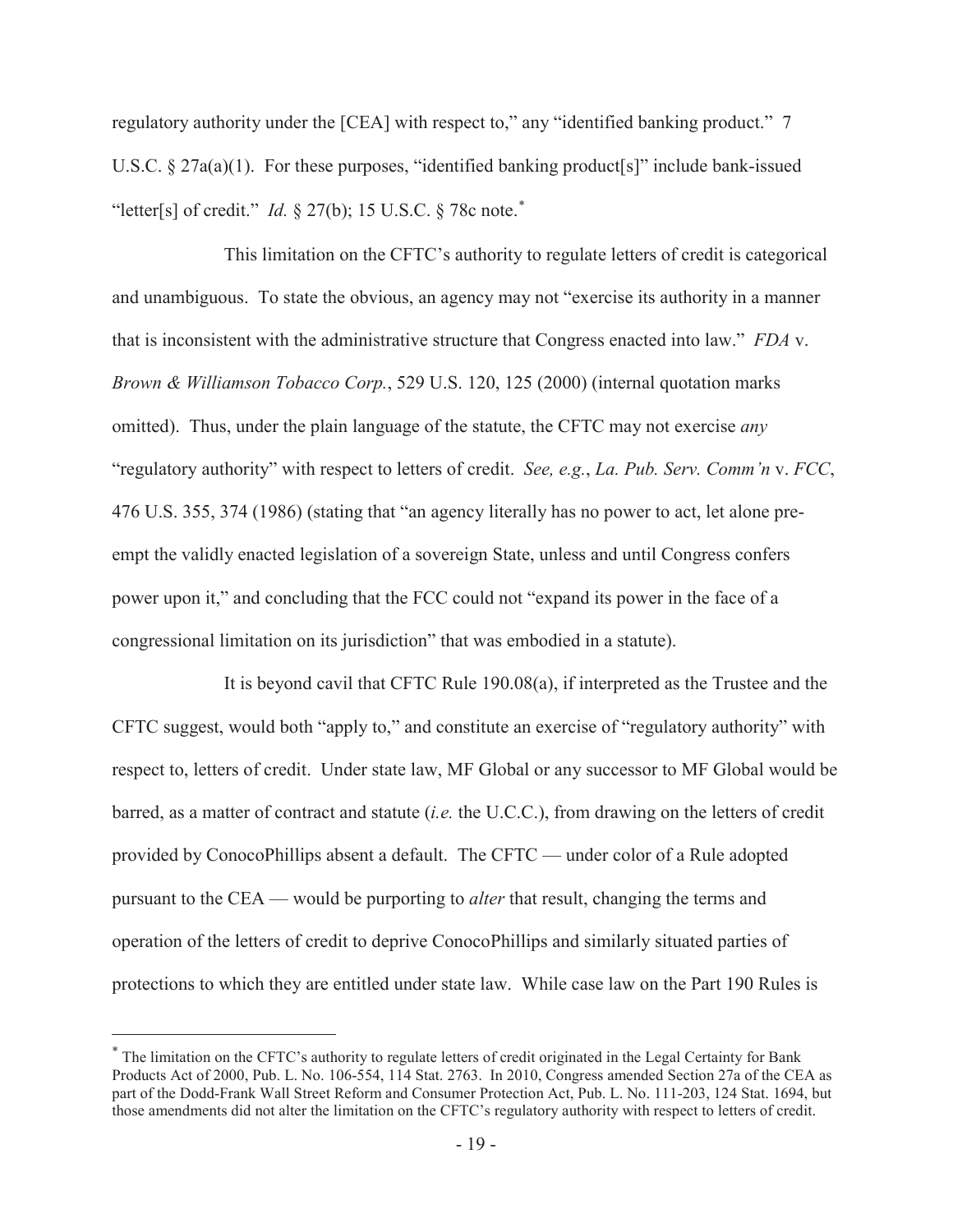sparse, the available decisions confirm the obvious: Rule 190.08(a) is a purported exercise of regulatory authority under the CEA. *See In re Griffin Trading Co.*, 245 B.R. 291, 318-19 (Bankr. N.D. Ill. 2000) (holding that Rule  $190.08(a)(1)(ii)(J)$  "exceeds the CFTC's statutory authority to regulate"), *vacated on appeal following settlement*, 270 B.R. 882 (N.D. Ill. 2001). Rule 190.08 manifestly is part of the Code of Federal *Regulations*; moreover, the plain meaning of the word "regulate" certainly encompasses what the CFTC now claims it has done in Rule 190.08(a). *See* Webster's Third New Int'l Dictionary 1913 (2002) (defining "regulate" to mean "to govern or direct according to rule," and to "make regulations for or concerning"). And it is certainly incontrovertible that the Rule, as interpreted by the Trustee and the CFTC, "appl[ies] to" letters of credit.

Faced with the plain and sweeping language of the statute, the Trustee and CFTC mischaracterize ConocoPhillips' position as resting on the notion that Section 27a effects an "implied repeal" of Rule  $190.08(a)(1)(i)(E)$ . Tr. Br. 17-18; CFTC Br. 18. But there is nothing "implied" about the limitation on the CFTC's regulatory authority. To the contrary, in enacting Section 27a, Congress was *explicit* that the CFTC "shall not exercise regulatory authority under the [CEA] with respect to" bank products, including letters of credit. Moreover, there was no need for Congress to repeal Rule 190.08(a)(1)(i)(E). By its terms, that regulation does *not* purport to alter any facet of state law or contractual rights. Rather, it merely specifies how, within the liquidation scheme of the CEA and Bankruptcy Code, the lawfully drawn "proceeds" of letters of credit are to be allocated — *i.e.*, to customers first as "customer property."

The Trustee also argues that by amending unrelated provisions of both the Legal Certainty for Bank Products Act and the commodity broker subchapter of the Bankruptcy Code without altering the definition of "customer property," Congress obliquely indicated its assent to

- 20 -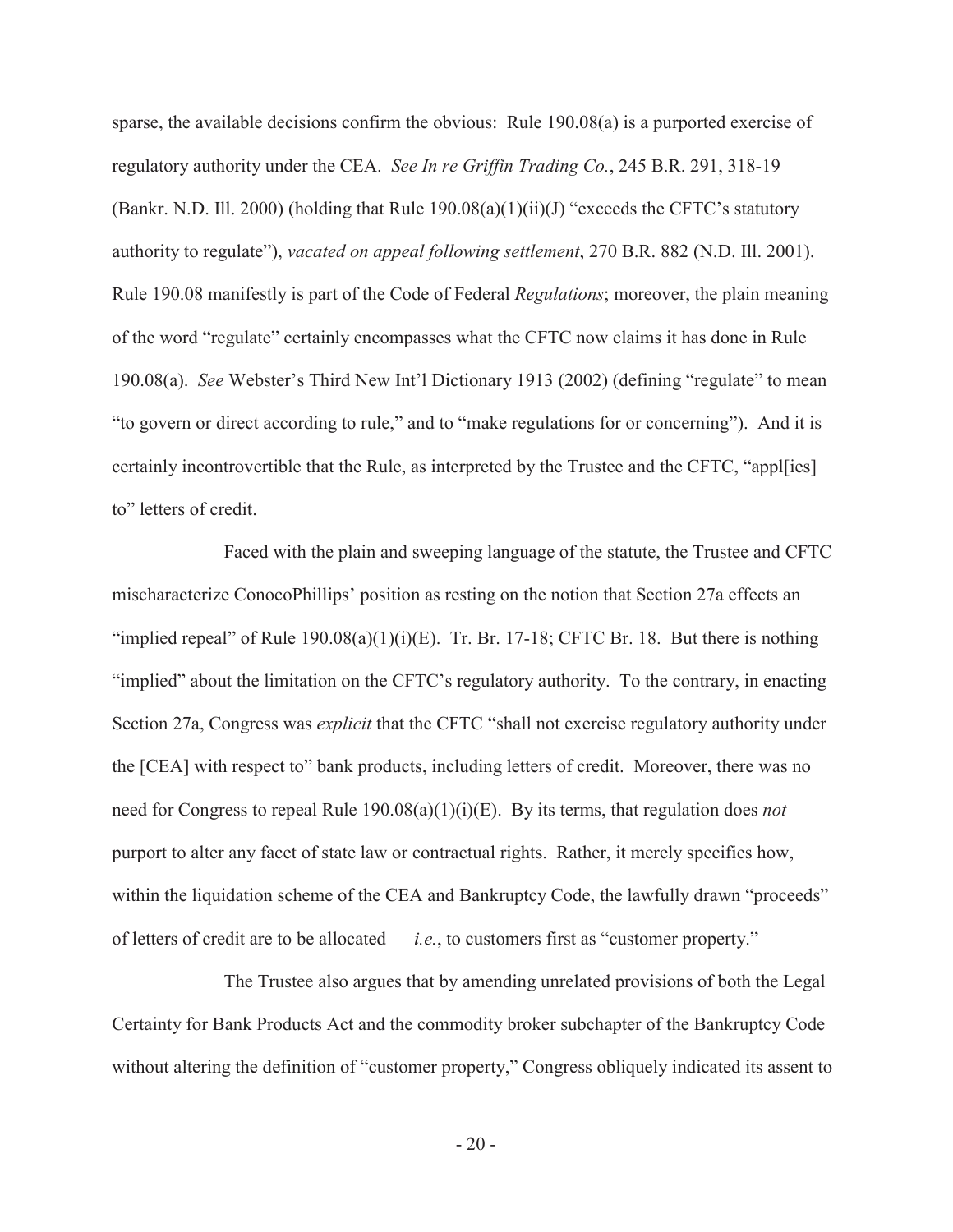the CFTC's "interpretation" of 190.08(a)(1)(i)(E). Tr. 17-18. But Congress's lack of attention to an agency commentary on a previously untested rule is not meaningful. *See, e.g.*, *Demarest* v. *Manspeaker*, 498 U.S. 184, 190 (1991) (where there was no "indication that Congress was aware" of an agency's construction of a statute, Congress's reenactment of that statute "does not constitute an adoption of [that] administrative construction"); *SEC* v. *Sloan,* 436 U.S. 103, 120- 21 (1978) (rejecting SEC's argument that Congress, by reenacting a provision of the Securities Exchange Act without disapproving of a particular SEC interpretation thereof, had implicitly adopted the Commission's interpretation where there was no basis to "presume general congressional awareness of the Commission's construction," and where that construction was "at odds with the language of the section in question").

The Trustee and the CFTC also claim that enforcing the statute by its terms would lead to "absurd" or "illogical" results. Tr. Br. 20; CFTC Br. 18-19. They contend that applying the plain meaning of the statute would call into question other aspects of the regulatory scheme, such as the CFTC rules requiring segregation of customer property. To the extent this argument about other rules is even relevant, it is misguided. The Trustee's interpretation of Rule 190.08(a) would change the key terms of a letter of credit in ways that other rules do not. For example, the CFTC's requirements that customer property be held in segregated accounts do not affect the basic attributes of a letter of credit. By contrast, Rule 190.08(a) — as *mis*interpreted by the Trustee and the CFTC — would have the extreme result of altering the terms of letters of credit, including their conditions and even their duration. By any standard, effectuating that result would be an exercise of "regulatory authority" and would "apply to" letters of credit.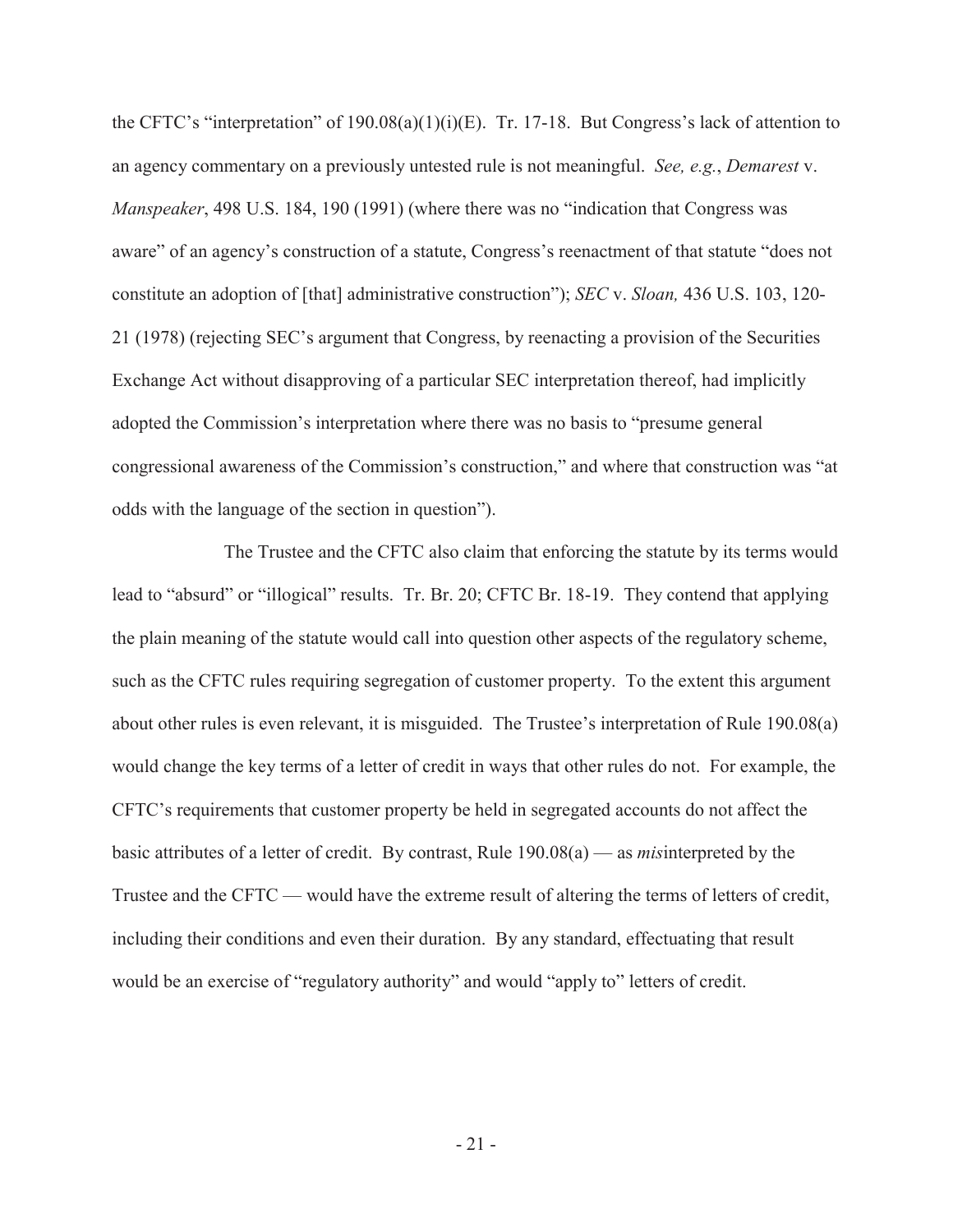#### **B. The legislative history of the Legal Certainty for Bank Products Act is consistent with its language.**

In an attempt to evade the plain meaning of Rule 190.08(a), the Trustee and the CFTC selectively quote the legislative history of Section 27a. But, as the Supreme Court and Second Circuit have made clear, such resort to legislative history is precluded: "[W]here, as here, the statute's language is plain, the sole function of the courts is to enforce it according to its terms." *United States* v. *Ron Pair Enters., Inc.*, 489 U.S. 235, 241 (1989) (internal quotation marks omitted); *United States* v. *Colasuonno*, 697 F.3d 164, 173 (2d Cir. 2012) ("Only if we discern ambiguity do we resort first to canons of statutory construction, and, if the meaning remains ambiguous, to legislative history." (internal quotation marks omitted)); *Gildernew* v. *Quarantillo*, 594 F.3d 131, 134 (2d Cir. 2010) ("[B]ecause the statute is clear and unambiguous, we will not endeavor to divine the intent of Congress by resort to legislative history.").

In any event, the legislative history of Section 27a of the CEA is quite consistent with its language in critical respects. Senator Gramm, then Chairman of the Senate Banking Committee and a key sponsor of the Legal Certainty for Bank Products Act, stated that Section 27a was intended to "clarify the jurisdictional line between the regulation of banking products and futures products," thus "provid[ing] legal certainty for existing banking products so that they can continue to be offered, entered into, or provided by banks *without being subject to CFTC regulation*." 146 Cong. Rec. 27176 (Dec. 15, 2000) (emphasis added). Other legislators shared Senator Gramm's view, emphasizing that the CFTC was *never* intended to exercise regulatory authority over letters of credit. *See, e.g.*, *id.* at 27208 (statement of Sen. Harkin) ("[T]he language of the bill clarifies what is already the current state of the law[:] The [CFTC] does not regulate traditional banking products[,] [including] . . . letters of credit."); *id.* at 27078 (statement of Rep. Dingell) (same). While the 2010 Dodd-Frank Act narrowed the CEA's

- 22 -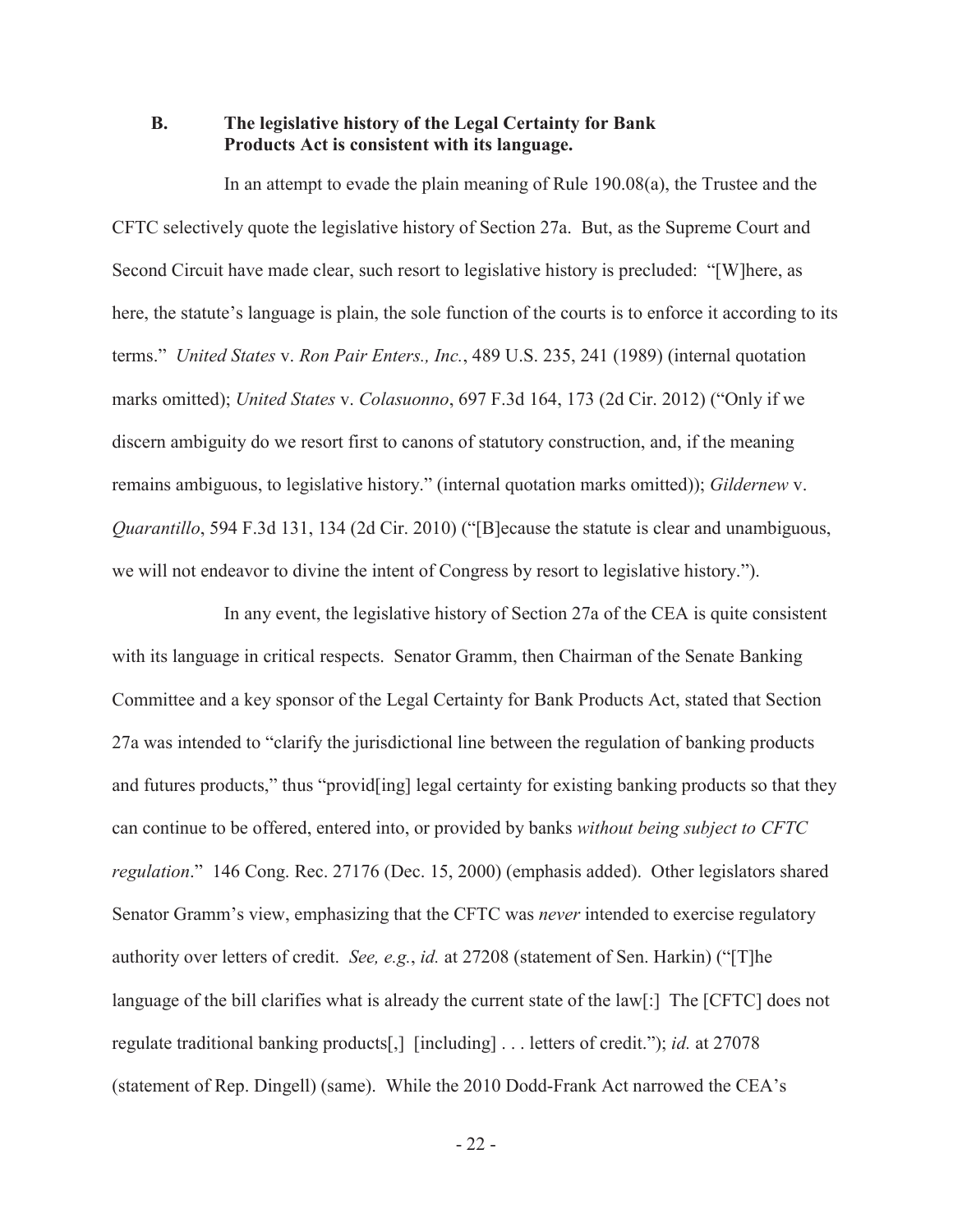exclusion with respect to identified banking products that resemble "swaps," nothing in that Act provided the CFTC with authority to regulate ordinary letters of credit like those at issue here. Rather, the Dodd-Frank Act continued to reserve exclusive regulatory authority over bank products, including letters of credit, for federal bank regulators. The relevant legislative history thus confirms that Congress fully intended to prevent the CFTC from interfering with letters of credit.

Moreover, unlike the contorted reading of Rule 190.08(a) urged by the Trustee and the CFTC, the regulations of those federal agencies that *are* tasked with regulating bank products do *not* purport to upend the basic state-law characteristics of letters of credit. For example, the Office of the Comptroller of the Currency, which is the primary regulator of national banks, has adopted a regulation authorizing banks to issue letters of credit. That regulation expressly contemplates that letters of credit will and should be governed by the parties' agreements and applicable state law. What is more, the OCC has declared that "[a]s a matter of safe and sound banking practice, banks that issue [letters of credit] should not be exposed to undue risk," and, accordingly, has advised that letters of credit should be limited in amount *and duration*. 12 C.F.R*.* § 7.1016(b)(1). In sum, national bank regulators have made policy determinations regarding letters of credit that are at odds with the approach asserted here by the CFTC under which critical terms of letters of credit would simply evaporate in a brokerage liquidation.

 *See* 12 C.F.R. § 7.1016(a) ("A national bank may issue and commit to issue letters of credit and other independent undertakings *within the scope of the applicable laws or rules of practice recognized by law* [including the U.C.C.]." (footnote omitted) (emphasis added)).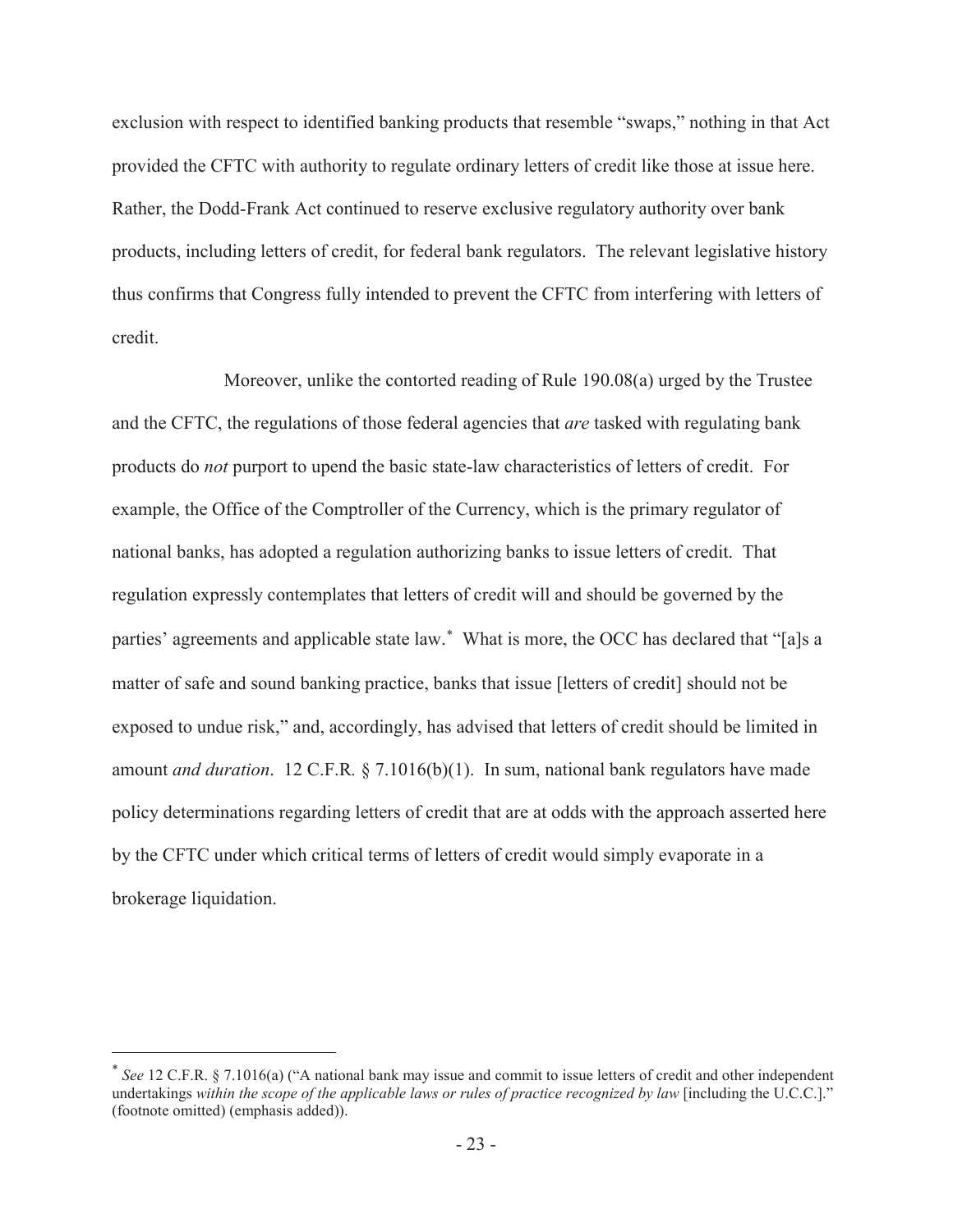## **C. The** *Chevron* **deference doctrine does not support the CFTC's arguments.**

The CFTC attempts to buttress its position on Section 27a by proclaiming that it is entitled to deference under *Chevron, U.S.A., Inc.* v. *Natural Res. Defense Council, Inc.*, 467 U.S. 837 (1984). No *Chevron* deference is applicable here. Once again, where Congress has "directly spoken to the precise question at issue," "that is the end of the matter; for the court, as well as the agency, must give effect to the unambiguously expressed intent of Congress." *Chevron*, 467 U.S. at 842-43; *accord, e.g.*, *Brown & Williamson*, 529 U.S. at 125-26 ("[A]lthough agencies are generally entitled to deference in the interpretation of statutes that they administer, a reviewing court, as well as the agency, must give effect to the unambiguously expressed intent of Congress." (internal quotation marks omitted)). Here, Congress has stated plainly that the CEA does not "apply to," and the CFTC may not "exercise regulatory authority . . . with respect to," letters of credit. The CFTC may not defy that command and attempt to buttress its position by invocation of *Chevron*. *See, e.g.*, *Ins. Co. of N. Am.* v. *Gee*, 702 F.2d 411, 414 (2d Cir. 1983) ("this Court will not interpret an agency regulation to thwart a statutory mandate").

Moreover, the view of Section 27a expressed in the CFTC's brief could not under any circumstance be entitled to *Chevron* deference. *Chevron* deference is reserved for agency interpretations contained in "formal adjudication or notice-and-comment rulemaking." *Christensen* v. *Harris Cnty.*, 529 U.S. 579, 587 (2000); *accord Estate of Landers* v. *Leavitt*, 545 F.3d 98, 106 (2d Cir. 2008). The CFTC's brief plainly does not meet that test. The Second Circuit has repeatedly held that less-than-formal statutory interpretation set forth in an agency amicus brief does not qualify for *Chevron* deference.

 *See Conn. Office of Prot. & Advocacy for Persons with Disabilities* v. *Hartford Bd. of Educ.*, 464 F.3d 229, 239 (2d Cir. 2006) (Sotomayor, J.) ("Where, as here, an agency advances a statutory interpretation in an amicus brief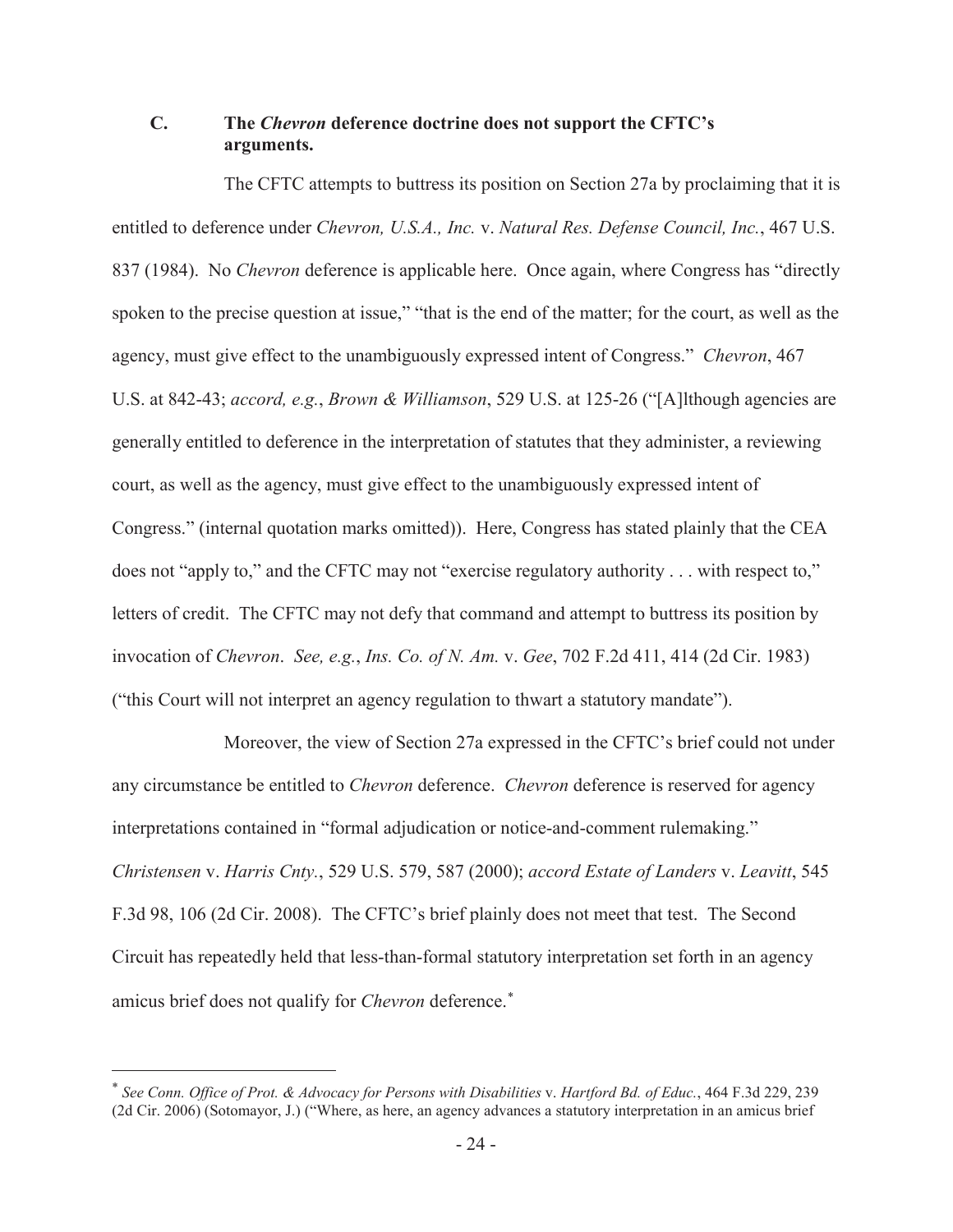#### **III. THE CFTC HAS NOT VALIDLY PREEMPTED STATE LETTER-OF-CREDIT LAW.**

As discussed above, CFTC Rule 190.08(a) does not purport to alter state letter-ofcredit law: the Rule permits a trustee to distribute only the lawfully drawn "proceeds" of a letter of credit — those proceeds being obtained, as required by the Bankruptcy Code, by means of "good market practice" — and therefore does not purport to conflict with, much less preempt, state law. Although the Supplementary Information invoked by the Trustee and the CFTC appears to express a different intent — *i.e.*, an intent to permit a trustee to draw on a letter of credit notwithstanding contractual limitations — that non-binding commentary cannot operate to preempt the law of the states.

#### **A. Neither the Commodity Exchange Act nor CFTC Rule 190.08(a) purports to alter state law governing letters of credit.**

"Pre-emption fundamentally is a question of congressional intent . . . ." *English*  v. *Gen. Elec. Co.*, 496 U.S. 72, 78-79 (1990). Congress often expresses its preemptive intent by "defin[ing] explicitly the extent to which its enactments pre-empt state law." *Id.* at 78. In the CEA, Congress expressly stated its intent to authorize the CFTC by regulation to preempt certain narrow categories of state law, while also prohibiting preemption of certain others. *See* 7 U.S.C. § 16. None of those express provisions, however, says anything about state letter-of-credit law.

The lack of any express provision in its governing statute authorizing the CFTC to preempt state letter-of-credit law at the threshold casts serious doubt on the broad preemption theory asserted by the Trustee and the CFTC. *See La. Pub. Serv. Comm'n*, 476 U.S. at 375 (an agency lacks power to preempt state law "unless and until Congress confers [such] power upon it"). It is a "cornerstone" of preemption jurisprudence that "in all pre-emption cases, and

that has not been articulated before in a rule or regulation, we do not apply the high level of deference due under *Chevron* . . . ."); *accord In re Enter. Mortg. Acceptance Co. Sec. Litig.*, 391 F.3d 401, 410 n.8 (2d Cir. 2004).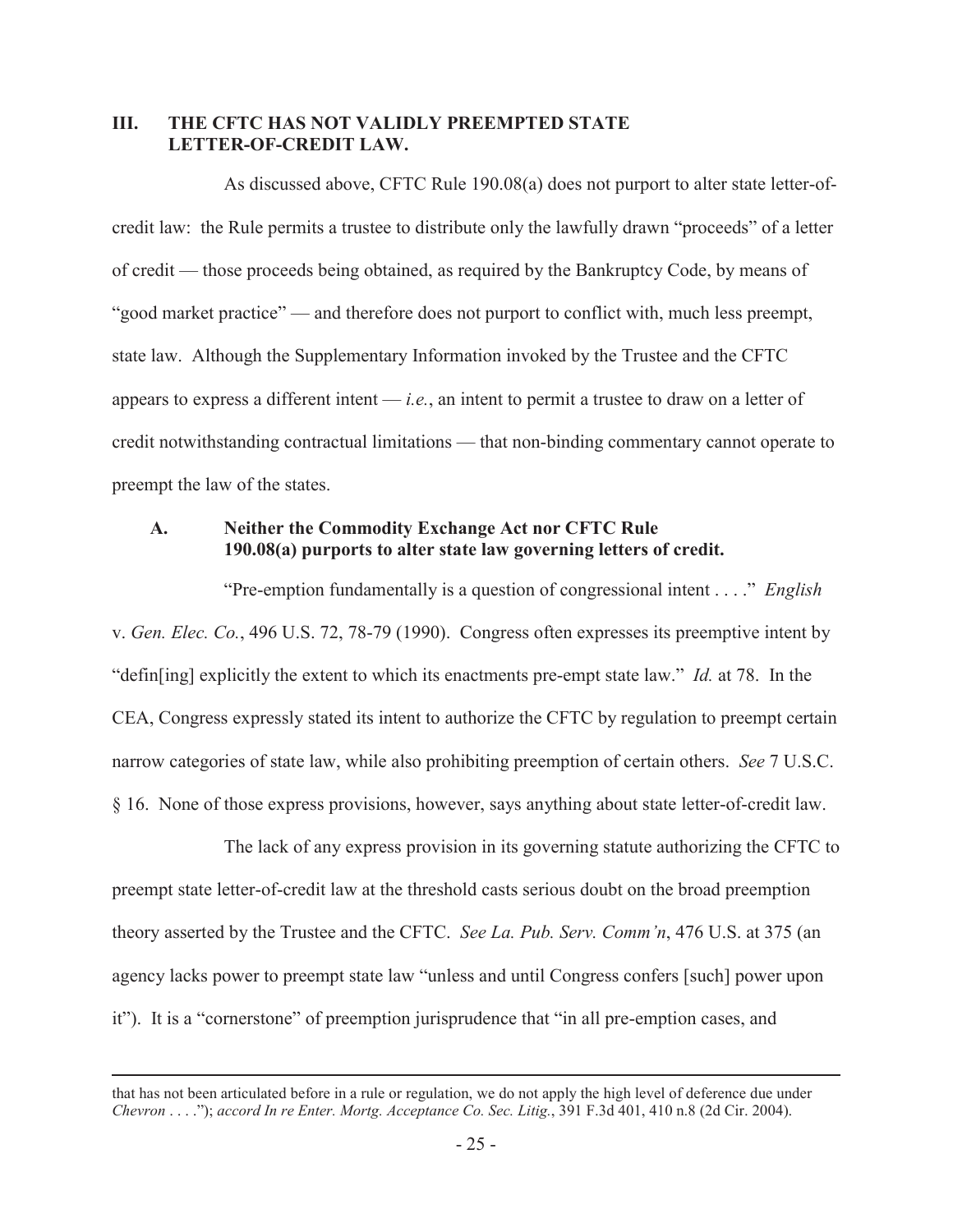particularly in those in which Congress has legislated in a field which the States have traditionally occupied," courts must "start with the assumption that the historic police powers of the States were not to be superseded by the Federal Act unless that was the clear and manifest purpose of Congress." *Wyeth* v. *Levine*, 555 U.S. 555, 565 (2009) (internal quotation marks omitted); *accord Arizona* v. *United States*, 132 S. Ct. 2492, 2501 (2012). That presumption against preemption is "particularly" applicable here, as letters of credit have long "traditionally" been governed by Article 5 of the Uniform Commercial Code as a matter of *uniform* state law. *See* U.C.C. § 5-103(a). Thus, there is no sound basis to conclude that Congress had any intent to give the CFTC authority to preempt such settled state law.

Nevertheless, even assuming the CEA could be read to endow the CFTC with the requisite preemptive authority, it is evident that the CFTC has not properly exercised any such authority to upend settled state letter-of-credit law. Although courts have held that a validly promulgated regulation may preempt state law even in the absence of an express preemption provision, this is so only "to the extent that" the state law and federal regulation "actually conflict[]." *E.g.*, *Hillsborough Cnty.* v. *Automated Med. Labs., Inc.*, 471 U.S. 707, 713 (1985). But as discussed above, no plausible reading of Rule 190.08(a), which defines "the full *proceeds* of a letter of credit" as "customer property," requires or permits a trustee to *generate* such proceeds in a manner that violates the U.C.C. or other state law. There is accordingly no "actual conflict" between CFTC Rule 190.08(a) and state law that could lead to a finding of preemption. *See Cal. Coastal Comm'n* v. *Granite Rock Co.*, 480 U.S. 572, 583 (1987) (no preemption where "[u]pon examination," agency regulations alleged to preempt state law "not only are devoid of any expression of intent to pre-empt state law, but rather appear to assume that [regulated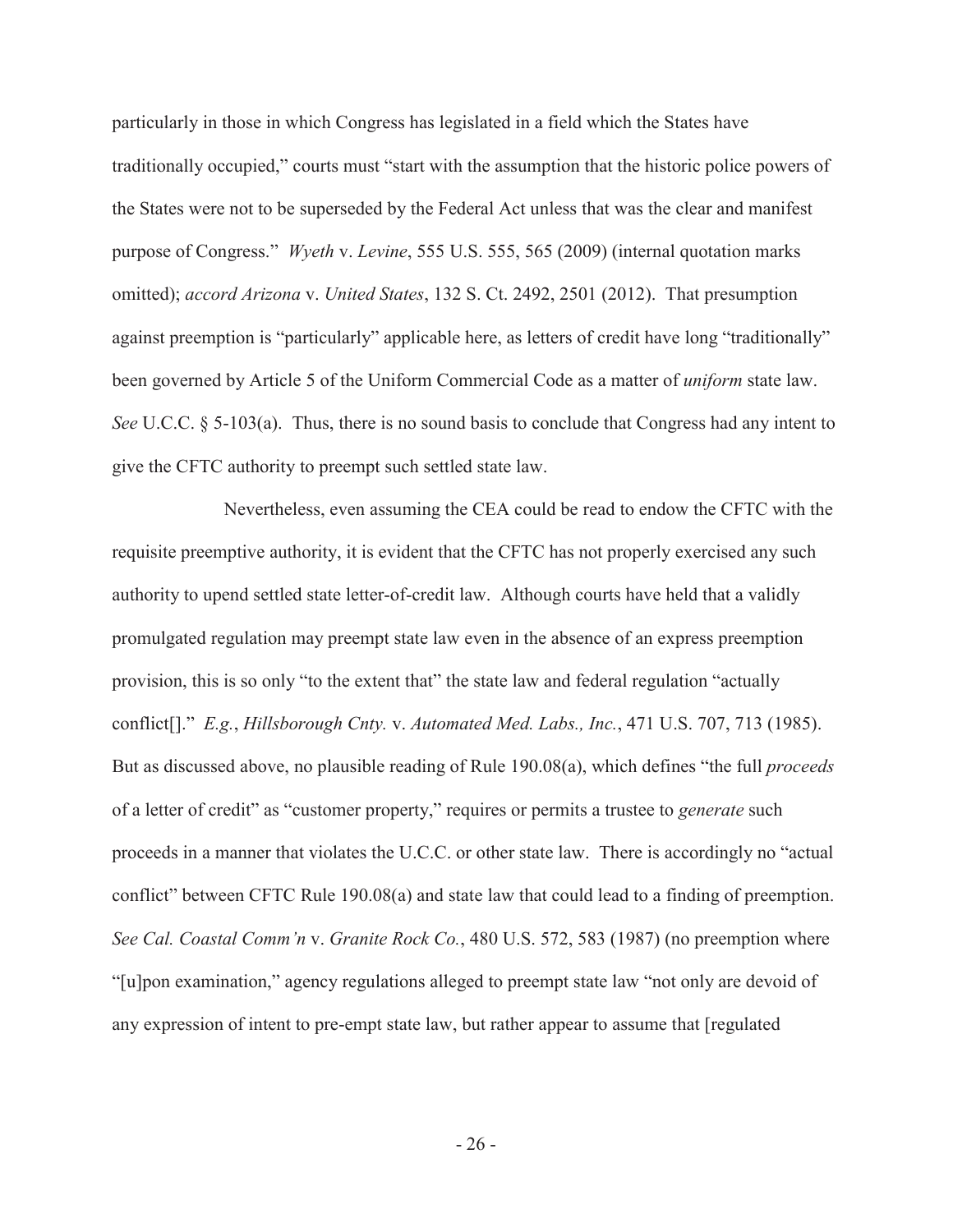parties] will comply with state laws"); *Luna* v. *Harris*, 888 F.2d 949, 953 (2d Cir. 1989) (no preemption where federal regulation envisions compliance with state law).

Unable to point to any such actual conflict, the CFTC invokes an irrelevant House Report stating that "the authority in the Commodity Exchange Act (and the regulations issued by the Commission) would preempt the field insofar as futures regulation is concerned." CFTC Br. 23-24. But the uniform state law governing letters of credit is not encompassed in the "field" of "futures regulation." The U.C.C. provisions that address letters of credit say nothing about futures, do not purport to regulate futures contracts, and do not interfere with the CFTC's regulation of futures markets.

## **B. The Supplementary Information is not a valid implementation of any CFTC power to preempt state law.**

Absent any indication of preemptive intent in Rule 190.08(a) itself, the Trustee and the CFTC are forced to rely on statements in the CFTC's Supplementary Information. *See*  48 Fed. Reg. 8716 (Mar. 1, 1983). However, even assuming a statutory grant of preemptive power to the CFTC, that Supplementary Information is ineffectual as an exercise of preemption.

In *Wyeth* v. *Levine*, 555 U.S. 555 (2009), a landmark Supreme Court case concerning the preemptive force of agency commentary, the Court considered whether a preamble to an FDA drug labeling regulation could support the preemption of state tort law when the regulation itself said nothing about preemption. Although the Court recognized that "an agency *regulation* with the force of law [could] pre-empt conflicting state requirements," the

 *See Goodspeed Airport LLC* v. *E. Haddam Inland Wetlands & Watercourses Comm'n*, 634 F.3d 206, 211 (2d Cir. 2011) (state laws not preempted when they "do not interfere with federal laws and regulations sufficiently to fall within the scope of the preempted field"); *Kotz* v. *Bache Halsey Stuart, Inc*., 685 F.2d 1204, 1207 (9th Cir. 1982) ("Congress clearly intended [in the CEA] to create a single agency to regulate the field" in commodities trading, but "[i]t does not follow . . . that creation of a central regulatory authority means abolition of common law rights, unless their retention would render the regulatory scheme ineffective.").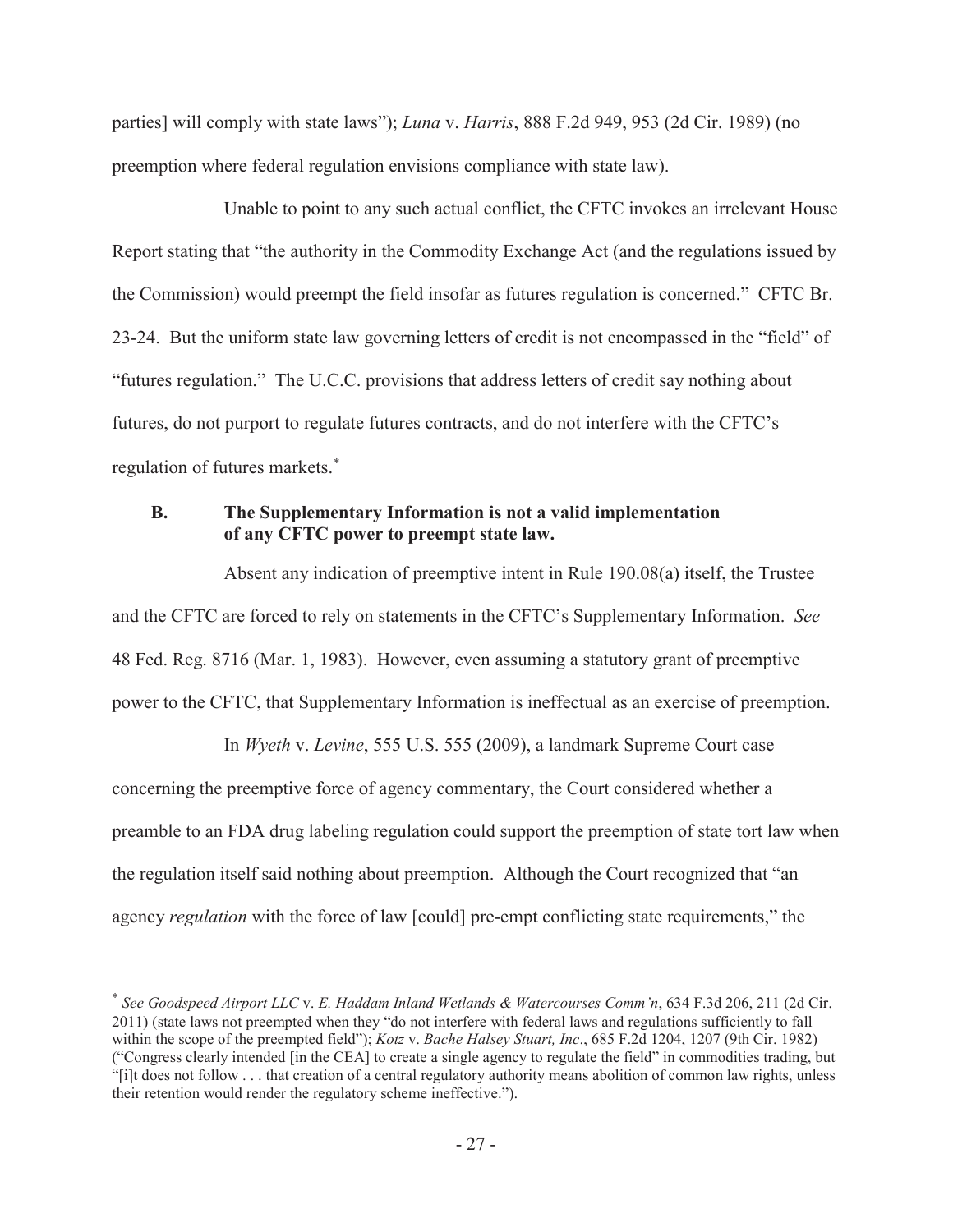Court held that the agency's "assertion" of preemption in some preamble or purported interpretation of a regulation lacked the "force of law," that the FDA's position rested upon an "overbroad view of an agency's power to pre-empt state law," and that the agency's commentary could not have that effect. *Id.* at 573, 576, 581 (emphasis added).

Further, in *Wyeth*, the Supreme Court held that the "weight [to] accord the agency's explanation of state law's impact on the federal scheme" is a function of "its thoroughness, consistency, and persuasiveness." *Id.* at 577. *No* deference was to be accorded to any such agency assertion if it failed to "provid[e] a reasoned explanation" of the perceived conflict between state and federal law. *Id*. Thus, the Court held that the FDA's explanation in the preamble was entitled to "no weight" because, among other things, it lacked justification for the FDA's position that state tort law inhibited the agency's regulatory aims. *Id.* at 577, 581.

Here, as in *Wyeth*, the Supplementary Information lacks the force of law. In addition, it lacks "thoroughness, consistency, and persuasiveness" in its discussion of how state law would impact the federal scheme, and fails to provide a "reasoned explanation" of the interplay between state and federal law. *Id.* at 577. The Supplementary Information does not so much as *mention* the U.C.C. or any other aspect of state letter-of-credit law and says *nothing* about preemption or its statutory authority to effect such preemption. The Supplementary Information cannot, in the absence of such consideration, be thorough or persuasive on these points. *See Sloan*, 436 U.S. at 117-18 (where agency "interpretation" of its authority to take certain actions does not offer "a concomitant exegesis" of the statutory basis for that authority, the "interpretation" "obviously lacks 'power to persuade' as to the existence of such authority").

Moreover, in the one sentence in the Supplementary Information that even *impliedly* references state law, the CFTC graphically demonstrates its *misunderstanding* of that

- 28 -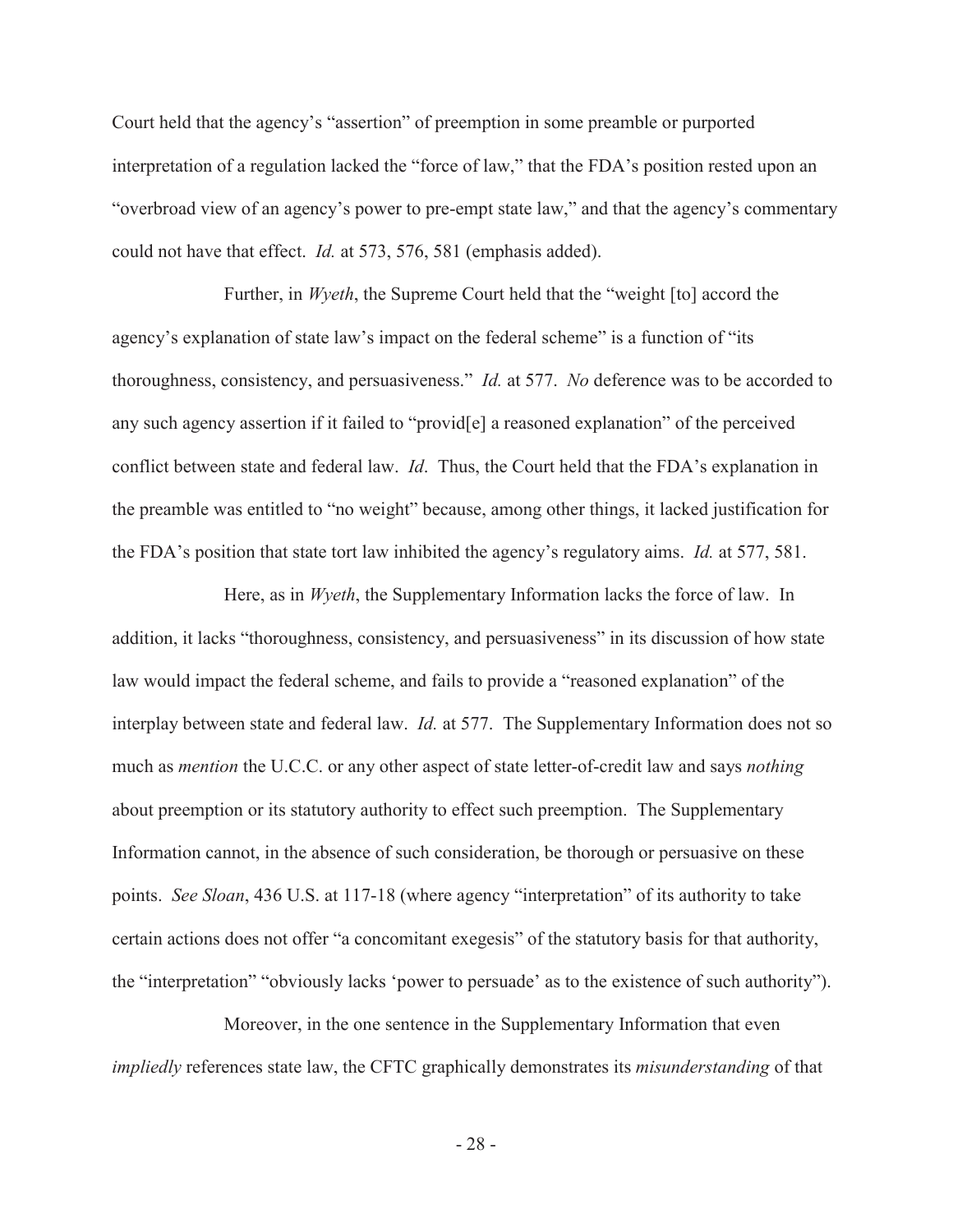law. Thus, the Supplementary Information asserts that "[t]he bank issuer of the letter of credit cannot refuse to pay upon it based upon nonperformance of an underlying contract." 48 Fed. Reg. at 8718. But under longstanding case law, an issuing bank *can* "refuse to pay" if the issuer is aware that a required document presented to the bank, "although correct in form, is, in point of fact, false or illegal." *E.g.*, *Old Colony Trust Co.* v. *Lawyers' Title & Trust Co.*, 297 F. 152, 158 (2d Cir. 1924). And where, as here, with respect to the Expired Letters of Credit and the Canada Letter of Credit, the requirement of a certificate of default appears on the face of the letters of credit themselves, is the Supplementary Information to be read as suggesting that a trustee provide a false certification in order to deceive the bank into paying out proceeds?

In addition, under the U.C.C., then as now, the applicant for a letter of credit could obtain an injunction against any such "fraudulent" presentation. U.C.C. § 5-109(b) & cmt. 1 (1995); *see also, e.g.*, *Itek Corp.* v. *First Nat'l Bank of Bos.*, 730 F.2d 19, 25 (1st Cir. 1984) (Breyer, J.); *Rockwell Int'l Sys. Inc.* v. *Citibank, N.A.*, 719 F.2d 583, 589 (2d Cir. 1983); *Dynamics Corp.* v. *Citizens & So. Nat'l Bank*, 356 F. Supp. 991, 999-1000 (N.D. Ga. 1973); *United Bank Ltd.* v. *Cambridge Sporting Goods Corp.*, 360 N.E.2d 943, 948-49 (N.Y. 1976); *Touche Ross & Co.* v. *Mfrs. Hanover Trust Co.*, 107 Misc. 2d 438, 443 (N.Y. Sup. Ct. 1980). The agency's reasoning in the Supplementary Information therefore reflects profound ignorance of the actual structure of state law with respect to letters of credit and how it relates to any federal scheme. Under *Wyeth*, it is entitled to no weight.

 *Accord, e.g.*, *Prutscher* v. *Fid. Int'l Bank*, 502 F. Supp. 535, 536-37 (S.D.N.Y. 1980); *Sztejn* v. *J. Henry Schroder Banking Corp.*, 177 Misc. 719, 722-23 (N.Y. Sup. Ct. 1941); *see also* U.C.C. § 5-114(2) (1965) (permitting issuing bank to dishonor presentation where, even though required documents "appear on their face to comply with the terms of a letter of credit," there is nonetheless "fraud in the transaction"); U.C.C. § 5-109 cmts. 1-2 (1995) (noting that the "fraud in the transaction" exception has been "recodifi[ed]" to permit issuer to dishonor where "the circumstances plainly show that the underlying contract forbids the beneficiary to call a letter of credit" (internal quotation marks omitted)).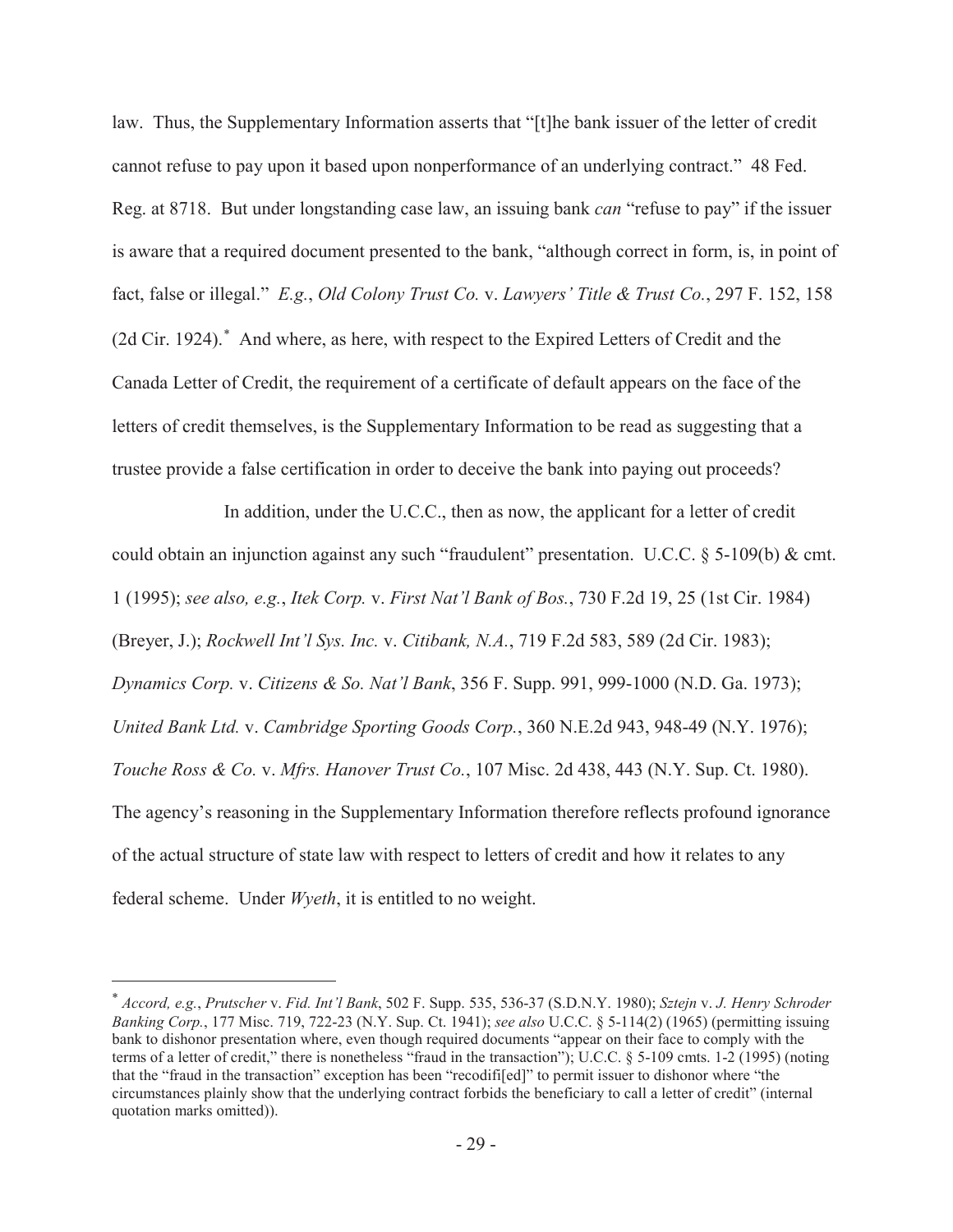#### **C. ConocoPhillips did not consent to be bound by flawed CFTC interpretations.**

Finally, the Court should reject out of hand the CFTC's claim that the terms of ConocoPhillips' customer agreements somehow eliminate the need to decide the preemption questions raised by the Trustee's motion. CFTC Br. 21. As the CFTC acknowledges, the customer agreement entered by ConocoPhillips Company refers to the applicability of CFTC "regulations," not "interpretations." *See* Ex. A § 2. As shown, the CFTC's *regulations* do not purport to alter the terms of the parties' letters of credit. And, although the ConocoPhillips Canada agreement does state generically that the "[c]ontracts, transactions, and agreements" between the broker and the customer are subject to the "rules and interpretations" of the CFTC "as applicable," once again, just as the word "proceeds" in Rule 190.08(a) presumes *lawful*  proceeds, the word "interpretations" here presumes *valid* interpretations that do not exceed the agency's statutory authority.

## **IV. THE TRUSTEE IS PLAINLY WRONG IN HIS TREATMENT OF THE EXPIRED LETTERS OF CREDIT.**

As to *all* of the letters of credit, the analysis above defeats the Trustee's position and requires denial of his motion to confirm. For the additional reasons set forth below, that is *a fortiori* the case as to the Expired Letters of Credit.

The analysis bearing on the Expired Letters is extremely simple: A letter of credit embodies a contract right; when the contract expires, the right is lost. As a result, when the Trustee allowed two of the letters of credit to expire after MF Global's bankruptcy, the Trustee lost any conceivable rights he previously could have had under those letters. Neither the Trustee nor the CFTC can point to a single word in any statute, regulation, or even agency commentary that supports a different result.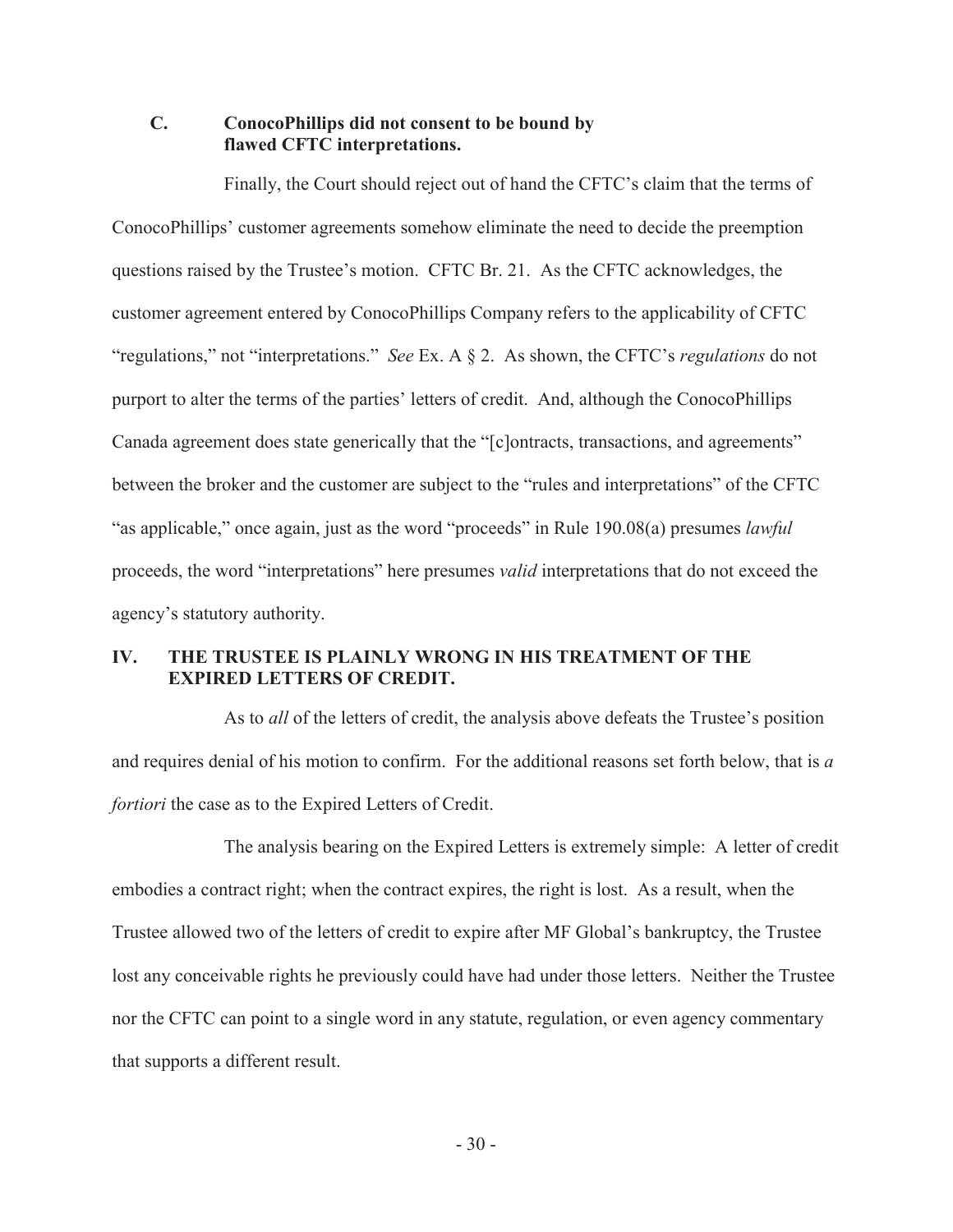#### **A. Both CFTC Rule 190.08(a) and the Supplementary Information itself prevent the Trustee from seizing the face amount of expired letters of credit.**

CFTC Rule 190.08(a) and the Supplementary Information alike unmistakably require that a letter of credit be *drawn* in order for a trustee to distribute its value as "customer property." As discussed, Rule 190.08(a) provides that the "proceeds" of a letter of credit are treated as "customer property," making plain that a letter of credit must be presented and *drawn*  before there are "proceeds" to be distributed. The Supplementary Information is also explicit that a trustee is "*required to draw* the full value of a letter of credit posted as margin and treat the funds received as customer property." 48 Fed. Reg. at 8718 (emphasis added).

The requirement that a trustee *draw* on letters of credit leads inexorably to the conclusion that he or she must do so *before* a letter's expiration. "An essential element of a letter of credit is an expiration date. . . . Courts and commentators have long recognized that strict regard for the expiration dates in letters of credit is critical to their continuing commercial viability." *B.E.I. Int'l, Inc.* v. *Thai Military Bank*, 978 F.2d 440, 442 (8th Cir. 1992). If a beneficiary permits a letter of credit to expire undrawn, it has no further rights thereunder: After the expiration date, "the bank has no obligation to pay." *Todi Exps.* v. *Amrav Sportswear Inc.*, 1997 WL 61063, at \*4 (S.D.N.Y. Feb. 13, 1997); *accord Knic Knac Agencies* v. *Masterpiece Apparel, Ltd.*, 1994 WL 582590, at \*2 (S.D.N.Y. Oct. 21, 1994).

Notwithstanding its continued reliance upon the Supplementary Information in other areas, the CFTC does an about-face with respect to expiration. It contends that the expiration of the Expired Letters of Credit can be ignored because, *contrary* to the Supplementary Information, the Trustee was *not* "required to draw" on those letters at all. According to the CFTC, the term "full proceeds" in Rule 190.08(a) really means "full value as margin, equivalent to cash, at the time of the bankruptcy filing." CFTC Br. 24. That argument

- 31 -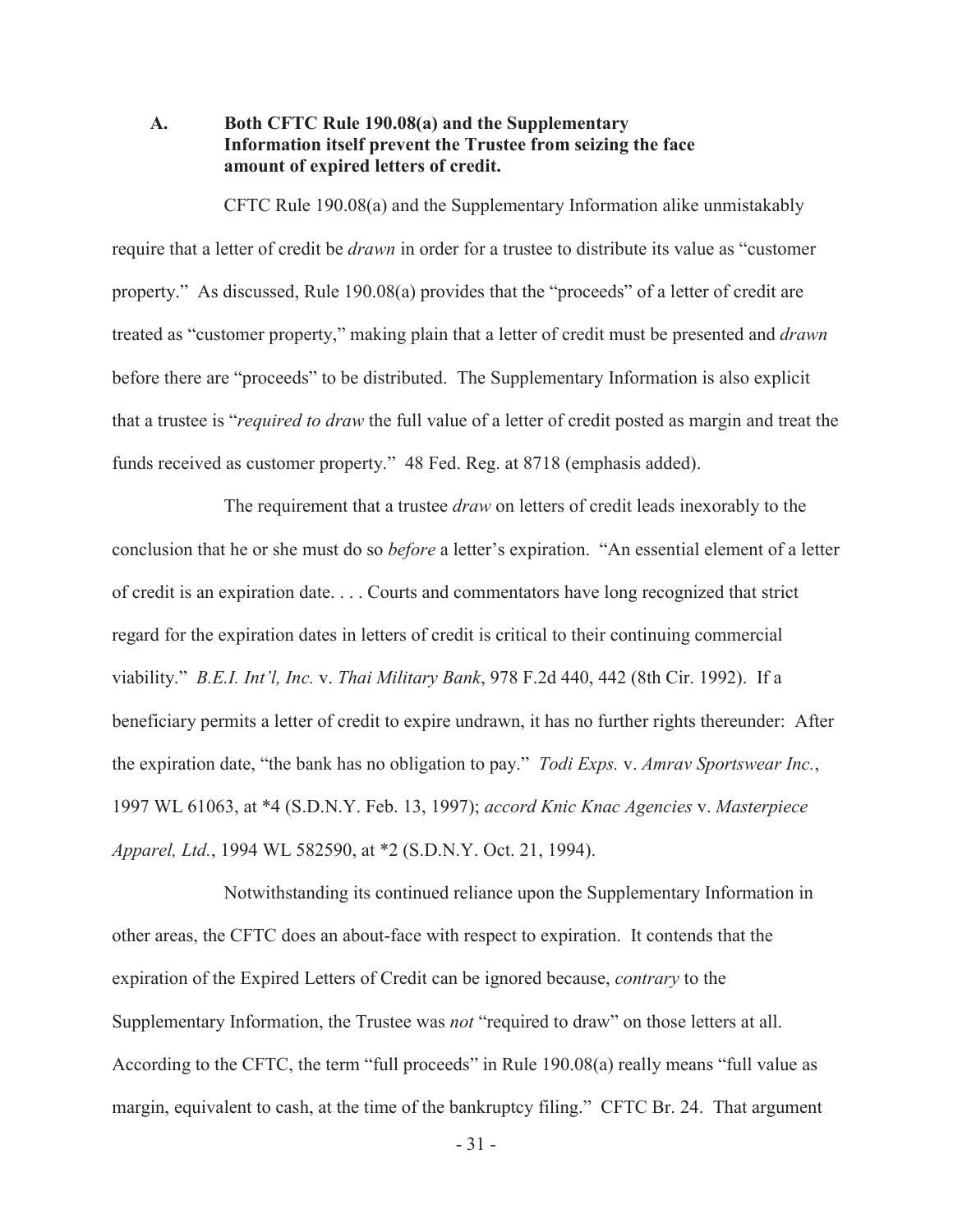distorts the meaning of both the word "proceeds" (as used in the Rule) and the word "draw" (as used in the Supplementary Information). There is no reason to consider, much less defer to, an argument of an agency that is so blatantly inconsistent with its operative regulation and the agency's own prior interpretation. *See Christopher*, 132 S. Ct. at 2166 (deference not warranted to agency interpretation that "conflicts with a prior interpretation").

The CFTC further asserts that giving effect to the expiration of letters of credit would interfere with the need to fix the amount of each customer's claim at one "particular point in time." CFTC Br. 25. Not at all. If the trustee is legally entitled to draw on a letter of credit, nothing prevents him from doing so *prior* to the date on which customer claims are calculated (or between the date that customer claims are calculated and the date of expiration). Moreover, by its own account, the CFTC addressed this timing issue by establishing a "primary liquidation date," which is the date "on which the 'bankruptcy loss' with respect to each customer claim would be fixed," and by enacting a formula for calculating claims under which "activity in customer accounts subsequent to the primary liquidation date should be attributed only to the account in which that activity occurs and should not be attributed to the estate as a whole." 46 Fed. Reg. 57535, 57538, 57547 (Nov. 24, 1981); *see also* 17 C.F.R. § 190.07. Never before has the CFTC drawn any connection between fixing the amount of customer claims and rewriting letters of credit so that they are perpetual in duration.

The CFTC also points to certain Comments received by the Commission prior to the adoption of the Rule, which are noted in the Supplementary Information, stating that the Rule "would require a trustee to draw the full proceeds of letters of credit *irrespective of their terms*." CFTC Br. 24 (emphasis added). The CFTC appears to be suggesting that such use by third persons of the phrase "irrespective of their terms" should be deemed to refer to expiration. But

- 32 -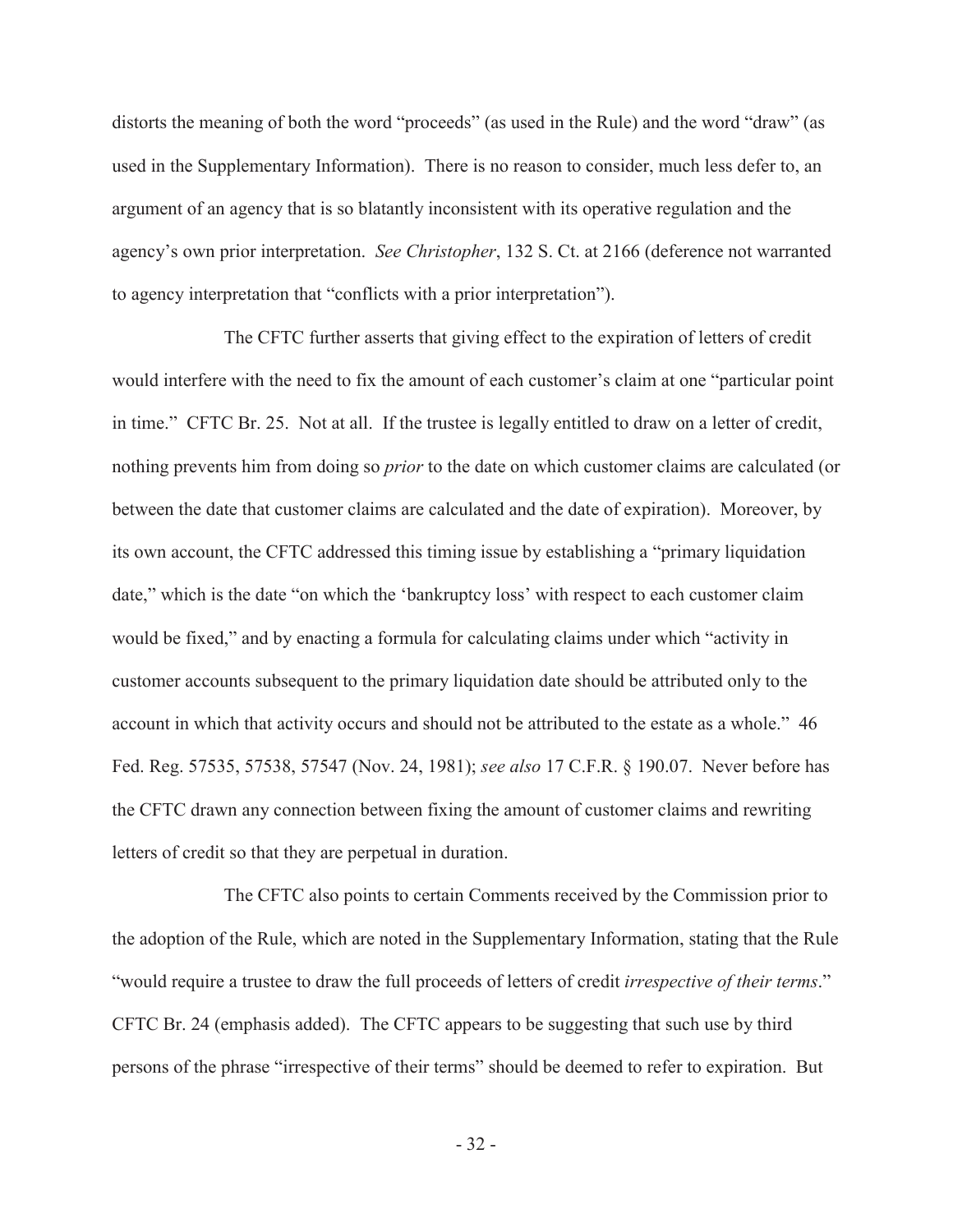the CFTC's brief omits the remainder of the sentence, which continues: "even though [letters of credit] generally condition payment on delivery of a certification that additional funds are required to margin or to cover a default with respect to a contract." 48 Fed. Reg. at 8718. As demonstrated by the remainder of the sentence, the commentators' concerns (as paraphrased in the Supplementary Information) relate to a trustee's ability to draw in the absence of a default; they had nothing to do with expiration.

The CFTC's strained and unsuccessful attempts to find evidence of regulatory intent to alter the duration of letters of credit only confirm that, in adopting the Regulation, the Commission never considered or endorsed the incredible notion that, in the context of a brokerage liquidation, letters of credit *never expire*.

#### **B. The Bankruptcy Code likewise prevents the Trustee from seizing the face amount of expired letters of credit.**

Parting ways from the CFTC, the Trustee attempts to defend his treatment of the Expired Letters of Credit by reference to bankruptcy concepts. Without citing a single authority, the Trustee asserts that the expiration of the Expired Letters of Credit amounted to "distributions" in violation of the automatic stay, thereby subjecting those distributions to avoidance as unauthorized "transfers." *See* Tr. Br. 15 & n.3.

The Trustee's position is again squarely at odds with settled law. Consistent with the principle that a bankruptcy trustee succeeds to the rights of the pre-petition debtor, the Bankruptcy Code's automatic stay "does *not* toll the running of time under a contract and does *not* prevent the automatic termination of a contract" following a bankruptcy. *In re Policy Realty Corp.*, 242 B.R. 121, 126 (S.D.N.Y. 1999) (emphasis added), *aff'd*, 213 F.3d 626, 2000 WL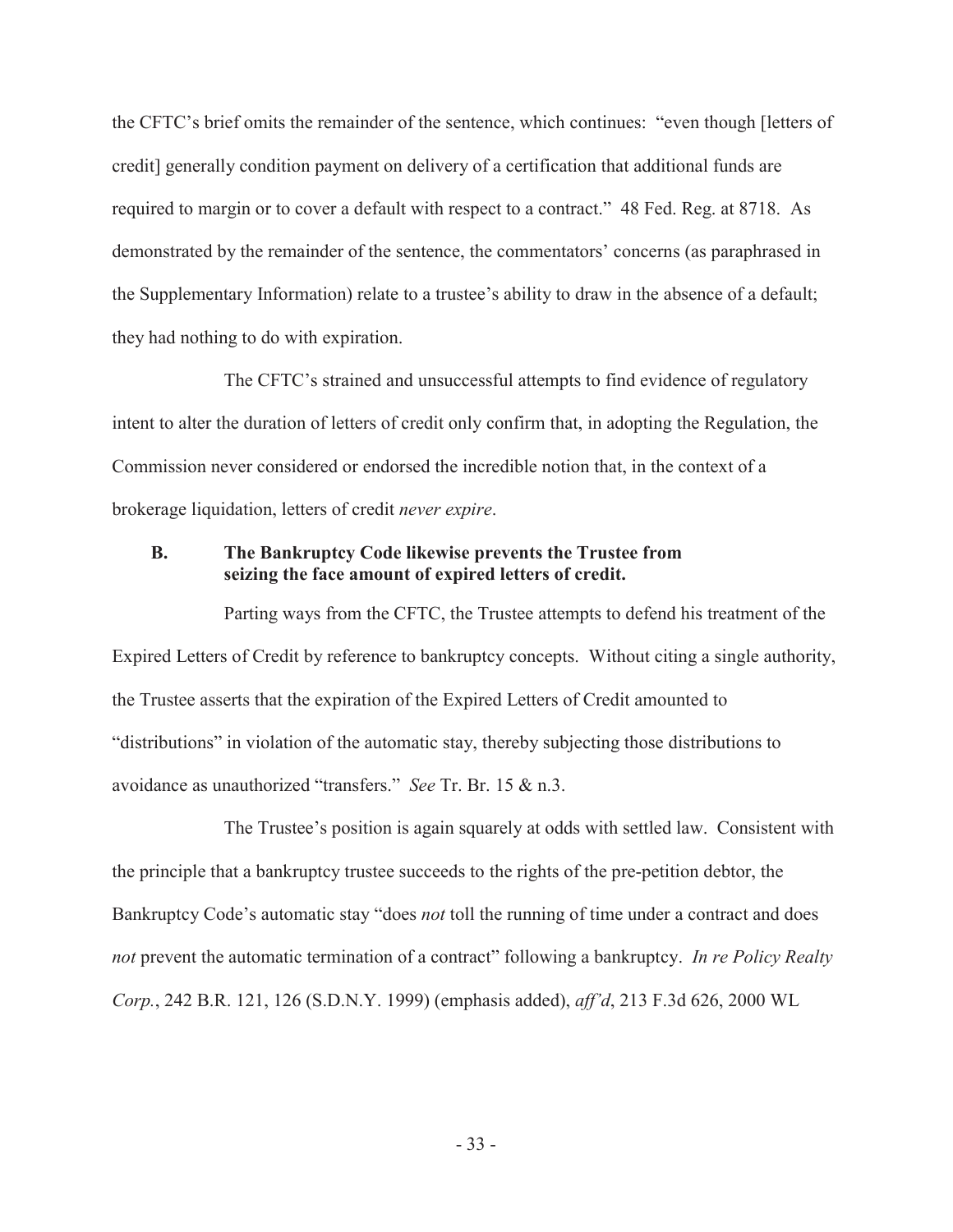534265, at \*2 (2d Cir. 2000). Likewise, the expiration of a contract right is *not* a "transfer" of property within the meaning of the Bankruptcy Code.<sup>\*\*</sup> Rather, under the Bankruptcy Code, as under state law, "[p]ossession of expired rights is the equivalent of the possession of no rights." *Sullivan* v. *Willock (In re Wey)*, 854 F.2d 196, 199 (7th Cir. 1988)*.*

Although the automatic stay does not have the effect of staying the expiration of a contract, the Bankruptcy Code does provide for extensions of certain deadlines. Section 108(b) of the Bankruptcy Code states that a trustee may file any "pleading, demand, notice, or proof of claim or loss, cure a default, or perform any other similar act" before the *later* of the date set by agreement or 60 days after a bankruptcy filing. 11 U.S.C. § 108(b); s*ee* 2 *Collier on Bankruptcy*  ¶ 108.03 (16th ed. 2012) (Section 108(b) addresses situations where the trustee would otherwise face "a time limit . . . for the doing of certain acts" to allow "the trustee [to] take necessary steps to preserve for the estate rights which might otherwise be barred"). The statute, accordingly, extends these deadlines for 60 days after a bankruptcy filing, but no longer.<sup>\*\*\*</sup>

Section 108(b) is a complete answer to the argument that CFTC Rule 190.08(a) has the unstated effect of rendering letters of credit perpetual in duration. By enacting Section

108(b), Congress made a policy decision to protect trustees from the risk of missing deadlines

 *Accord, e.g.*, *Moody* v. *Amoco Oil Co.*, 734 F.2d 1200, 1213 (7th Cir. 1984); *see also In re Lauderdale Motorcar Corp.*, 35 B.R. 544, 548 (Bankr. S.D. Fla. 1983) (the automatic stay "does not stay the passage of time").

 *See Coast Cities Truck Sales, Inc.* v. *Navistar Int'l Transp. Co. (In re Coast Cities Truck Sales, Inc.)*, 147 B.R. 674, 678 (D.N.J. 1992) (where a contract "expired by its own terms" under state law, there was no "transfer" within the meaning of the Bankruptcy Code), *aff'd*, 5 F.3d 1488 (3d Cir. 1993); *Durwick, LLC* v. *Doe (In re Durwick, LLC)*, 2012 WL 2046877, at \*3 (Bankr. D. Colo. June 1, 2012) ("When a debtor's interest in property, by operation of non-bankruptcy law, ceases to exist upon the mere passage of time, the extinguishment of the debtor's interest in property is not an avoidable transfer."); *Edgewater Med. Ctr.* v. *Edgewater Prop. Co. (In re Edgewater Med. Ctr.)*, 373 B.R. 845, 853 (Bankr. N.D. Ill. 2007) ("The plaintiff has not pointed to, and the court cannot find, any cases in which the simple expiration of an option prior to execution has been considered a transfer . . . when the option lapsed, the right simply disappeared. It was not transferred.").

 *See, e.g.*, *In re Empire Equities Capital Corp.*, 405 B.R. 687, 692 (Bankr. S.D.N.Y. 2009) (under Section 108(b) a debtor has "60 days after the order for relief to take up a[] [contractual] option that would otherwise have expired").